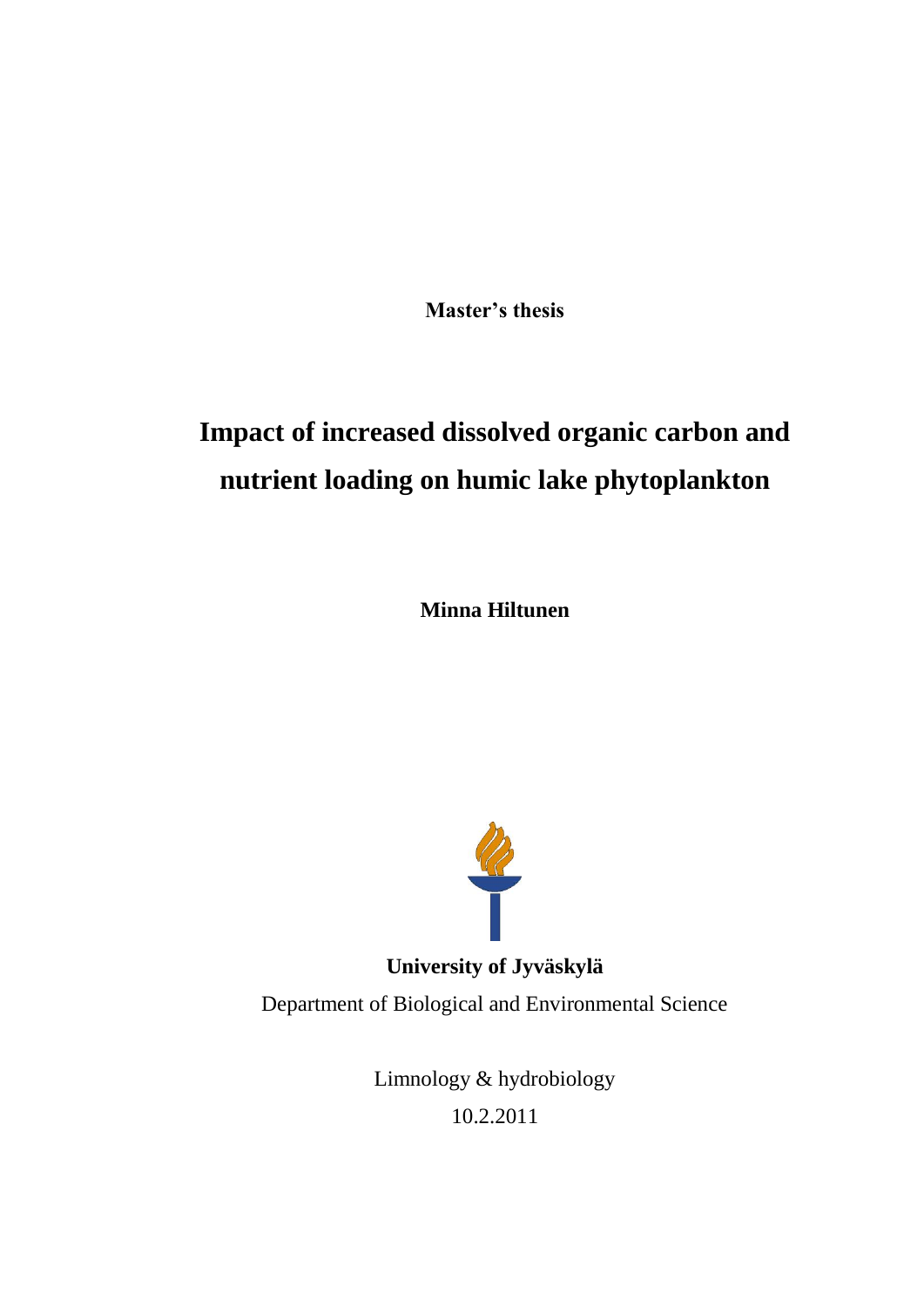## UNIVERSITY OF JYVÄSKYLÄ, Faculty of Science

Department of Biological and Environmental Science Limnology & hydrobiology

HILTUNEN MINNA, M.: Impact of increased dissolved organic carbon and nutrient loading on humic lake phytoplankton

| Master of Science Thesis: 43 p. |                                            |
|---------------------------------|--------------------------------------------|
| Supervisors:                    | Prof. Roger I. Jones, Prof. Lauri Arvola   |
| Inspectors:                     | Prof. Roger I. Jones, Prof. Kalevi Salonen |
| February 2011                   |                                            |

Key Words: algae, autotroph, DOC, mixotroph, nutrient loading, whole-lake manipulation.

# **ABSTRACT**

The effects of increased dissolved organic carbon (DOC) loading on the phytoplankton of a small humic lake (Alinen Mustajärvi) were studied in a whole-lake manipulation experiment during 2007–2009. 2007 was a control year without any manipulation, cane sugar was added monthly to the lake during 2008 and 2009, and additional responses to inorganic nutrient additions were examined with small-scale field enclosures three times during the open water season of 2009. The aim was to increase the amount of easily degradable DOC for heterotrophic bacteria without affecting the light climate for phytoplankton. Differences in responses of autotrophs and mixotrophs were studied. There were no consistent responses to increased DOC loading; phytoplankton communities in the two manipulation years were very different. The most pronounced change was the dominance of the raphidophyte *Gonyostomum semen* during the second manipulation year, but this was probably not due to the manipulation. There were no differences in the responses of autotrophs and mixotrophs. In summer phytoplankton growth was co-limited by phosphorus and nitrogen, but during other times the community was not nutrient limited. Any future increase in DOC loading will likely affect the phytoplankton community only if it is accompanied by increased inorganic nutrient loading, and even then mostly during summer.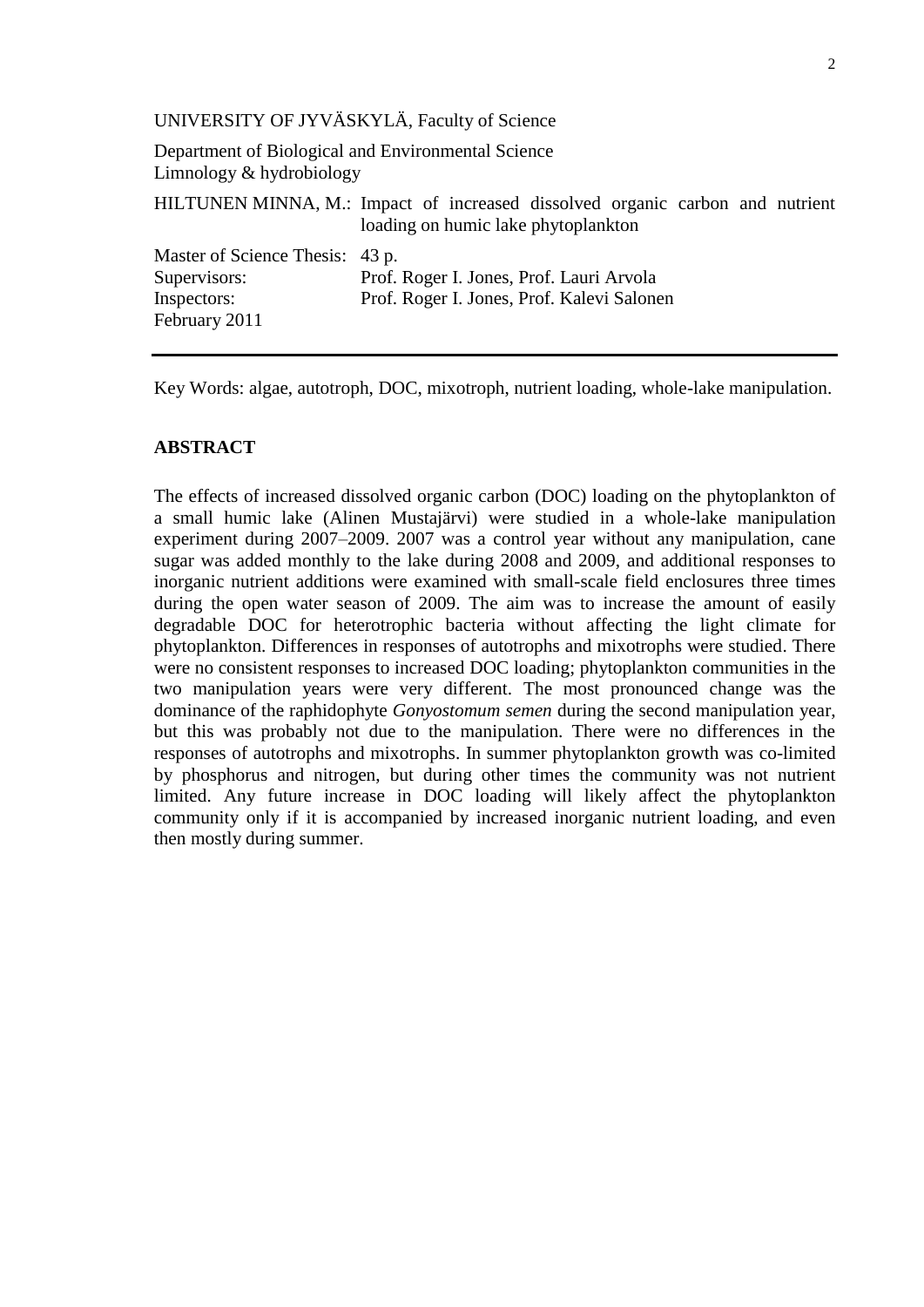JYVÄSKYLÄN YLIOPISTO, Matemaattis-luonnontieteellinen tiedekunta

Bio- ja ympäristötieteiden laitos Limnologia ja hydrobiologia

| 43 s. |  |                                                                                        |                                                                                                                                      |
|-------|--|----------------------------------------------------------------------------------------|--------------------------------------------------------------------------------------------------------------------------------------|
|       |  |                                                                                        |                                                                                                                                      |
|       |  |                                                                                        |                                                                                                                                      |
|       |  |                                                                                        |                                                                                                                                      |
|       |  | Prof. Roger I. Jones, Prof. Lauri Arvola<br>Prof. Roger I. Jones, Prof. Kalevi Salonen | HILTUNEN MINNA, M.: Lisääntyneen liuenneen orgaanisen hiilen ja ravinteiden<br>kuormituksen vaikutukset humusjärven kasviplanktoniin |

Hakusanat: autotrofi, DOC, koko järven manipulaatio, levä, miksotrofi, ravinnekuormitus.

# **TIIVISTELMÄ**

Lisääntyneen liuenneen orgaanisen hiilen (DOC) kuormituksen vaikutuksia humusjärven (Alinen Mustajärvi) kasviplanktoniin tutkittiin koko järven manipulaatio -kokeessa 2007– 2009. 2007 oli tutkimuksen kontrollivuosi ilman manipulaatiota, 2008–2009 järveen lisättiin kerran kuukaudessa ruokosokeria, ja lisäksi ravinnelisäysten vaikutuksia tutkittiin pussikokeissa kolme kertaa avovesikaudella 2009. Tarkoituksena oli lisätä heterotrofisten bakteerien ravintona käyttämän helposti hajotettavan DOC:in määrää ilman, että se vaikuttaisi kasviplanktonin kokemiin valaisuolosuhteisiin. Autotrofisten ja miksotrofisten levien reaktioita vertailtiin kokeissa keskenään. Kasviplanktonyhteisöissä oli suuria eroja manipulointivuosien kesken, ja johdonmukaisia reaktioita DOC kuormituksen lisääntymiseen ei havaittu. Suurin havaittu muutos oli limalevän *Gonyostomum semen* määrän huomattava kasvu toisena manipulointivuotena, mutta tämä ei todennäköisesti johtunut DOC-lisäyksistä. Autotrofien ja miksotrofien reaktioissa ei havaittu eroja. Kasviplanktonyhteisön kasvua rajoitti kesällä samanaikaisesti fosfori ja typpi, mutta muina aikoina kasvu ei ollut ravinnerajoitteista. Ilmastonmuutoksen myötä lisääntyvä DOCkuormitus vaikuttaa humusjärven kasviplanktoniin todennäköisesti vain jos sen yhteydessä esiintyy lisääntynyttä ravinnekuormitusta, ja silloinkin vaikutuksia ilmenee lähinnä kesällä.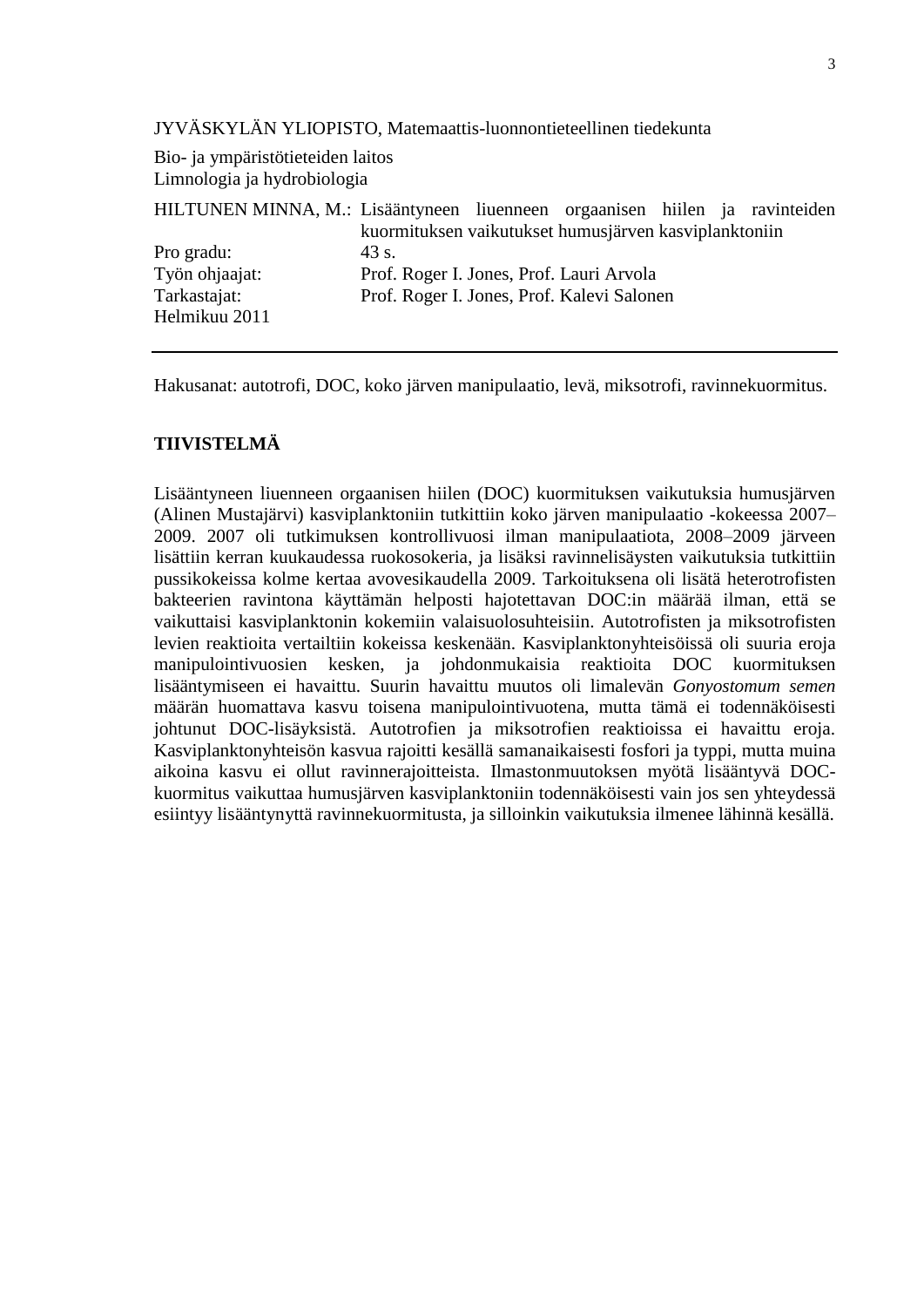# **Contents**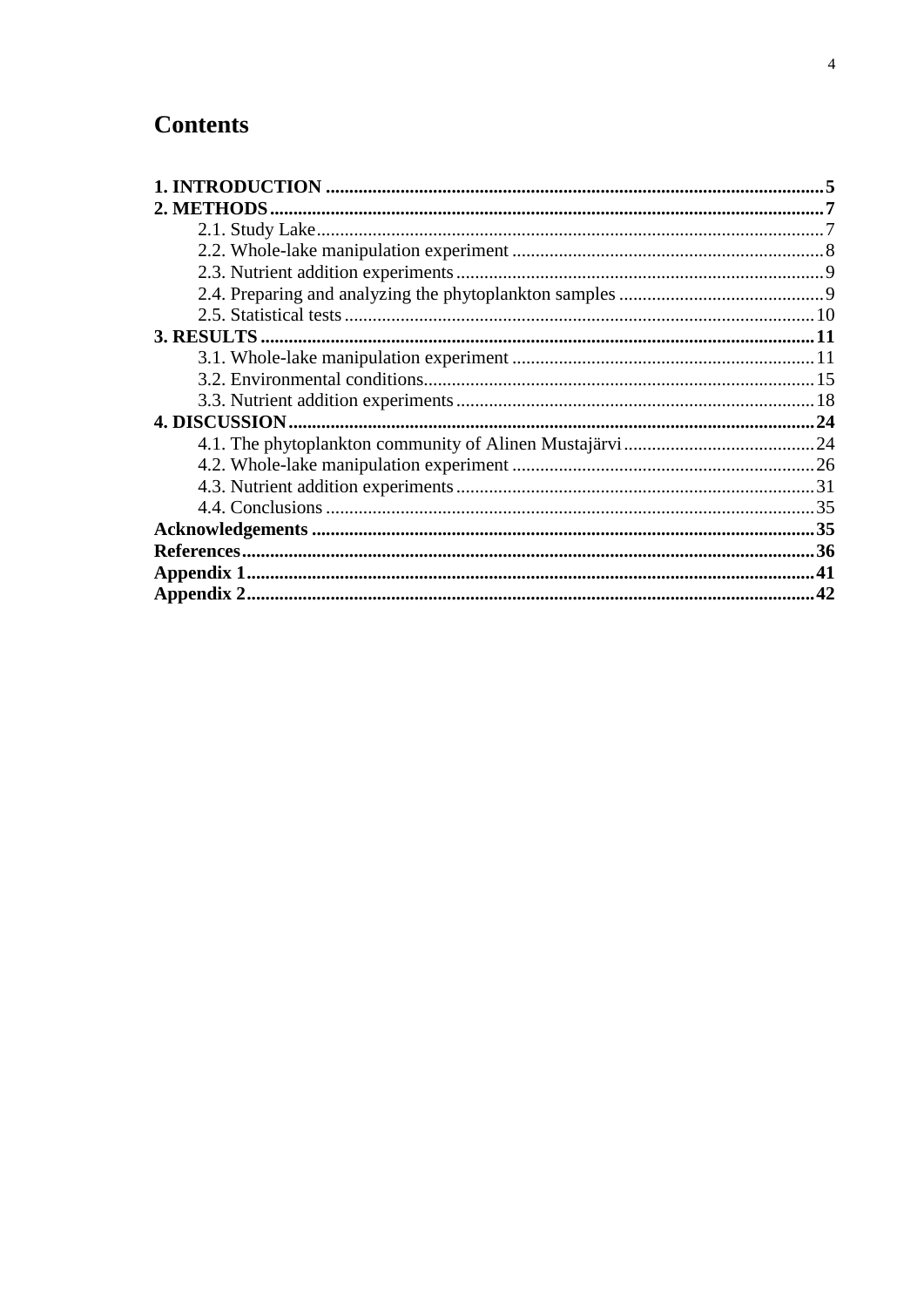#### <span id="page-4-0"></span>**1. INTRODUCTION**

Phytoplankton communities consist of both autotrophic and mixotrophic species. Phototrophic organisms use light energy to synthesize organic carbon from inorganic carbon (photosynthesis) and are therefore autotrophic. Heterotrophic organisms are not able to synthesize organic carbon on their own but use particulate and dissolved organic compounds for nutrition. Mixotrophic organisms combine these two modes of nutrition by ingesting food particles (phagotrophy) or by taking up dissolved organic molecules for nutrition (osmotrophy) in addition to photosynthesis and, amongst the phytoplankton are mostly flagellates. Their prey can consist of bacteria, cyanobacteria, algae, protists, metazoan gametes and viruses (Isaksson 1998). The ingestion rates of phagotrophic mixotrophs can be equal to ingestion rates of pure heterotrophs (Porter 1988) and, instead of ciliates and zooplankton, mixotrophic algae can be responsible for the majority of bacterial grazing in some lakes (Bird and Kalff 1987, Isaksson *et al*. 1999). Phagotrophy can also be used to obtain inorganic nutrients or other important growth factors in addition to organic nutrition (Isaksson 1998).

The traditional view has been that the pelagic food webs are driven by autotrophic production by phytoplankton (Fig. 1). Phytoplankton is grazed by zooplankton which itself is the prey of invertebrates and fishes. Some of the energy is also channelled through the microbial loop: bacteria use dissolved organic carbon (DOC) released by phytoplankton and are grazed by zooplankton or mixo- and heterotrophic flagellates and ciliates. More than half of the organic carbon in humic lakes, however, is of allochthonous origin (Meili 1992). Many studies have shown (e.g. Tranvik 1988, Tulonen *et al*. 1992) that bacteria can also use allochthonous DOC as a substrate, and the high bacterial production found in humic lakes can not be supported only by DOC released by phytoplankton (Jones & Salonen 1985, Hessen 1992). In lakes with a significant input of allochthonous DOC a large proportion of the energy can be transported via the microbial loop instead of the phytoplankton to higher trophic levels and the lake can be net heterotrophic (Salonen *et al*. 1983, del Giorgio *et al*. 1997), meaning the respiration of the plankton community exceeds the phytoplankton primary production. Allochthonous DOC can also affect lake metabolism by altering the light climate experienced by phytoplankton (Jones 1992a).



Figure 1. Pelagic food chains based on autochthonous primary production and allochthonous DOC (modified from Jones 1992a).

Global warming will affect the future climate of Finland. Winters are expected to become warmer with increased precipitation (Watson *et al*. 2001). This can lead to increased runoff and more DOC may enter aquatic ecosystems (Forsberg 1992, Tranvik & Jansson 2002). Increased DOC loading is expected to enhance the growth of pelagic bacteria. Drakare *et al.* (2002) reported that high flow episodes with input of fresh DOC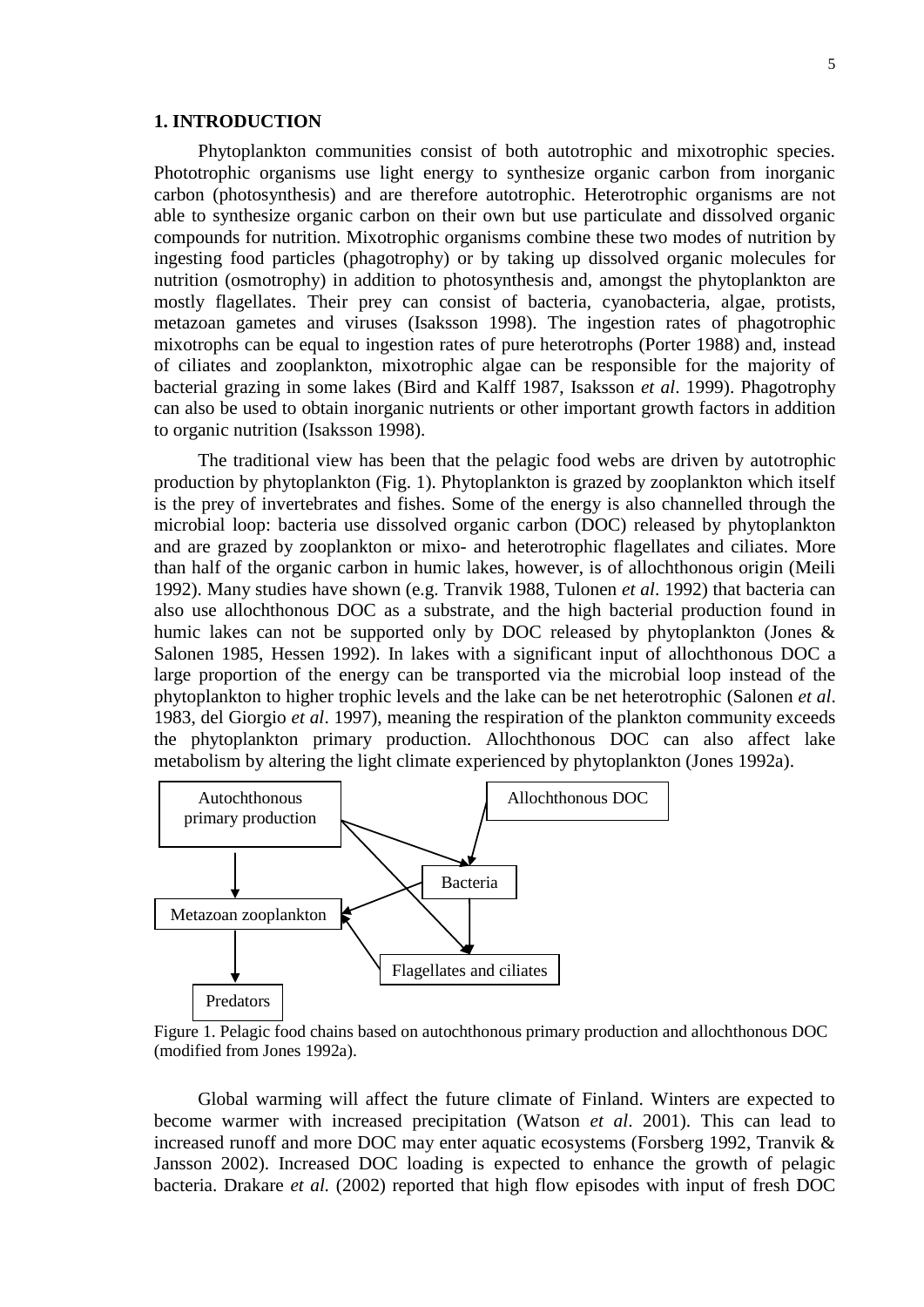into a lake stimulated bacterial production. However, in a mesocosm study of two humic lakes Kankaala *et al.* (2010b) found that other factors apart from DOC availability may regulate the growth of bacteria. As bacterial biomass increases, the competition for inorganic nutrients between phytoplankton and bacteria is expected to intensify. Pelagic bacteria are thought to be superior competitors for nutrients over phytoplankton due to their smaller size and associated greater surface area to volume ratios (Currie & Kalff 1984). Hence if increased DOC provides more substrate for pelagic bacteria they might be expected to use more of the available inorganic nutrients at the expense of phytoplankton (Joint *et al*. 2002). As a result, mixotrophic algae could become more common, at the expense of obligate autotrophs, since (phagotrophic) mixotrophs can also gain nutrients by ingesting bacteria (Isaksson 1998). Flagellate algae are very common in humic lakes and they can also obtain nutrients in steeply stratified lakes by vertical migrations (Ilmavirta 1983, 1988, Salonen *et al*. 1984). The share of flagellate algae in the phytoplankton community may therefore increase as a result of the intensifying nutrient competition between phytoplankton and bacteria.

Carpenter *et al*. (1998) studied the impact of coloured DOC, phosphorus and grazing on phytoplankton biomass and production in whole-lake manipulation experiments. They found that DOC had a negative impact on phytoplankton biomass (measured as chlorophyll *a*) and production, probably because of the shading effect of coloured DOC. Enclosure experiments made in a large humic lake Pääjärvi showed an increase in bacterial production but not in biomass with additions of humic matter, and especially with a simultaneous addition of phosphorus (Arvola *et al*. 1996). The highest phytoplankton biomasses were also found in enclosures with phosphorus or phosphorus and humic matter additions, but only minor changes in the community composition of phytoplankton were observed. Arvola *et al*. (1996) concluded that the autotrophic production in Pääjärvi was limited by phosphorus and bacterial production was limited by DOC released by phytoplankton. Blomqvist *et al*. (2001) studied the impacts of DOC without the shading effect in pelagic food chains in a whole-lake experiment in Sweden by adding sugar (sucrose) into a clearwater lake. That study showed a significant increase in bacterial biomass with a decrease in autotrophic phytoplankton biomass due to additions of DOC. The increase of bacterial prey benefitted the mixotrophic and heterotrophic flagellates, but no effects were found on higher trophic levels. However, no corresponding whole-lake study in a boreal humic lake has been done and the results from a study of a clearwater lake can not be directly applied to humic lakes. Humic lakes are very common in Finland and their food webs can differ significantly from those of clearwater lakes' (Jones 1992a). Therefore, a whole-lake manipulation experiment (Academy of Finland funded study: A whole-lake experimental test of the impacts of increased dissolved organic carbon loading on lake metabolism and food webs) was carried out in which cane sugar was added to a humic lake, Alinen Mustajärvi in the Evo district of southern Finland, for two years to simulate a possible future increase in DOC loading. By adding cane sugar the goal was to increase the amount of easily degradable DOC available for heterotrophic bacteria without affecting the light climate for autotrophic phytoplankton, and thus to distinguish between these two potentially confounding effects.

Increased DOC loading caused by climate change might also be associated with increased nutrient loading (Kortelainen *et al*. 2006). This study tried to reveal what will happen to the planktic community with different DOC and nutrient (phosphorus and nitrogen) loading scenarios by using small-scale field enclosures in addition to the wholelake DOC manipulation experiment. Generally, phytoplankton production in freshwater systems is thought to be limited by phosphorus (P) or nitrogen (N), P-limitation being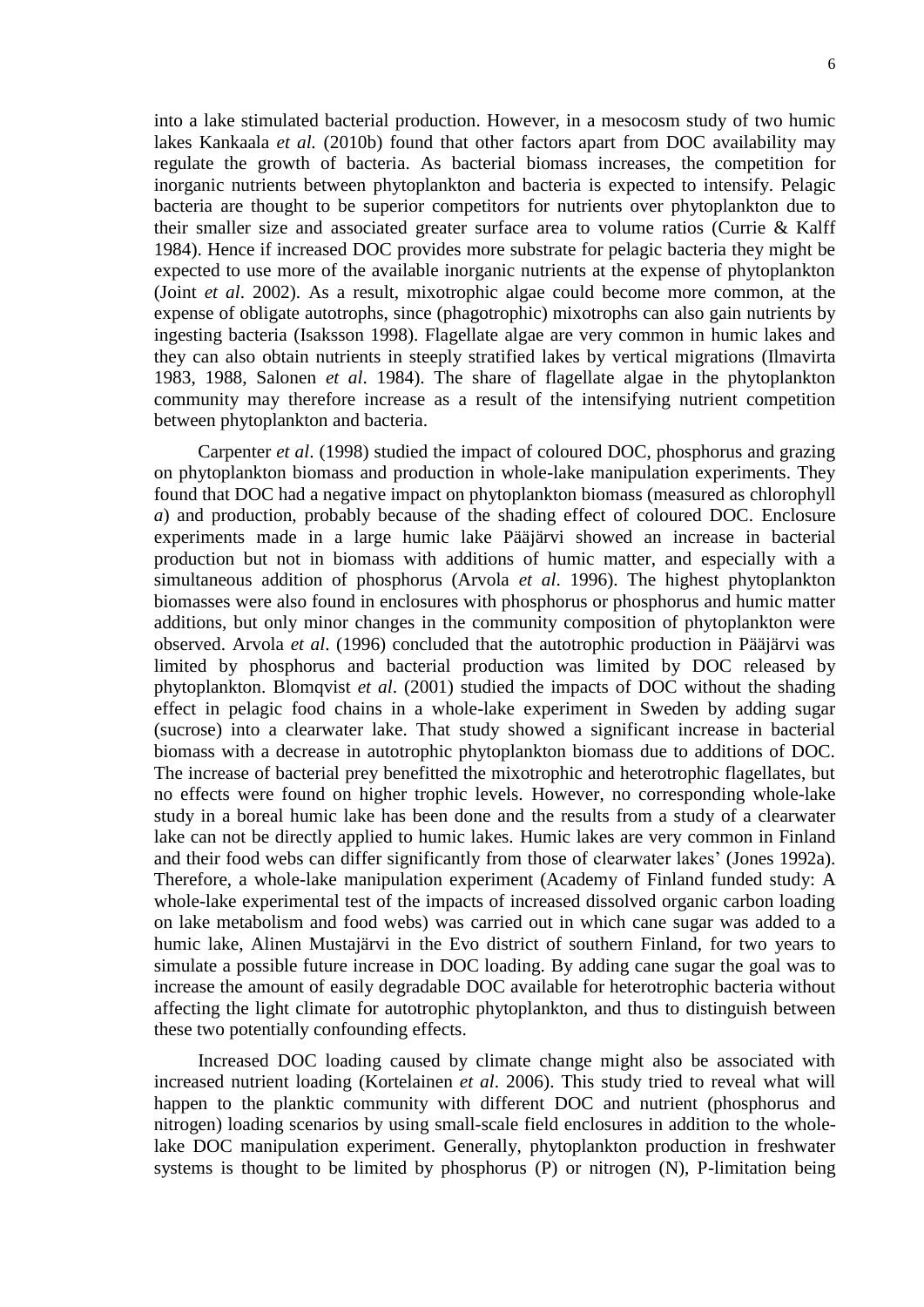more common (Hecky & Kilham 1988). Humic lakes generally have high total P concentrations, but only part of this P is available to the biota (Jones *et al*. 1988, Jones 1992b). There have been several studies on humic lakes to identify limiting nutrients for phytoplankton growth in them and in some cases P (Arvola *et al*. 1996, Nürnberg & Shaw 1999) and in other cases N (Järvinen 2002, Jansson *et al*. 2001, Pålsson & Graneli 2004) has been found to be the limiting nutrient. Järvinen & Salonen (1998) also reported a change from P- to N-limitation of phytoplankton in a humic lake following a food-web manipulation. Studies of the small humic lakes in the Evo region of southern Finland have revealed that the turnover times for phosphate in these lakes are relatively long, which suggests that the plankton in these lakes probably is not P-limited (Jones *et al*. 1988). A possible reason for this is that phosphate is bound in humus-iron complexes and is slowly released from them which prevents the development of acute P-limitation. This argument is supported by findings of probable co-limitation by both P and N in these lakes, because the nutrient supply seems to be in balance with the needs of phytoplankton (Jones 1990). However, autotrophic and mixotrophic part of the phytoplankton community might be limited by different nutrients (Jansson *et al*. 1996, Lepistö & Saura 1998). Moreover, nutrient limitation may change seasonally (Elser *et al*. 1995) and therefore the nutrient addition experiments were carried out in three seasons during the ice-free period.

My thesis is a part of this larger study of impacts of increased carbon and nutrient loading on humic lake food webs and focuses on the phytoplankton community. The aim of my thesis was to study the potential changes in phytoplankton biovolume and community composition caused by the increase in DOC loading considering the possibility that carbon loading will also be accompanied by increased nutrient loading. Differences in responses of autotrophic and mixotrophic phytoplankton were studied and the share of flagellate algae in the community was also of interest.

#### <span id="page-6-1"></span><span id="page-6-0"></span>**2. METHODS**

#### **2.1. Study Lake**

The study lake, Alinen Mustajärvi (Fig. 2) is a moderately coloured, headwater lake in the Evo region of southern Finland  $(61^{\circ}12^{\prime}N, 25^{\circ}7^{\prime}E)$  about 20 km north from Lammi Biological Station (University of Helsinki). The lake is sheltered, and the small  $(< 0.5 \text{ km}^2)$ catchment area consists of coniferous forest ( $>90\%$ ) and peatland ( $<10\%$ ). The lake has an area of 0.74 ha and volume of  $31\times10^3$  m<sup>3</sup>. It has one small outlet but no inlets, and it receives most of its' inflow from groundwater. The mean depth is 4 m and the maximum depth is 6.5 m. The lake is partially meromictic since it does not always mix completely during overturns. The lake stratifies very steeply during summer when only about the upper two metres of the water column usually remains oxic. The mean  $(\pm SD)$  water colour in the epilimnion during the study was  $106 \pm 12$  mg Pt l<sup>-1</sup> and the natural epilimnetic DOC concentration of the lake is around 10 mg C  $1^{-1}$ .

The DOC concentration of the lake was manipulated by monthly additions of cane sugar during the ice-free season (May to October) in 2008 and 2009, and additional inorganic nutrient addition experiments were carried out in small bags in the lake during spring, summer and autumn 2009.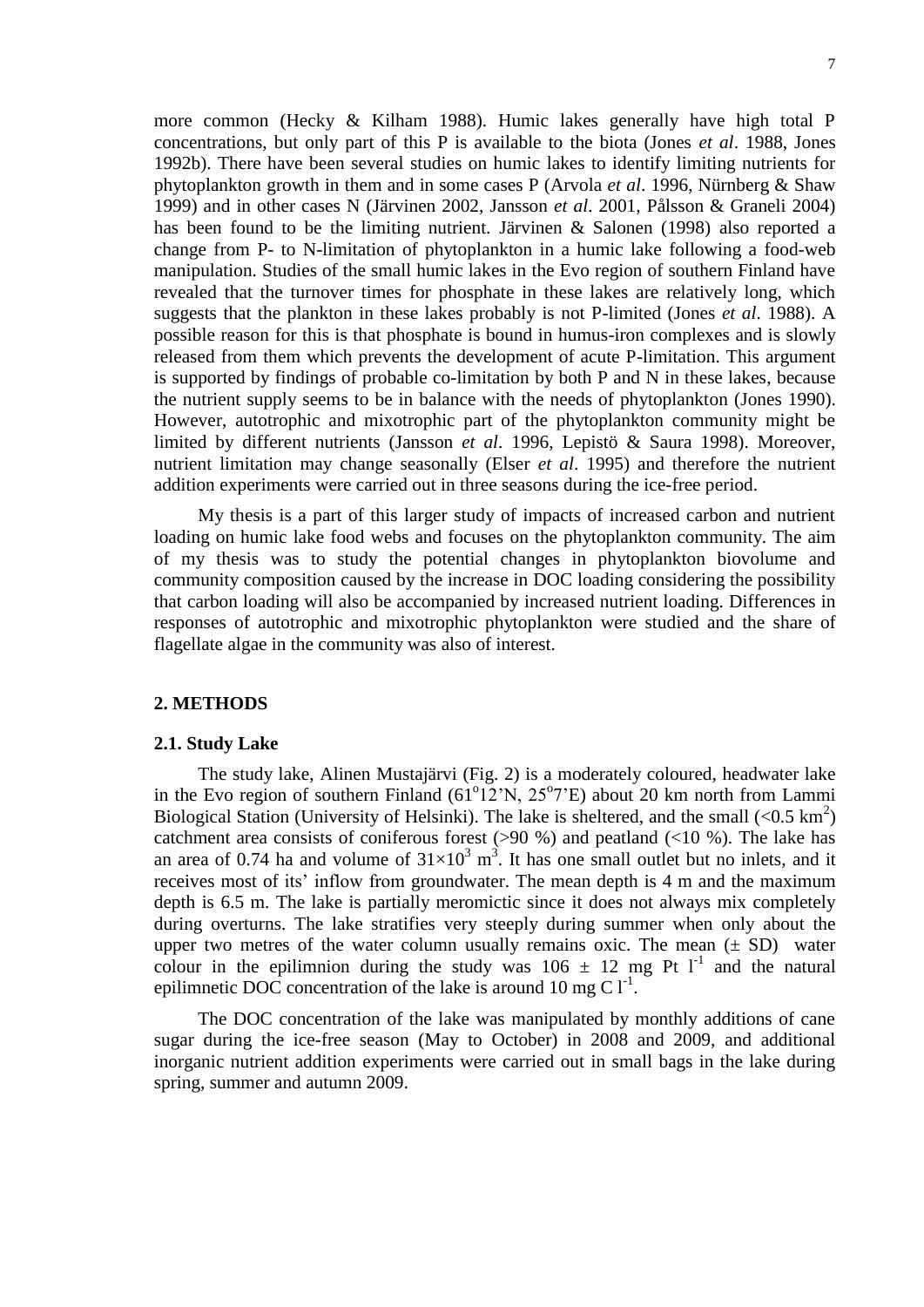

Figure 2. The bathymetric map of Alinen Mustajärvi with depth contours shown for 2 m intervals (Brofeldt 1920).

#### <span id="page-7-0"></span>**2.2. Whole-lake manipulation experiment**

In the whole-lake manipulation experiment, cane sugar was added to the lake for two years to evaluate the possible impact of predicted future increase in DOC loading. The goal was to increase the amount of DOC available for heterotrophic bacteria without affecting the light climate for autotrophic phytoplankton. About 66 kg of cane sugar was added to the lake every month during the ice-free periods of 2008 and 2009. The amount was calculated to produce an approximately  $2 \text{ mg } l^{-1}$  rise in the DOC concentration in the epilimnion, intended to raise labile DOC concentration from around the first quartile level for boreal lakes to that in lakes around the third quartile level (Henriksen *et al*. 1998). To make the additions, the sugar was dissolved in lake water in buckets and the sugar-water was then pumped into the surface of the lake from a boat. The aim was to add the sugar as evenly as possible to the epilimnion of the lake.

Water samples for the study of lake phytoplankton were collected every two weeks during the ice-free periods of 2007–2009. The samples taken in 2007 were used to assess the situation in the lake before the manipulation. Integrated samples were collected from epilimnion, metalimnion and hypolimnion. The depths of these layers were judged from vertical profiles of temperature and oxygen recorded *in situ* with an automatic oxygen and temperature sensor (YSI 55 probe, Yellow Springs Instruments) before water sampling. Large volume composite samples were taken with a 30-cm-long acrylic tube sampler (Limnos, about 2 l) from each depth layer, thoroughly mixed in a bucket, and 200 ml subsamples were taken. The phytoplankton samples were preserved with acid Lugol's solution and kept cold and dark.

Water temperature and dissolved oxygen were measured during sampling. Chlorophyll *a*, phosphorus (PO<sub>4</sub>-P, total P) and nitrogen (NH<sub>4</sub><sup>+</sup>-N, NO<sub>2</sub>+NO<sub>3</sub>-N, total N), DOC, pH and water colour analyses were carried out in the laboratory of Lammi Biological Station by the technical staff using standard analytical methods [\(http://www.sfs.fi\)](http://www.sfs.fi/). Weighted averages for epilimnion and metalimnion values were calculated for chlorophyll *a*, nutrients, and pH to better correspond to the phytoplankton samples (see below). Light penetration into the lake was measured *in situ* once in 2007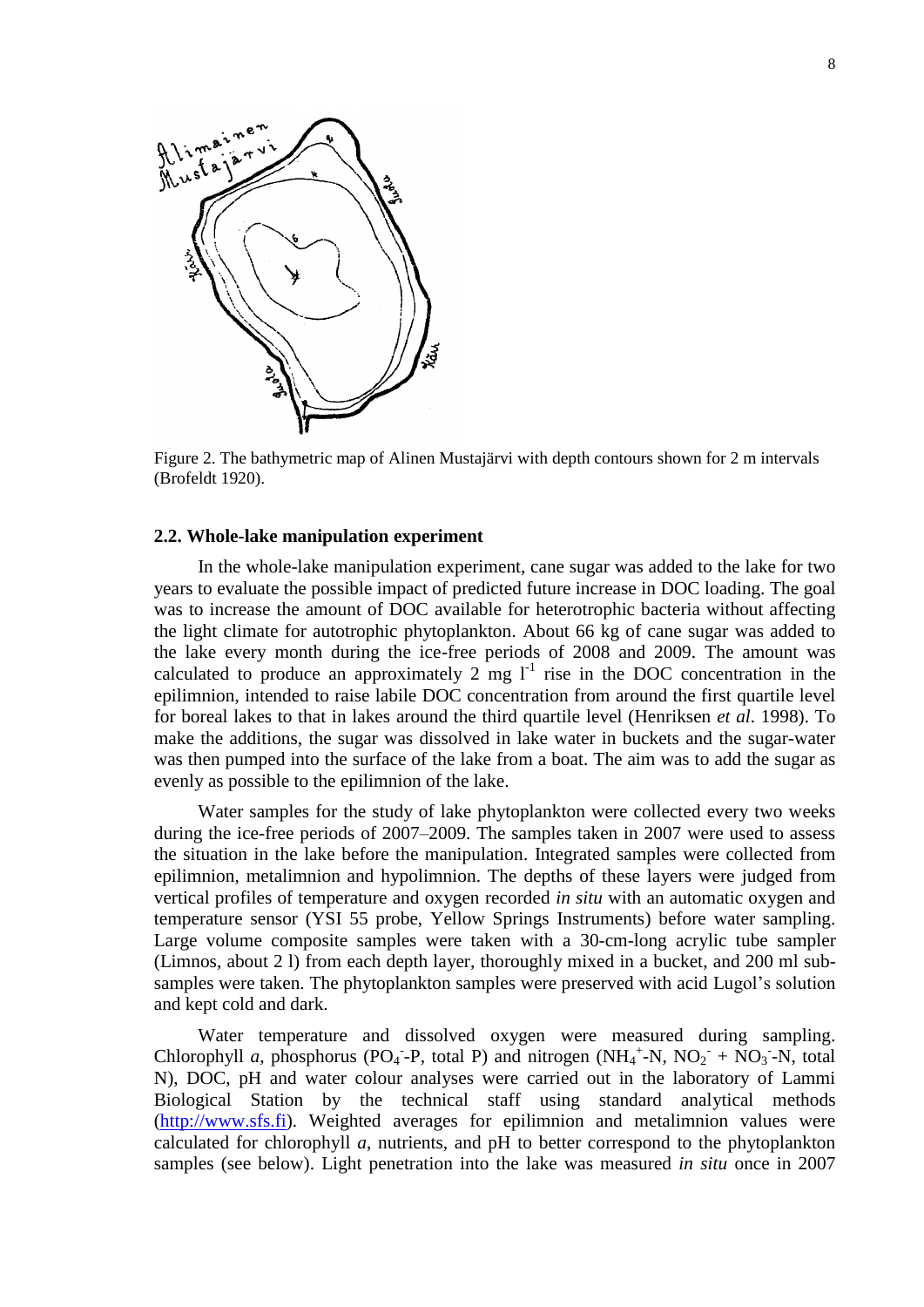with an automatic sensor (LI-193, LI-COR). Also precipitation data were available from Lammi Biological Station, which is situated 20 km south from the lake.

#### <span id="page-8-0"></span>**2.3. Nutrient addition experiments**

Nutrient addition experiments were carried out on three occasions (at the beginning of May, July and September) during the open water season of 2009. The spring experiment (May) was conducted right after ice-break, the summer experiment (July) during warm water and stable temperature and oxygen stratification, and the autumn experiment during autumn overturn. Experiments were initiated about 24 hours after the monthly cane sugar addition to the lake.

A large volume composite sample was collected with a Limnos sampler from depths of 0 m, 1 m and 1.5 m from the epilimnion and filtered with a plankton net (mesh size 50 µm) to exclude large zooplankton. An initial sub-sample (day 0 sample) was taken and the remaining water was then divided between four tubs. Phosphorus (as  $KH_2PO_4$ ) was added into one tub, one was enriched with nitrogen (as  $NH<sub>4</sub>NO<sub>3</sub>$ ), and one with both P and N. One tub served as a control with no nutrient additions. Nutrients were adjusted to carbon concentration according to the Redfield atomic ratio of 106C:16N:1P (Reynolds 2006), with the target rise in concentrations being 0.3 mg  $l^{-1}$  for N and 0.02 mg  $l^{-1}$  for P. Six transparent polypropylene bags were filled with 2 L of water from each of the tubs (24 bags in total). All air was excluded and the bags were sealed tightly. The bags were bound into bundles with one bag from each treatment (in total four bags in one bundle) to ensure that the environmental conditions (for example water temperature and light climate) were similar between treatments. The bundles were incubated *in situ* at a depth of 0.5 m, which approximated the effective light climate in the water column. Half of the bags (three replicates from each treatment) were collected on day four and half on day seven of the experiment. The phytoplankton samples were preserved with acid Lugol's solution and the same environmental measurements were made from the bags as from the lake samples. Phytoplankton samples were analyzed only from the day 0 and day 7 samples, assuming that it takes longer for the phytoplankton community to react to the nutrient additions than, for example, the bacteria.

#### <span id="page-8-1"></span>**2.4. Preparing and analyzing the phytoplankton samples**

Samples from the nutrient addition experiments were prepared as follows. The sample bottle was shaken for 1–2 minutes and a 15–25 ml subsample was measured with a graduated cylinder. The size of the subsample depended on the density of the sample. The subsample was poured into a settling chamber and the graduated cylinder was rinsed twice. The settling chamber was then filled with water and a circular glass cover was slid onto it. The samples were left to sediment overnight. For each experiment, the sample from day 0 and three replicates of each treatment from day 7 were counted, making 39 samples in total.

Preliminary checks of lake samples indicated substantial relative proportions of phytoplankton in the metalimnion samples. Therefore, epilimnion and metalimnion samples from the lake were pooled to reduce the counting and to provide a better overview of the entire phytoplankton community in the water column. The amounts of the samples were weighted according to the lengths of the depth zones from which they had been collected. For example, in 2007 composite epilimnion samples were taken from depths of 0, 1 and 2 m, and composite metalimnion samples from 3 and 4 m, so in the mixed sample there were three parts of the epilimnion sample and two parts of metalimnion sample. The bottles were shaken and 2 x 6 ml = 12 ml (epilimnion) and 2 x 4 ml = 8 ml (metalimnion)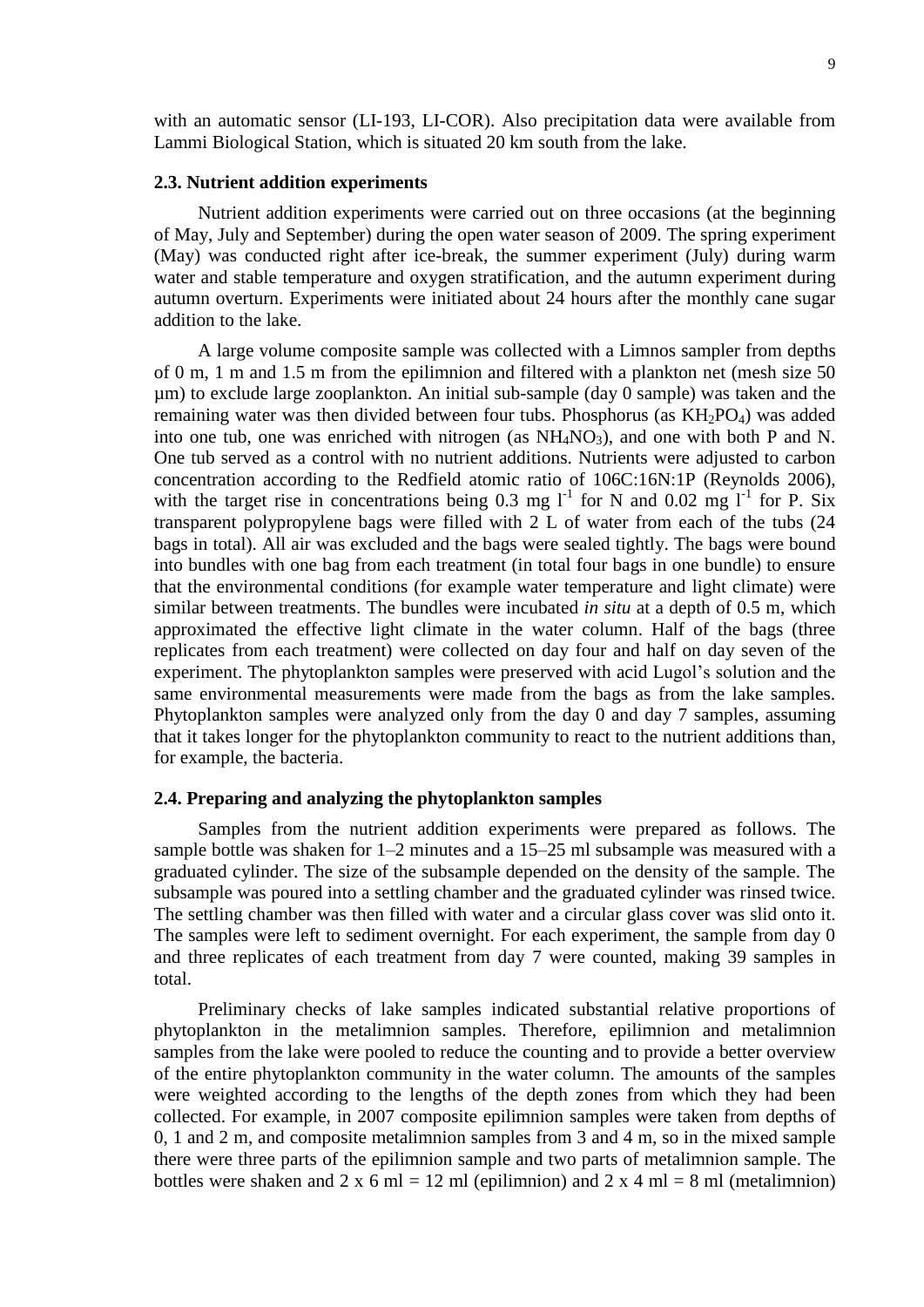was measured with a Finn pipette, giving a mixed sample of 20 ml. The sample was then prepared as described for the samples from the bag experiments. Two samples were counted from each month (May-October) from the control year 2007 and one sample per month from the two manipulation years, making 24 samples in total.

The samples were counted using two different inverted microscopes, an Olympus 1X50 or Wild M40. 50–100 random fields were counted with a magnification of x400– 600; at least 500 counting units (cells, colonies or filaments) in total and at least 50 units of each of the most common species were counted. Phytoplankton was identified to species if that was possible within a reasonable time; if not, the genus or a higher taxon name was recorded. Some plankters, especially the smallest ones, were recorded only as "unidentified", "unidentified flagellate" or "unidentified non-flagellate". Identification mainly followed Tikkanen (1986) although various more specialist works were also consulted. Phytoplankton taxa were divided into autotrophs and potential mixotrophs (referred as mixotrophs hereafter) according to the literature (Table 1). Some small heterotrophic flagellates, which were of similar size to phytoplankton, were also counted, but not ciliates. All the plankters were measured and divided into size classes, and the volumes were defined according to the Phytoplankton Register of the Finnish Environment Institute (SYKE). The densities (ind.  $l^{-1}$ ) and biovolumes (mm<sup>3</sup>  $l^{-1}$ ) were calculated using the formulae in Lepistö *et al*. (2006).

|                                                                       | Table 1. The phytoplankton genera recorded in the samples that were considered capable of |
|-----------------------------------------------------------------------|-------------------------------------------------------------------------------------------|
| phagotrophy according to Isaksson (1998) and Rengefors et al. (2008). |                                                                                           |

| <b>CHRYSOPHYCEAE</b>  | <b>DINOPHYCEAE</b>    |
|-----------------------|-----------------------|
| <i>Chrysococcus</i>   | Gymnodinium           |
| Dinobryon             | Peridinium            |
| Pseudopedinella       |                       |
| <i>Spiniferomonas</i> | <b>CRYPTOPHYCEAE</b>  |
| Uroglena              | Cryptomonas           |
|                       |                       |
|                       | <b>RAPHIDOPHYCEAE</b> |

 $G$ onyostomum<sup>1</sup>

osmotrophic

1

#### <span id="page-9-0"></span>**2.5. Statistical tests**

Differences in phytoplankton biovolume, as well as in autotroph, mixotroph and heterotroph biovolume and in different taxonomic group biovolume, between treatments in the nutrient addition experiments were tested statistically. The day 0 sample could not be included in testing because there were no replicate samples. Differences in total phytoplankton biovolume on day 7 were also tested between the experiments. Since all the assumptions for using a parametric test (ANOVA) were not met, the Kruskal-Wallis nonparametric test of variance was used and pair-wise comparisons were made with the Mann-Whitney U-test. The results were considered to be statistically significant if  $p \le 0.05$ . The lake data could not be tested statistically, as only a single count was available for each date.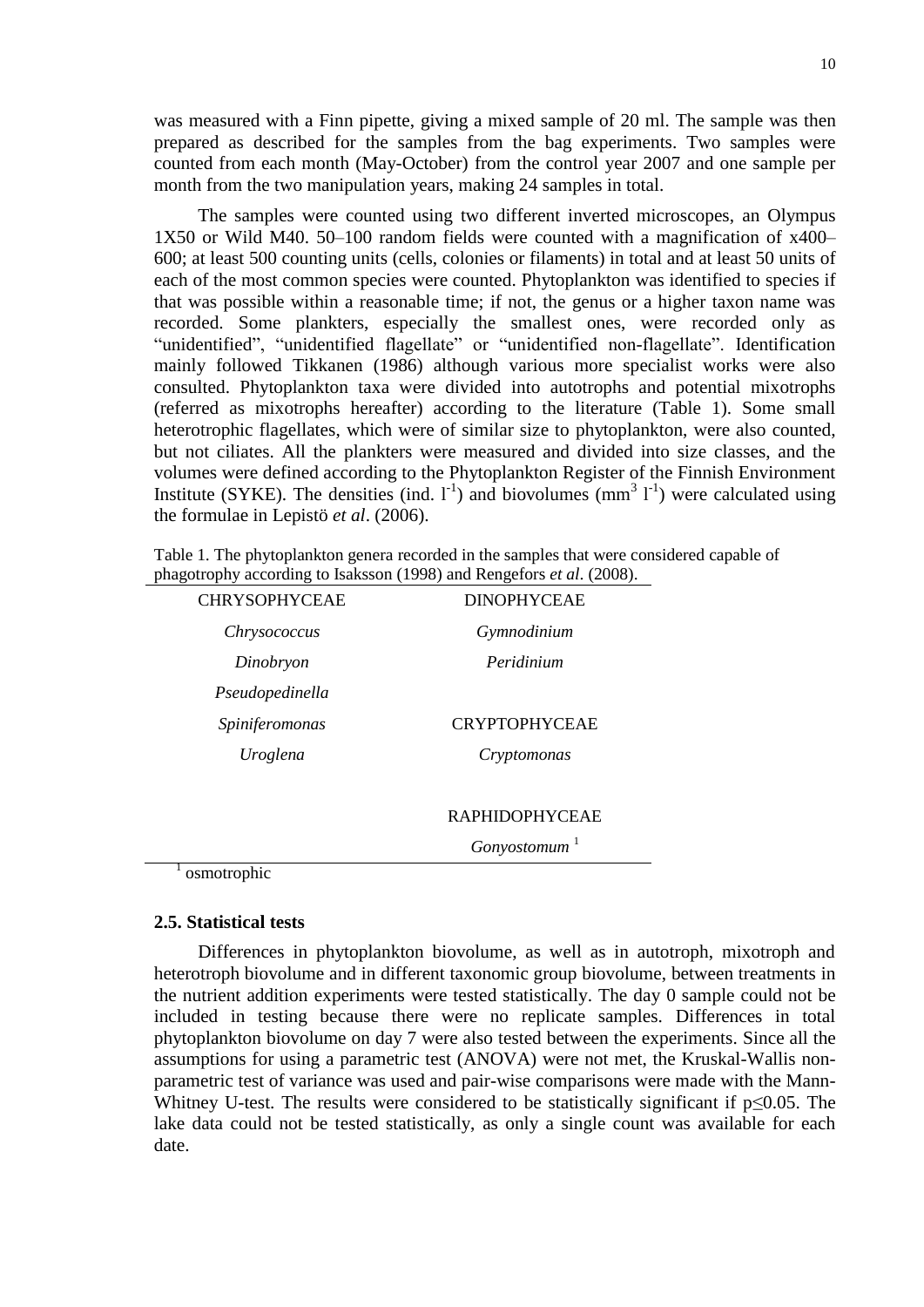The following abbreviations for taxonomic groups are used hereafter in figures and tables: chl-a=chlorophyll *a*, phyto=total phytoplankton, auto=autotrophs, mixo=mixotrophs, hetero=heterotrophs, cyano=cyanophytes, crypto=cryptophytes, dino=dinophytes, chryso=chrysophytes, raphido=raphidophytes, chloro=chlorophytes and other=unidentified phytoplankton + euglenophytes + xanthophytes.

#### <span id="page-10-1"></span><span id="page-10-0"></span>**3. RESULTS**



Figure 3. Total phytoplankton biovolume, and autotroph and mixotroph biovolume, and the concentration of chlorophyll *a* during the sampling period of May-October in the control year (2007) and in the two manipulation years (2008 & 2009) in Alinen Mustajärvi.

In total, 60 taxa of phytoplankton and 7 of heterotrophic flagellates were found in the samples. The most diverse groups of phytoplankton were chlorophytes (23 taxa),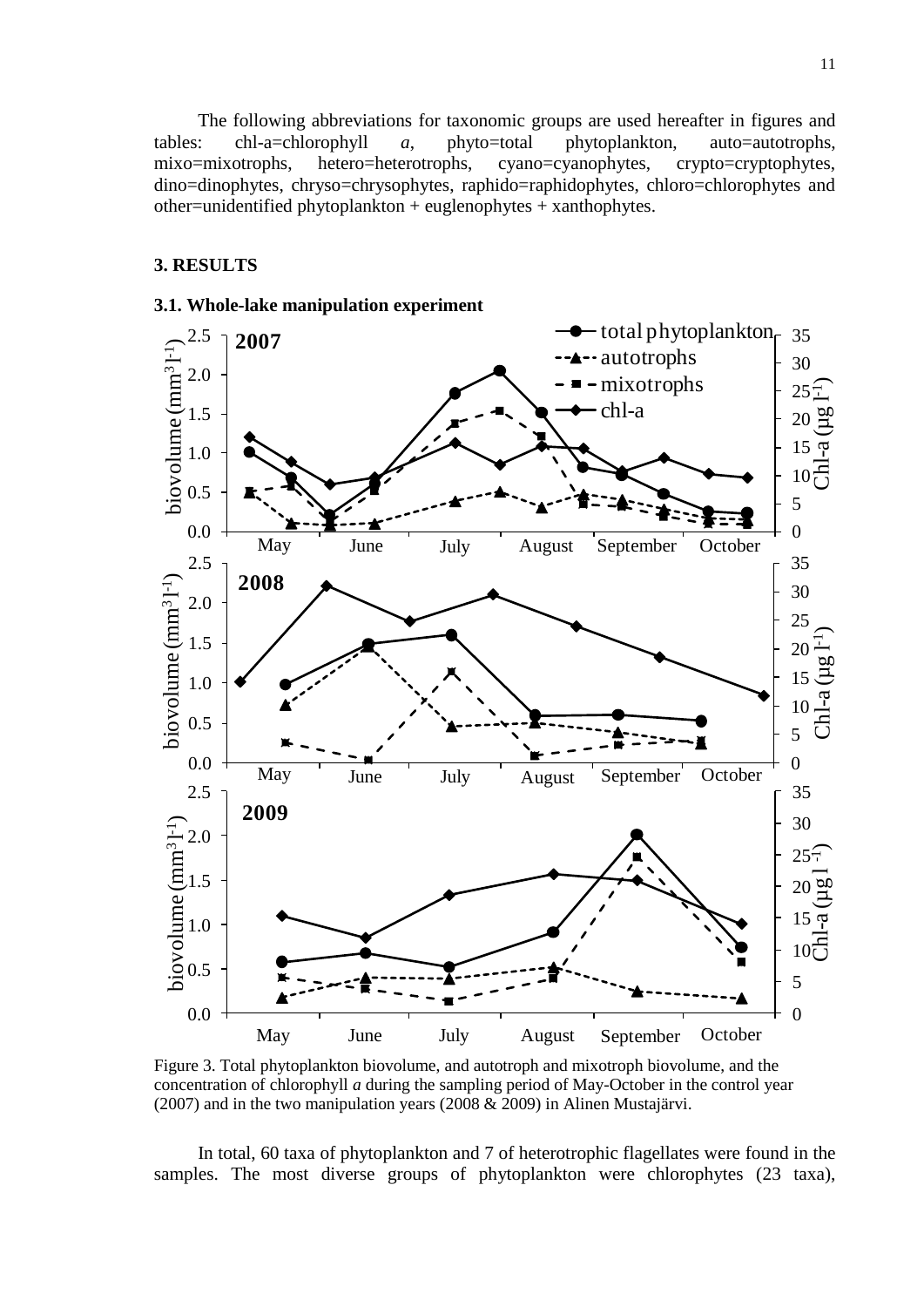chrysophytes (16) and cyanophytes (12). 24 of the phytoplankton taxa were flagellates. Complete species lists in each sample are given in the supplementary data (CD).

The phytoplankton biovolume varied tenfold between 0.21 mm<sup>3</sup> 1<sup>-1</sup> and 2.05 mm<sup>3</sup> 1<sup>-1</sup> during the sampling period from May to October in 2007–2009 (Fig. 3). The highest measured biovolumes were similar in all the years but the timing of the biovolume maxima differed. In the control year (2007), the first biovolume peak seemed to be in the spring and the highest point might have occurred already before the sampling started on 8 May. The second (and higher) maximum was at the end of July. In the two manipulation years (2008 and 2009) the seasonal development of biovolume was rather different and only one biovolume maximum was detected, in June-July of 2008 and in September of 2009.



Figure 4. The correlation between total phytoplankton biovolume and chlorophyll *a* in the lake samples (excluding the year 2008).

The chlorophyll *a* concentration showed a similar seasonal variation as the phytoplankton biovolume, the range being  $8-31 \mu g l^{-1}$  (Fig. 3). The chlorophyll *a* concentrations measured in 2008 were somewhat higher than in 2007 or 2009, but the biovolumes did not show a similar pattern. Very high chlorophyll *a* values have been measured in the hypolimnion of Alinen Mustajärvi (data not shown). Comparing the chlorophyll *a* concentration to the phytoplankton biovolume was not possible for all the data, because the chlorophyll results for the year 2008 were from different dates than the counted phytoplankton samples. For the rest of the data, it seems that there is a significant positive correlation (Fig. 4), but that it is not very strong, the  $R^2$ -value being only 0.22 (Linear regression: R=0.47, F=4.594, P=0.048, n=18).

Mixotrophs were the dominant component of the phytoplankton community in 2007 (Fig. 3), but their biovolume decreased in the autumn to below the biovolume of autotrophs. The biovolume of autotrophs was more constant in 2007 compared to mixotrophs. The seasonal variation of autotroph and mixotroph biovolumes was rather different between the two manipulation years. In 2008 the maximum autotroph biovolume occurred in June when the sample consisted almost entirely of autotrophs. This high autotroph biovolume in June was mainly due to high abundance of the autotrophic chrysophyte *Mallomonas lychenensis*. The biovolume of mixotrophs peaked in July, again due to high abundance of a chrysophyte species, but this time the mixotrophic *Chrysococcus* sp. In 2009 the biovolume of autotrophs was at a rather constant level, as in 2007, but the biovolume of mixotrophs varied much more. The mixotroph biovolume was low during the first months of sampling and the maximum occurred in September, mainly due to high abundance of the mixotrophic raphidophyte *Gonyostomum semen* (Fig. 5). Two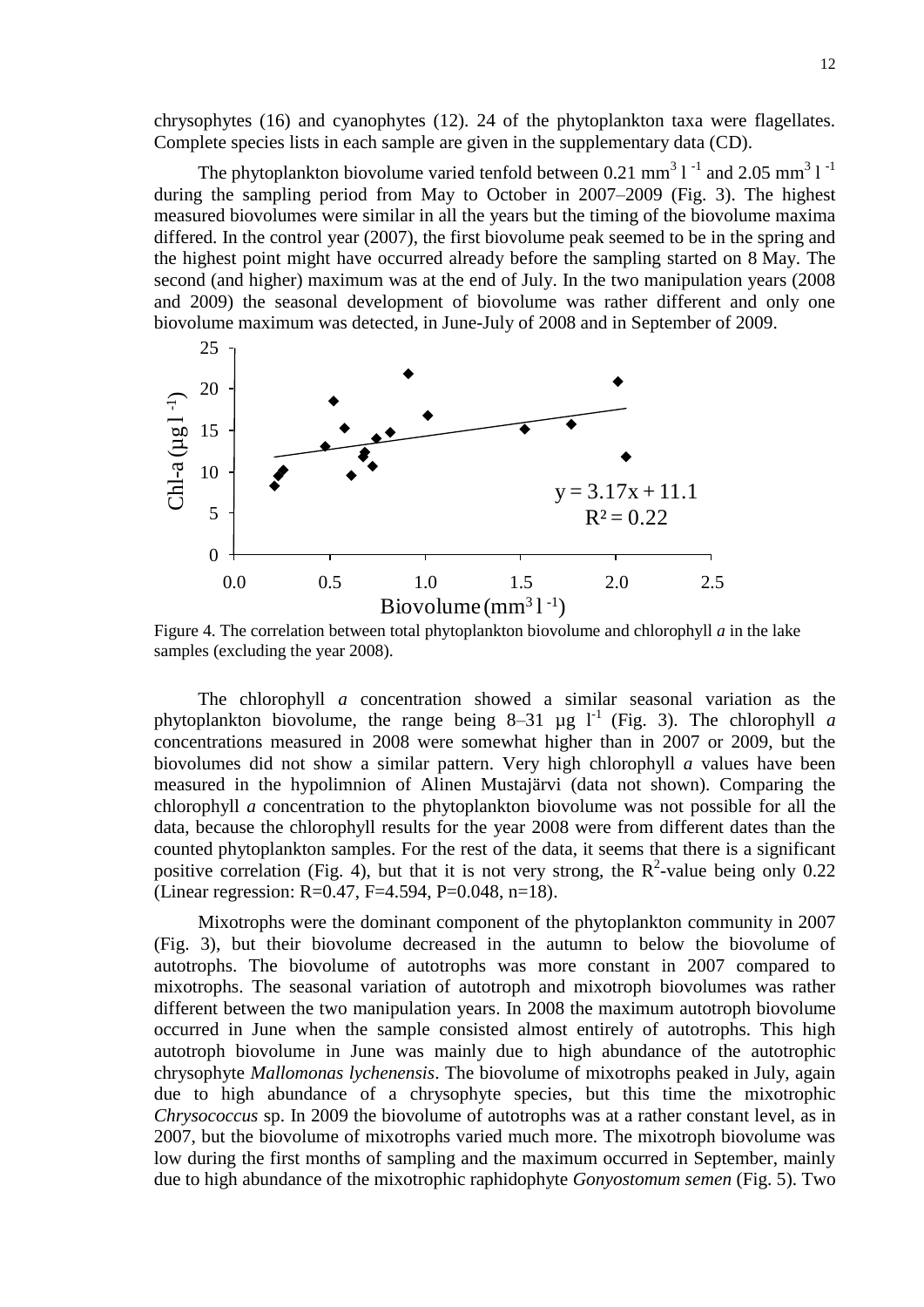weeks prior to the sampling in September, there were algal mats of different sizes floating on the surface of the lake. The mats consisted mostly of *G. semen* and a chlorophyte *Oocystis* sp., and the phytoplankton biovolume in the mats was 15–100 times the biovolumes in the regular lake samples. These algal mats were very short-lived and disappeared within 24 hours.



Figure 5. The biovolumes of different phytoplankton taxonomic groups during the sampling period of May-October in the control year (2007) and in the two manipulation years (2008  $& 2009$ ) in Alinen Mustajärvi.

The phytoplankton community in 2007 and 2008 was dominated by chrysophytes for most of the summer but they were less abundant in 2009 (Fig. 5). The most abundant chrysophytes were *Pseudopedinella* sp., *Chrysococcus* sp. and *Mallomonas lychenensis*. *Chrysococcus* sp. was abundant mostly in the control year and in July 2008, and *M. lychenensis* was detected only in the two manipulation years. Dinophytes were an important group in the spring of 2007 and 2009. Chlorophytes contributed significantly and constantly to the community in all the years, and the highest chlorophyte biovolumes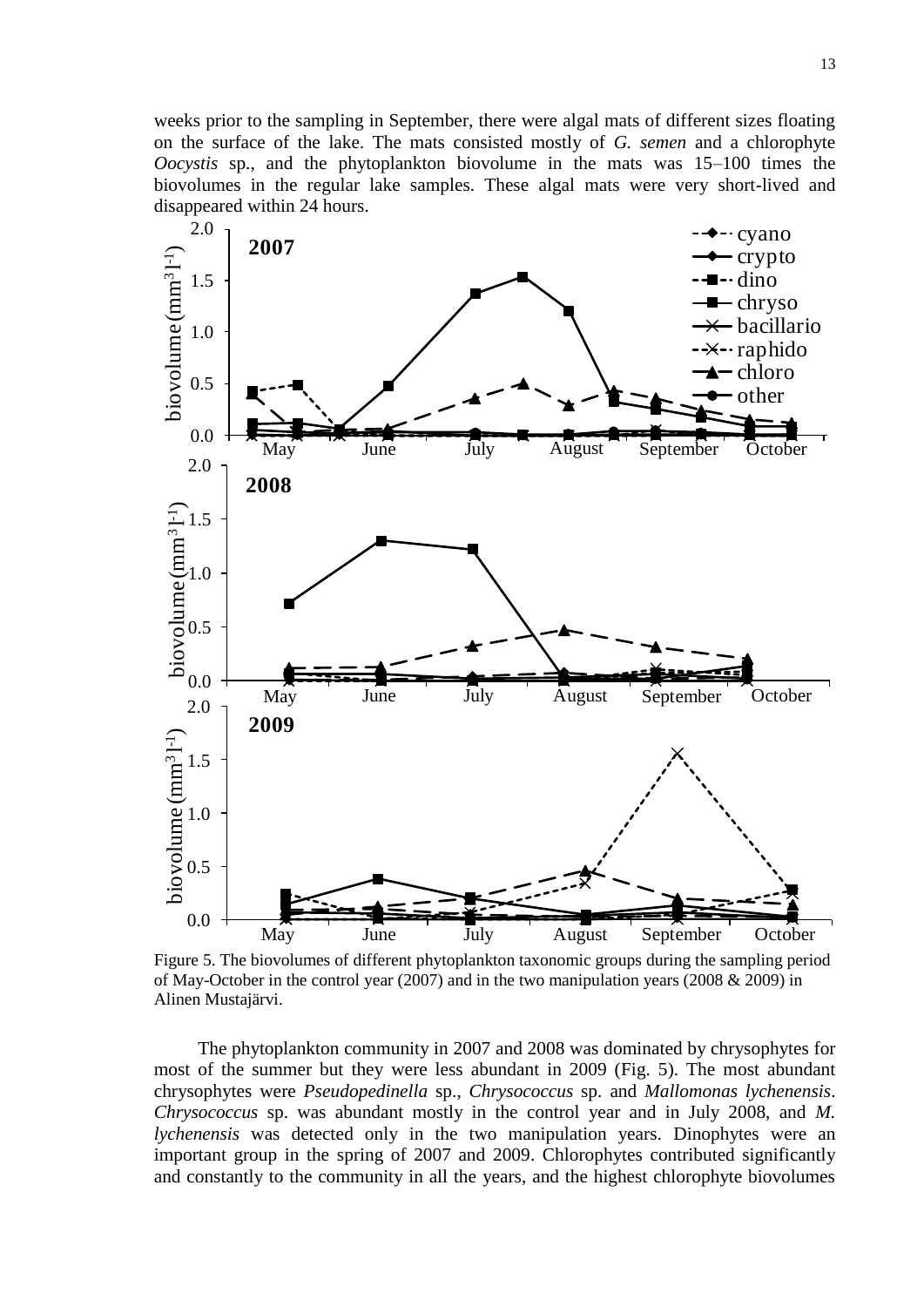(about 0.5 mm<sup>3</sup> 1<sup>-1</sup>) were measured in July or August. The most abundant chlorophytes were *Chlamydomonas* sp., *Koliella longiseta*, *Scourfieldia cordiformis* and *Oocystis* sp. Diatoms, cryptophytes and cyanophytes were not abundant.



Figure 6. The relative contribution of flagellate algae to phytoplankton biovolume during May-October in the control year (2007) and in the two manipulation years (2008 and 2009) in Alinen Mustajärvi.

Less than half (24) of the phytoplankton taxa were flagellates, but the taxa which contributed most to the biovolume were flagellates. All chrysophytes, cryptophytes and dinophytes are flagellates and also some chlorophytes. The share of flagellates in phytoplankton biovolume varied from 30 to 98 %, high values being found at the beginning of the sampling period and lower values in August-October (Fig. 6). There were no notable differences in the contribution of flagellates to phytoplankton biovolume in different years, although the share of flagellates in 2009 remained high even during the autumn. Again, this reflects the abundance of *G. semen* at this time.



Figure 7. The biovolume of small heterotrophic flagellates during May-October in the control year (2007) and in the two manipulation years (2008 and 2009) in Alinen Mustajärvi.

The abundance of small heterotrophic flagellates ranged from 90 x  $10^3$  to 2000 x  $10^3$ cells  $I<sup>-1</sup>$ . Their biovolume was much lower than the biovolume of phytoplankton and varied between 0.01 and 0.07 mm<sup>3</sup> 1<sup>-1</sup>. The most abundant taxa of the heterotrophs were *Monomastix* sp., *Bicosoeca* spp., *Petalomonas* sp. and *Katablepharis* sp. The biovolume of the heterotrophic flagellates increased during the manipulation (Fig. 7). The highest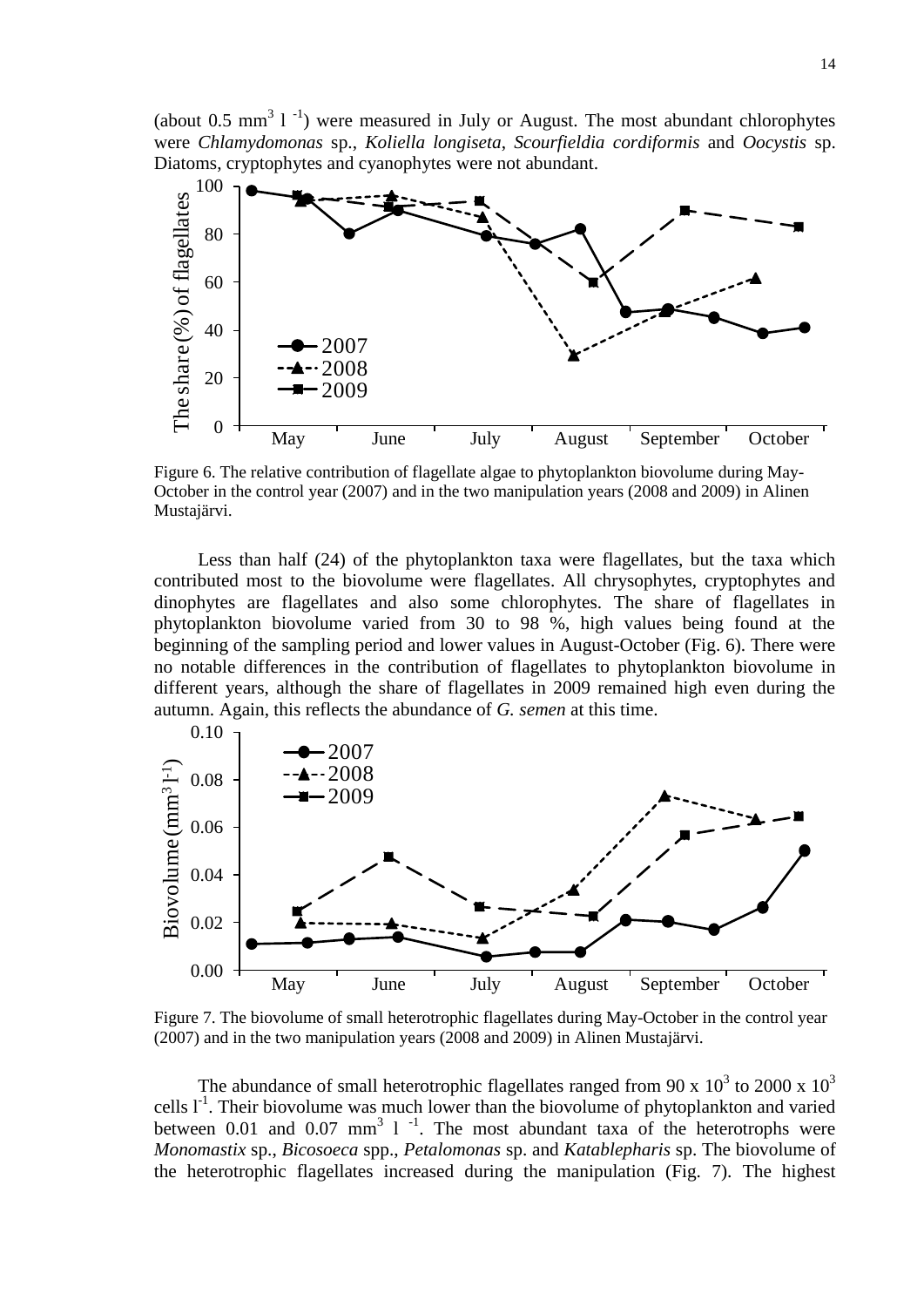biovolumes of heterotrophic flagellates were always measured in September or October as well as highest abundances (data not shown).

#### <span id="page-14-0"></span>**3.2. Environmental conditions**

The DOC concentration in the epilimnion of the lake did not show marked seasonal variation (Fig. 8). The goal of raising the DOC concentration by 2 mg  $1^{-1}$  was attained during the manipulation. There was no change in the water colour of the epilimnion (data not shown).



Figure 8. Dissolved organic carbon (DOC) concentration in the epilimnion of Alinen Mustajärvi in the control year (2007) and in the two manipulation years (2008 and 2009).



Figure 9. Monthly precipitation (mm) during 2007–2009 measured at Lammi Biological Station.

Monthly precipitation measured at nearby Lammi Biological Station varied between the years (Fig. 9). The years 2007 and 2009 were similar with respect to precipitation (total precipitation 585 and 594 mm respectively) but in 2008 the total precipitation was markedly higher (778 mm). July 2009 was a particularly rainy month and there were heavy rains just before the phytoplankton sampling on 14 July.

The lake was stratified, regarding temperature and dissolved oxygen, already at the start of sampling in May (Fig. 10a)). Highest epilimnetic water temperatures (around  $20^{\circ}$ C) were measured in July or August and during summer stagnation the anoxic layer started at a depth of about 2 m (Fig. 10b)). The deepest part of the lake does not mix completely every year even during autumn overturn (Fig. 10c)). It is possible that the mixing reached the deepest part of the lake after the sampling in October, since the lake did not freeze until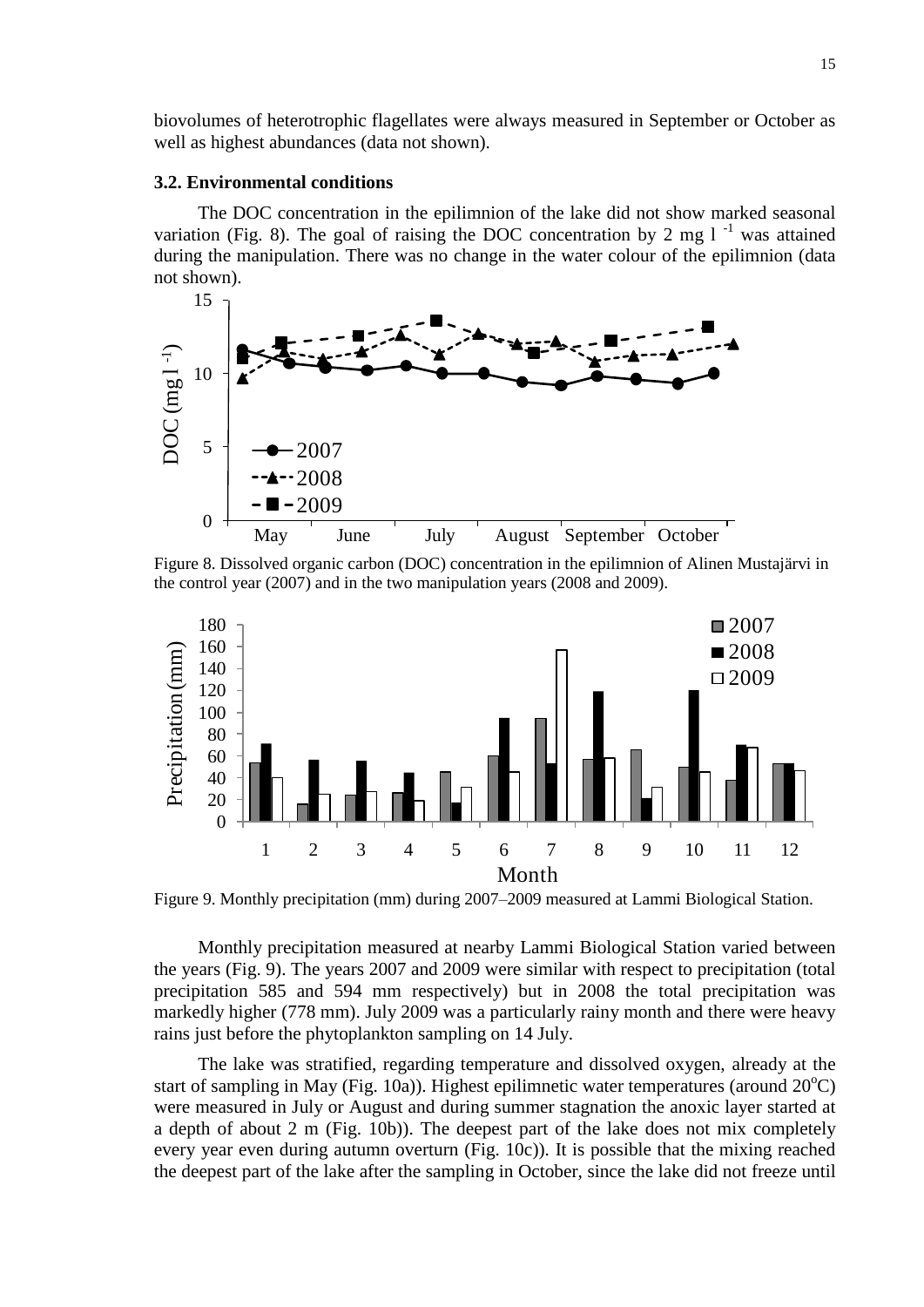November or December during 2007–2009. The stratification and mixing events seem to be similar in all the years, but some variation between years was evident during the first sampling of the year. The epilimnion of the lake was slightly shallower during the summer of 2009 than in the previous two summers.



Figure 10. Vertical profiles of temperature (solid line) and dissolved oxygen (dashed line) in Alinen Mustajärvi during a) the first sampling after ice-break, b) the highest water temperature and c) the autumn overturn in 2007–2009.

Light attenuation in Alinen Mustajärvi was measured once in 2007 during summer stratification (Fig. 11). The decrease in photosynthetic photon flux (PPF) is quite rapid and below a depth of 2 m there is practically no photosynthetically active radiation. The euphotic zone depth (measured as the depth where radiation is 1 % of the surface value) is approximately 2 m, so the photic zone approximately coincides with the epilimnion during the summer stratification.

The variation in nutrient concentrations was similar in all the years (Fig. 12). Concentrations were higher in the spring and decreased during the summer. The concentrations in 2008 seemed to be higher at the beginning of the sampling period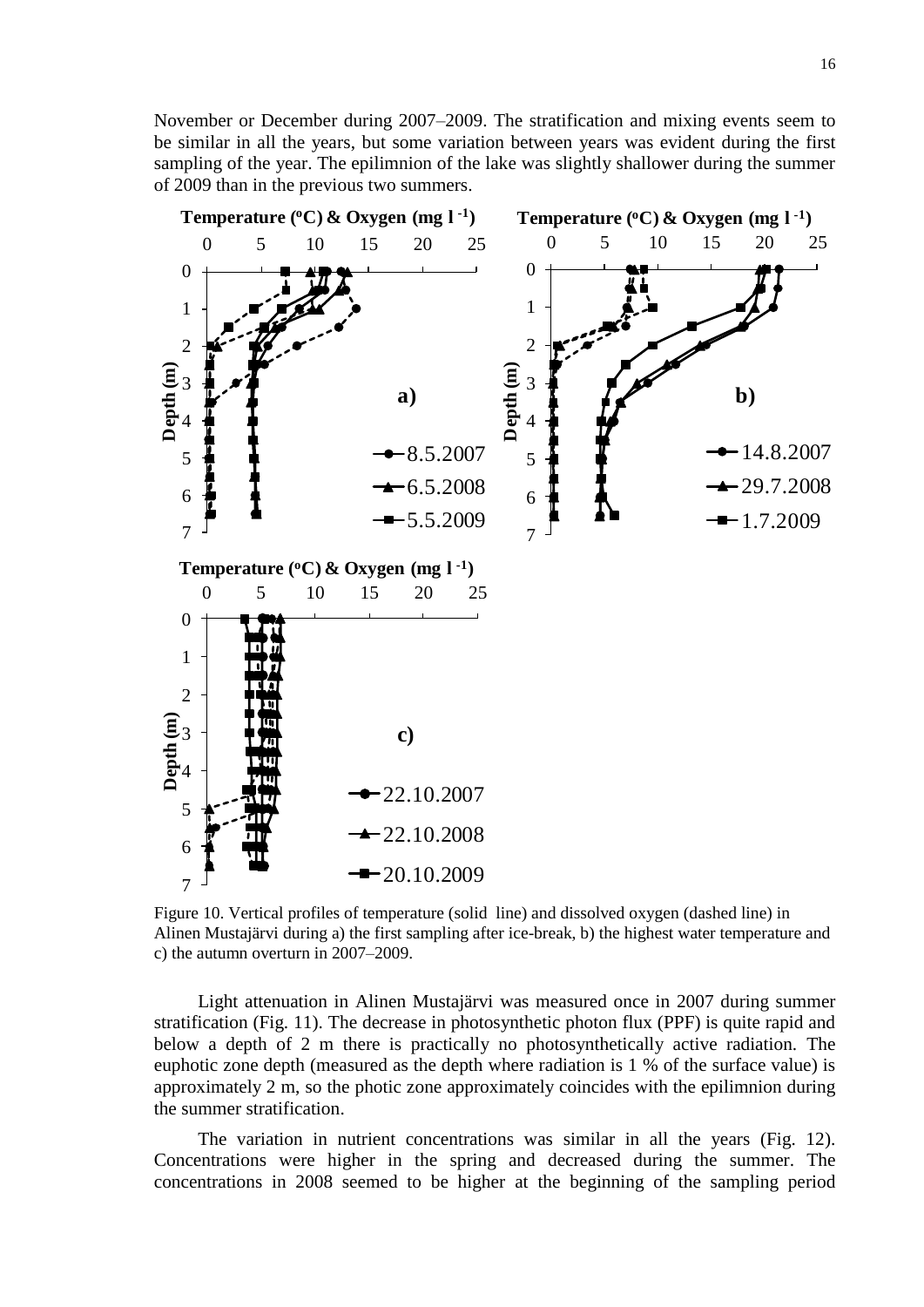compared to the years 2007 and 2009. There was a marked rise in the nitrite plus nitrate  $(NO<sub>2</sub><sup>-</sup> + NO<sub>3</sub><sup>-</sup>N)$  concentration in July or in August in all the years. The rise was seen in epilimnetic values (2009) or in both epilimnetic and metalimnetic values (data not shown). **Photosynthetic photon flux (µmol** s<sup>1</sup> **n e photosynthetic photon flux (µmol s<sup>-1</sup> m<sup>-2</sup>** 



Figure 11. Photosynthetic photon flux (PPF) in Alinen Mustajärvi on 20.7.2007.



Figure 12. The weighted averages for epilimnetic and metalimnetic concentrations of phosphate phosphorus (PO<sub>4</sub>), total phosphorus (TotP), ammonium nitrogen (NH<sub>4</sub><sup>+</sup>), nitrate and nitrite nitrogen  $(NO<sub>2</sub> + NO<sub>3</sub>)$  and total nitrogen (TotN) during May-October in 2007–2009 in Alinen Mustajärvi.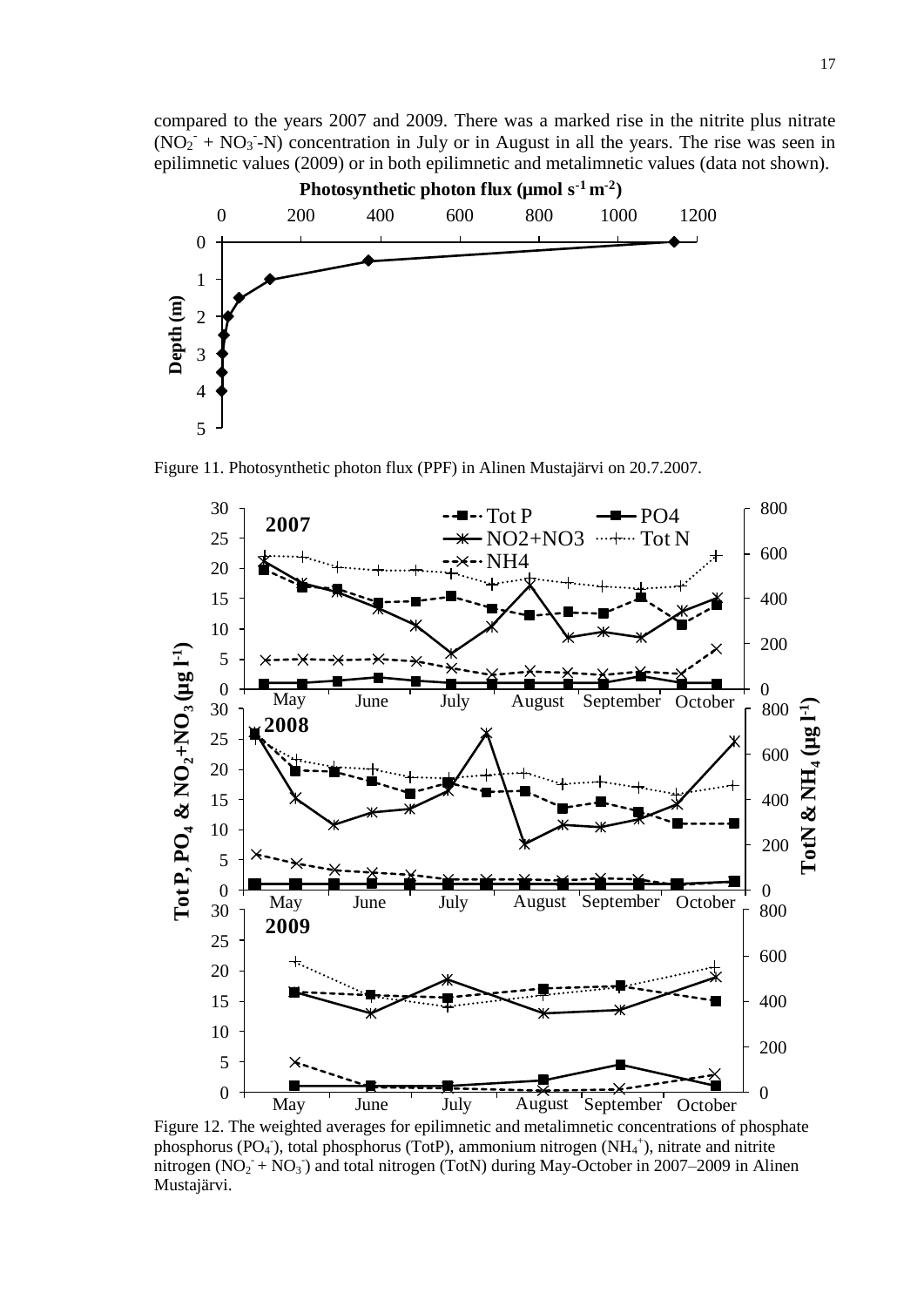#### <span id="page-17-0"></span>**3.3. Nutrient addition experiments**

The concentrations of nutrients at the beginning of the summer experiment were somewhat lower than in the other experiments (see Appendix 1 for the nutrient concentrations in the experiments). In all the experiments the phosphate  $(PO<sub>4</sub>-P)$ concentration was low in treatments without P addition (control and the N). Phosphate was consumed by day 7 in the N+P treatment in all the experiments but only in autumn in the P treatment, while in the spring and summer experiments only part of the phosphate in the P treatment was used. Ammonium  $(NH_4^+N)$  concentration was higher at the beginning of the spring experiment than in the summer or autumn experiments, but by day 7 it was consumed in treatments other than the N. In the summer experiment the concentration of ammonium decreased somewhat by day 7 in the N treatment and was undetectable in the N+P treatment. In the autumn experiment the ammonium concentration decreased to a low level in both the N and N+P treatments. Little nitrite and nitrate  $(NO<sub>2</sub><sup>-</sup> + NO<sub>3</sub><sup>-</sup>-N)$  usage was found in the experiments; only in the N+P treatments and in the N treatment of the autumn experiment was the concentration much lower on day 7 than on day 0.



Figure 13. The biovolume of phytoplankton at the beginning of the experiment and on day 7 in different treatments. The day seven values are means of three replicates and error bars represent standard deviation.

The overall day 7 biovolume of phytoplankton varied between the three experiments (Kruskal-Wallis: P<0.001,  $\gamma$ 2=22.541, N=36) (Fig. 13). The biovolume was higher in the autumn bag experiment than in the spring (Mann-Whitney U:  $P<0.001$ ,  $Z=-4.157$ ,  $N=24$ ) or in the summer (Mann-Whitney U: P<0.001, Z=-3.811, N=24), mainly due to the high abundance of the raphidophyte *G. semen*. There was no difference between the spring and summer experiments.

There was a strong positive correlation between phytoplankton biovolume and chlorophyll *a* concentration (Fig. 14) in the nutrient addition experiments (Linear regression:  $R=0.90$ ,  $F=153.07$ ,  $P<0.001$ ,  $n=39$ ). The biovolume of phytoplankton explains 81 % of the variation in chlorophyll *a* values. The number of observations and the variation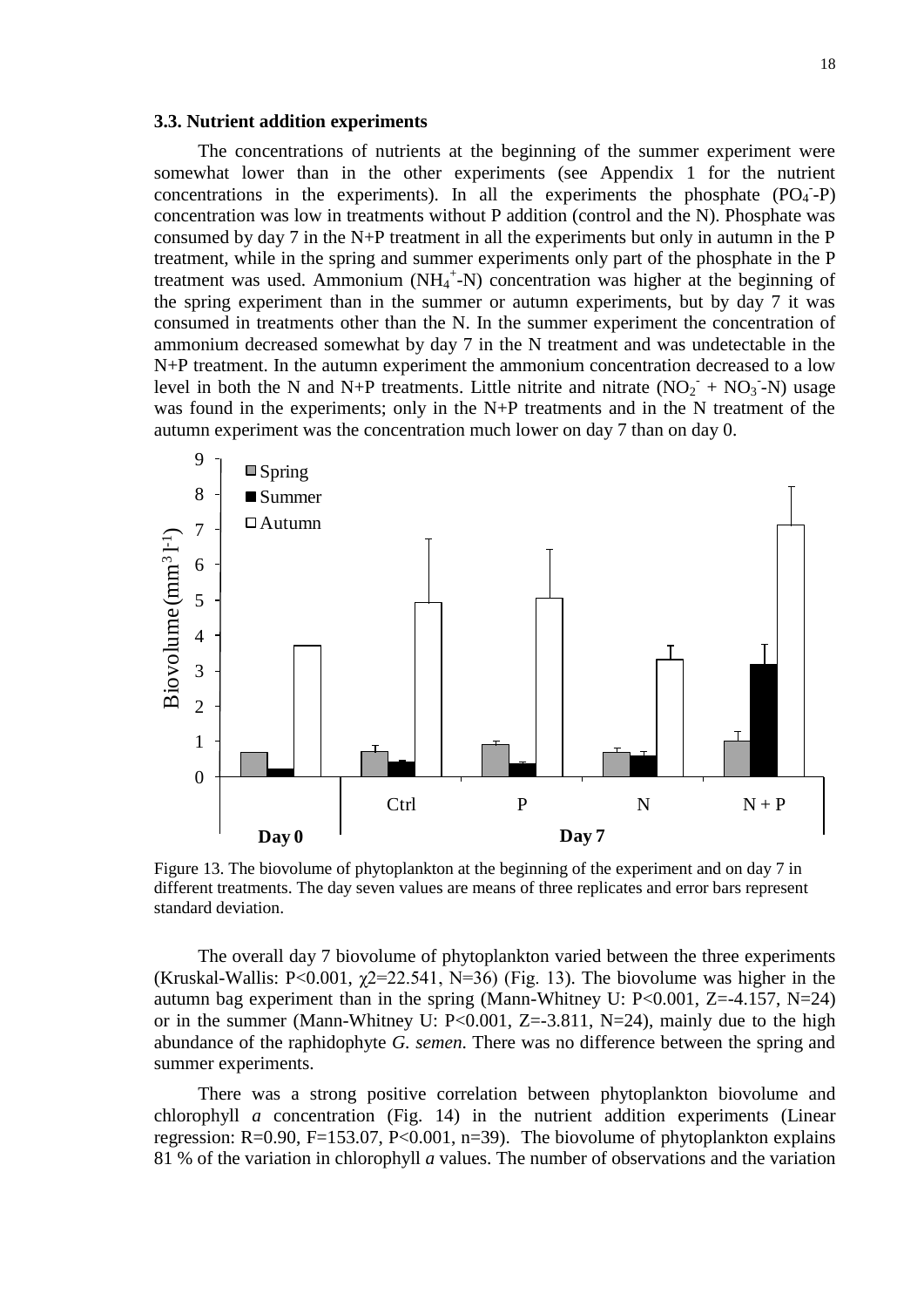in chlorophyll *a* concentration and in phytoplankton biovolume was much greater in the bag experiment data than in the lake data (Fig 4.).

No statistically significant differences between the treatments were found in phytoplankton biovolume, or in autotroph and mixotroph biovolume in the spring experiment (Table 2). Autotroph biovolume in both the P and N treatments were at almost the same level as the control, and biovolume in the N+P treatment was higher than in the other treatments (Fig. 15). It seems that the autotroph biovolume in all the treatments was higher than in the day 0 sample. The biovolume of mixotrophs was similar in all treatments and in the initial sample.

The chlorophyll *a* concentration on the other hand differed significantly between treatments in the spring experiment (Table 2, Fig. 15). No difference was found between the control and the N, but in both of them the concentration was significantly lower than in the P or the N+P treatments (see Appendix A2 for pair-wise comparisons). In the summer and autumn experiments the chlorophyll *a* concentration showed the same pattern as in the spring; the concentration in the P treatment was higher than in the control or the N and highest in the N+P treatment. The trend in the chlorophyll *a* concentration was the same in all the three experiments but the level differed. The highest chlorophyll *a* values were measured in the autumn and the lowest in the spring experiment.



Figure 14. The correlation between total phytoplankton biovolume and the chlorophyll *a* concentration in the nutrient addition experiments.

The biovolume of cyanophytes differed significantly between the treatments in the spring experiment (Table 2). Biovolume was highest in the N+P treatment, and also significantly higher in the P treatment than in the control or N treatments (Appendix A2). There was no difference between the control and N treatments. There was a suppression of cryptophytes (mostly *Cryptomonas* sp.) during the spring experiment (Fig. 16) in all the treatments in relation to day 0. The differences between the treatments were not significant. The differences in dinophytes, chrysophyte, raphidophytes, chlorophytes and other phytoplankton were not significant. The relatively high biovolume of the group other, especially in the N+P treatment, consisted mostly of small unidentified flagellates.

In the summer experiment there was a statistically significant difference between treatments in the biovolumes of phytoplankton, autotrophs, mixotrophs, cyanophytes, chrysophytes, raphidophytes, chlorophytes and other phytoplankton, as well as in the concentration of chlorophyll *a* (Table 2). Only for cryptophytes and dinophytes were the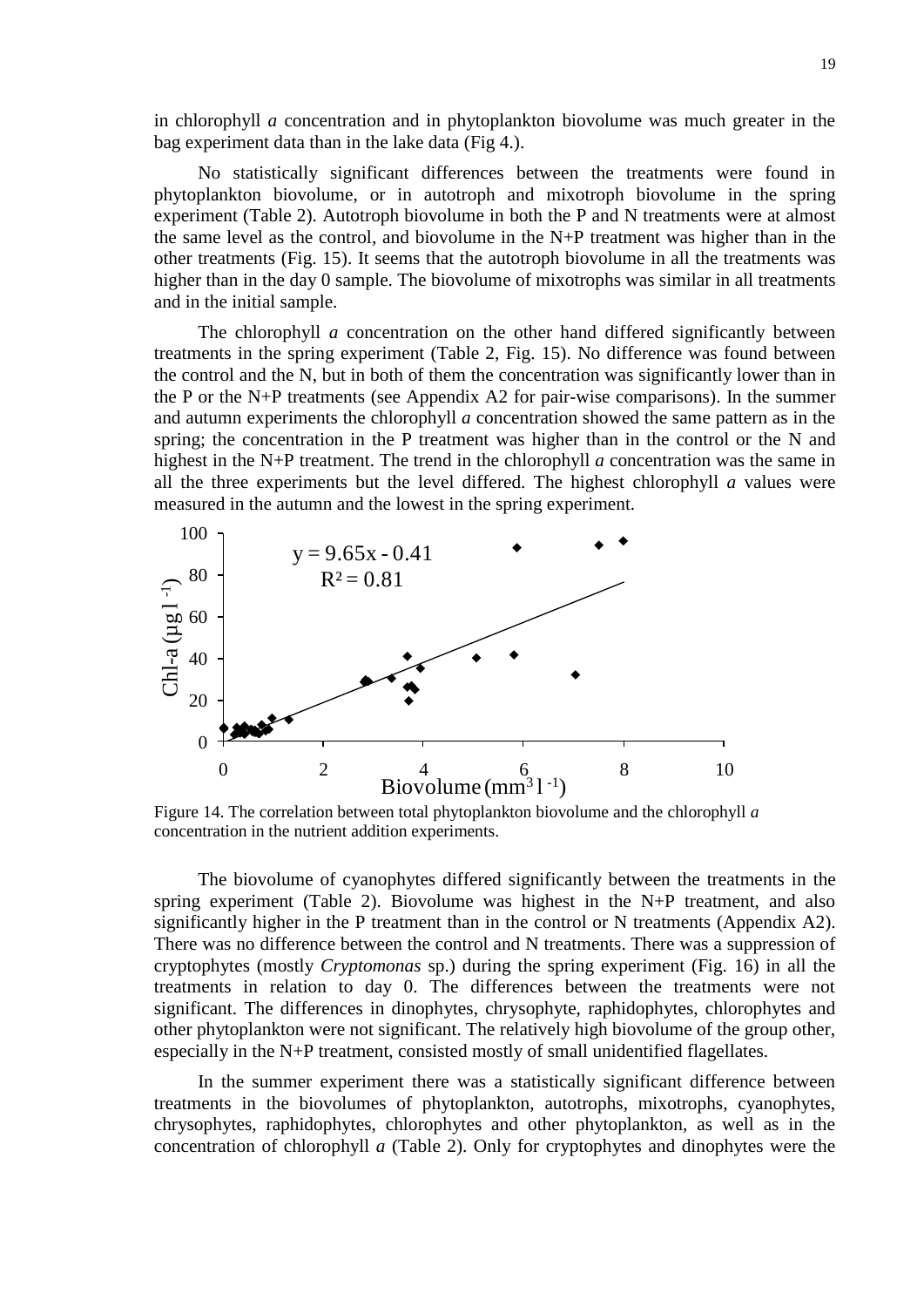

differences between treatments not significant but in both these cases the biovolumes were low. The general trend is that the N+P treatment differs from the other treatments.

Figure 15. The biovolume of phytoplankton, autotrophs and mixotrophs as well as chlorophyll *a* concentration in the three nutrient addition experiments. The day seven values are means of three replicates and error bars represent standard deviation.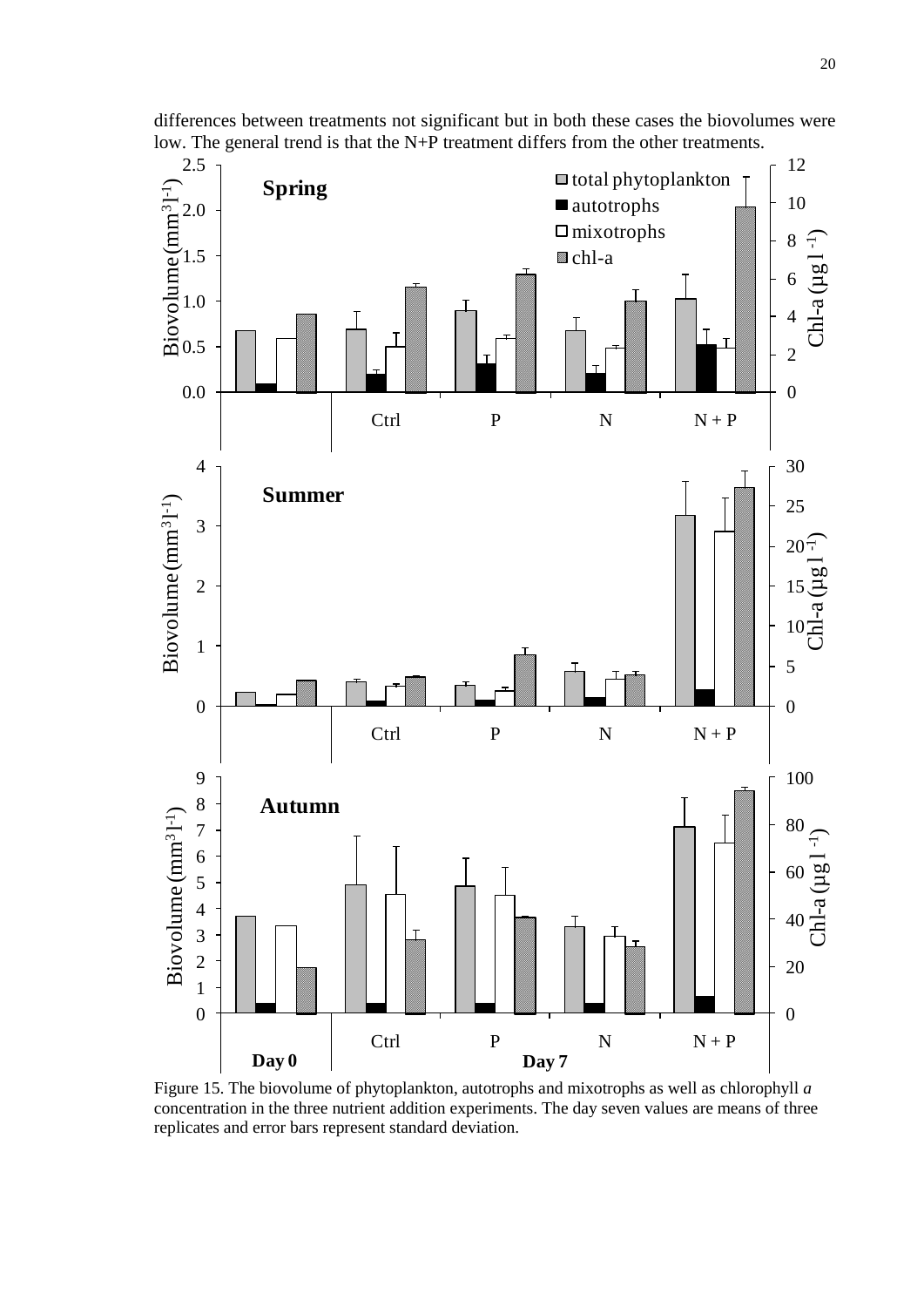|          |          | Spring         |             |              | Summer         |    |          | Autumn         |    |
|----------|----------|----------------|-------------|--------------|----------------|----|----------|----------------|----|
| Variable | P        | $\mathbf{v}^2$ | $\mathbf N$ | $\mathbf{P}$ | $\mathbf{v}^2$ | N  | P        | $\mathbf{v}^2$ | N  |
| Chl-a    | $0.018*$ | 10.009         | 12          | $0.025*$     | 9.359          | 12 | $0.022*$ | 9.667          | 12 |
| Phyto    | 0.147    | 5.359          | 12          | $0.038*$     | 8.436          | 12 | 0.059    | 7.462          | 12 |
| Auto     | 0.069    | 7.103          | 12          | $0.025*$     | 9.359          | 12 | 0.099    | 6.282          | 12 |
| Mixo     | 0.478    | 2.487          | 12          | $0.038*$     | 8.436          | 12 | $0.043*$ | 8.128          | 12 |
| Hetero   | $0.022*$ | 9.667          | 12          | $0.022*$     | 9.667          | 12 | 0.082    | 6.692          | 12 |
| Cyano    | $0.025*$ | 9.359          | 12          | $0.025*$     | 9.359          | 12 | 0.106    | 6.116          | 12 |
| Crypto   | 0.086    | 6.590          | 12          | 0.086        | 6.600          | 12 | 0.086    | 6.590          | 12 |
| Dino     | 0.668    | 1.564          | 12          | 0.880        | 0.670          | 12 | 0.468    | 2.538          | 12 |
| Chryso   | 0.516    | 2.282          | 12          | $0.033*$     | 8.744          | 12 | $0.050*$ | 7.821          | 12 |
| Raphido  | 0.136    | 5.546          | 12          | $0.041*$     | 8.231          | 12 | 0.072    | 7.000          | 12 |
| Chloro   | 0.063    | 7.308          | 12          | $0.024*$     | 9.462          | 12 | 0.060    | 7.423          | 12 |
| Other    | 0.141    | 5.462          | 12          | $0.041*$     | 8.231          | 12 | 0.137    | 5.520          | 12 |

Table 2. Kruskal-Wallis tests of the biovolume for differences in the biovolumes of phytoplankton, mixotrophs, autotrophs, heterotrophs and different taxonomic groups and chlorophyll *a* concentration between treatments in the three experiments. Significant P-values denoted with \*.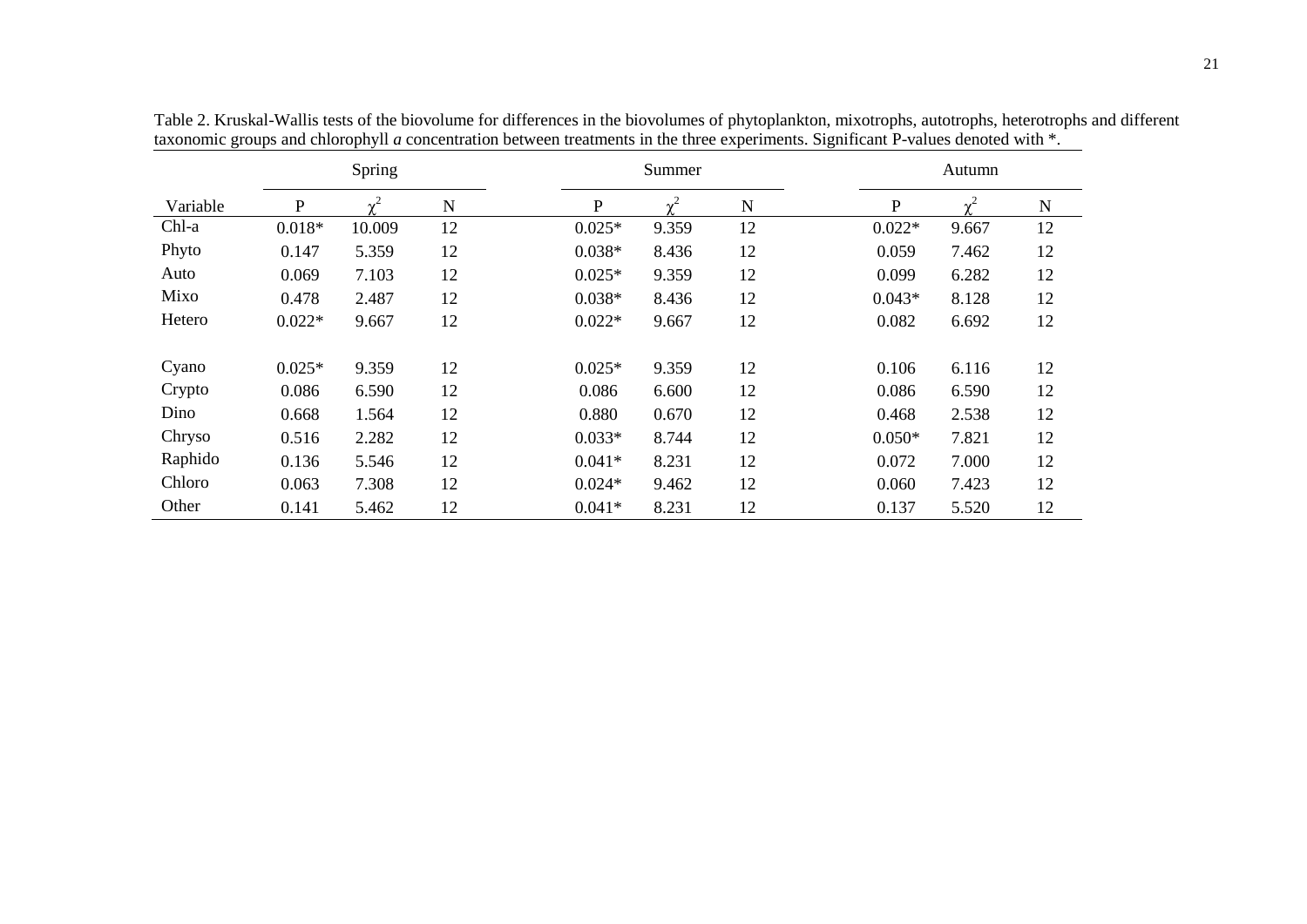

Figure 16. The biovolumes of different phytoplankton taxonomic groups in the three nutrient addition experiments. The day seven values are means of three replicates and error bars represent standard deviation.

The biovolume of autotrophs was generally lower in the summer than in the spring experiment (Fig. 15). Here again, it seems that the biovolume of autotrophs increased in all treatments in relation to the day 0 sample. In the N treatment their biovolumes differed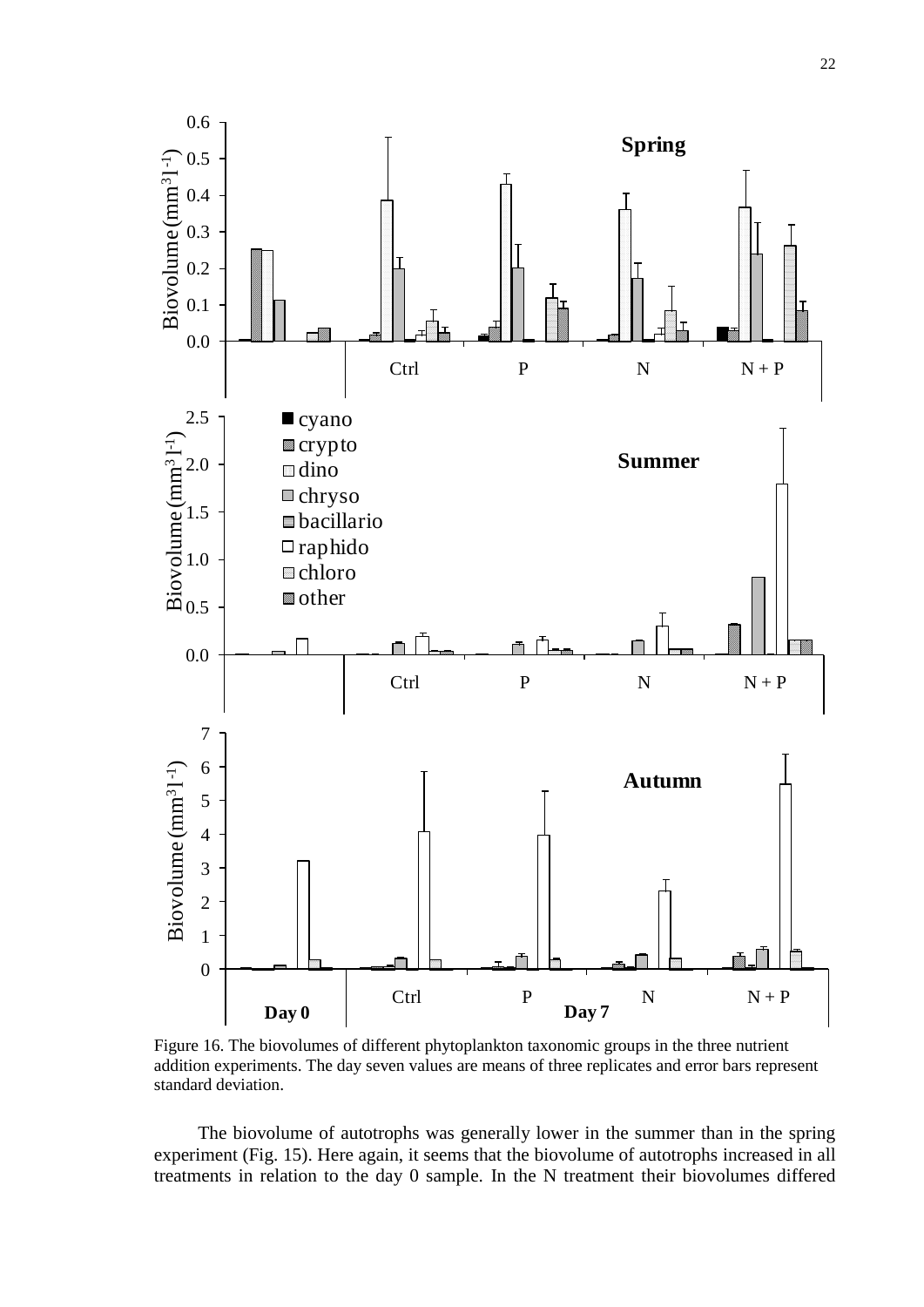from other treatments and no difference was found between the control and the P treatment (Appendix A2). The addition of both P and N resulted in the highest biovolume. The mixotrophs formed the main part of the community during the summer experiment and responded strongly (and only) to the N+P addition.

The largest group of mixotrophs (and also of phytoplankton) during the summer experiment was raphidophytes (Fig. 16), with just one species: *Gonyostomum semen*. *G. semen* was also present in the lake samples at the time but was not as abundant as in the experiment (Fig. 6). Another important group was the chrysophytes. They followed the general pattern of the highest biovolume being found in the N+P treatment, but there was also a difference between the P and the N treatments, although neither of them differed from the control. The most abundant chrysophyte species during the experiment were *Dinobryon divergens* and *Pseudopedinella* sp, both of which are mixotrophic. The mean biovolume of cryptophytes also increased in the N+P treatment (biovolume 50 times of that in the control), but the increase was not statistically significantly and in other treatments it was barely detectable (Fig. 16).

The overall phytoplankton biovolume in the autumn experiment was very high in all the treatments and already in the day 0 sample (Fig. 15). The high biovolume was caused by high abundance of the raphidophyte *G. semen*; the biovolumes of other groups were similar to the spring or summer experiments. No significant differences were found between the treatments, but there seemed to be some tendency for the N+P to differ from the N treatment. The variance between the three replicates was high, which makes it harder to identify true differences.



Figure 17. The biovolume of small heterotrophic flagellates in the three bag experiments. The day seven values are means of three replicates and error bars represent standard deviation.

The biovolume of autotrophs in the autumn experiment was similar as in the spring experiment and no significant differences were found between the treatments (Fig. 15). The biovolume of mixotrophs (comprising mostly *G. semen*) in the N treatment was significantly lower than in all the other treatments. The growth of chrysophytes, on the other hand, was significantly stimulated in the N treatment, and even more in the N+P (Table 1) (Fig. 16). The dominant species of chrysophytes during the autumn experiment was *Pseudopedinella* sp. As in the summer experiment, the mean biovolume of cryptophytes seemed to increase, but the increase was not statistically significantly, in the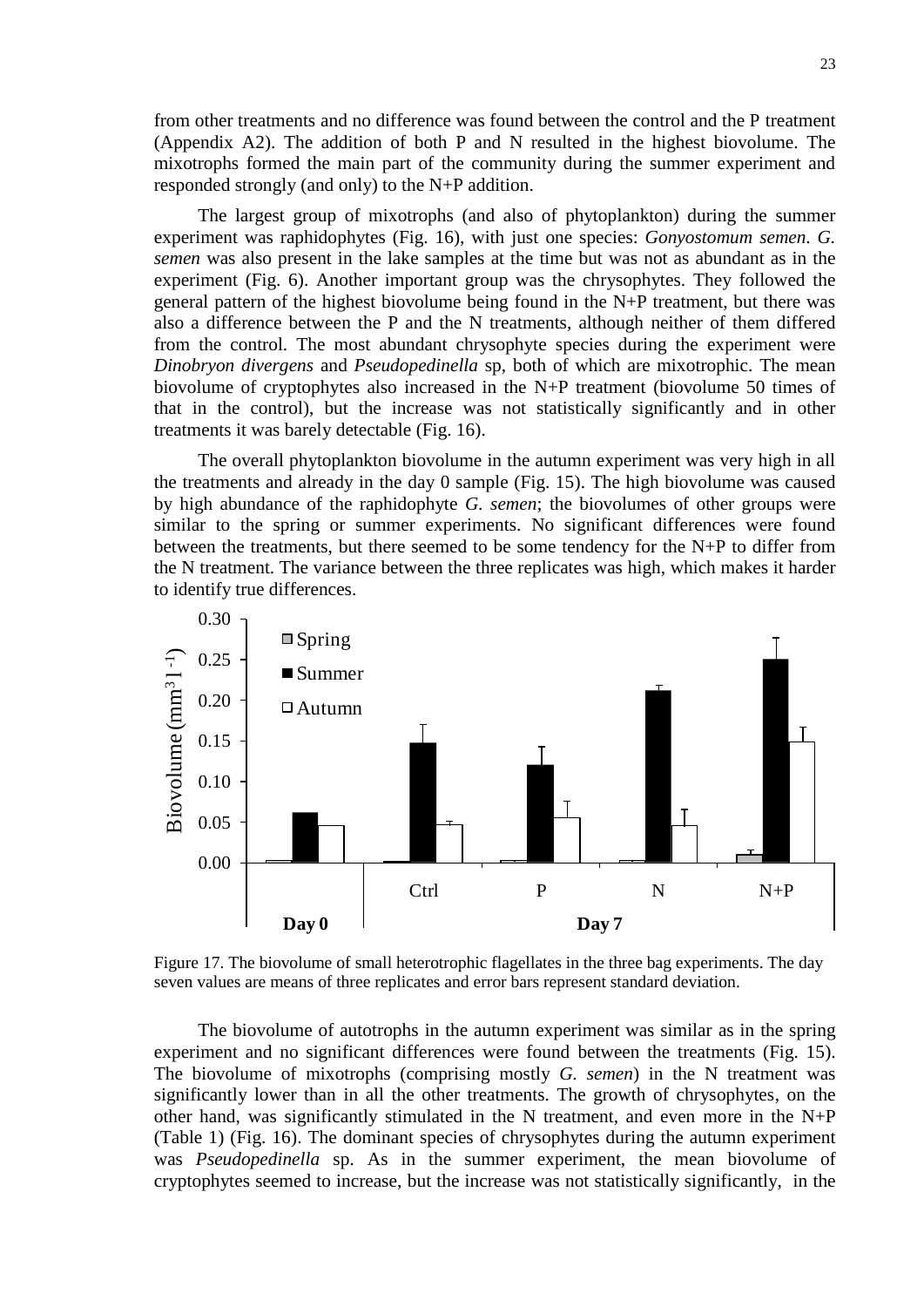N+P treatment (Fig. 16), although, in the autumn experiment they were more abundant across the treatments than in the summer experiment.

The highest biovolumes of small heterotrophic flagellates were measured in the summer experiment and the lowest in the spring experiment, in contrast to the lake samples where highest biovolumes were found in the autumn (Fig. 17  $\&$  Fig. 7). In the spring experiment their biovolume increased significantly in all the treatments compared to the control (Table 2). There was no difference between the N and P treatments but the biovolume in the N+P treatment was higher than in either of them. In the summer experiment the biovolume of heterotrophs increased in all the treatments in relation to the day 0 sample and the biovolumes were generally much higher than in the lake samples at the time (Fig. 7). There was no difference between the control and P treatments but all the other treatments differed: biovolume in the N treatment was significantly higher than in the control or in P treatment and biovolume in N+P treatment was higher than in all other treatments. In the autumn experiment there were no significant differences in biovolume of heterotrophs between the treatments (Table 2).

#### <span id="page-23-1"></span><span id="page-23-0"></span>**4. DISCUSSION**

#### **4.1. The phytoplankton community of Alinen Mustajärvi**

Chlorophyll *a* values in this study are similar to those reported from a previous study of Alinen Mustajärvi (Arvola 1984) except for the higher values found in 2008. It is hard to tell whether these higher chlorophyll values were caused by higher algal biovolume since the results for the phytoplankton biovolume are from different dates. Nevertheless, the phytoplankton biovolumes in 2008 were generally not higher than in the two other years. Chlorophyll *a* concentration is routinely used as an index for phytoplankton biomass, although it is more a reflection of the photosynthetic capacity. With the present lake data, however, its usefulness as a biomass index is questionable, since the correlation between phytoplankton biovolume and chlorophyll *a* is not strong and phytoplankton biovolume explains only 22 % of the variation in chlorophyll *a* values. According to Ilmavirta (1982) there is often no firm correlation between phytoplankton biomass and chlorophyll *a* in humic lakes, but Lepistö & Saura (1998) did find a highly significant correlation for the polyhumic lake Kalliojärvi. The chlorophyll *a* concentration of a phytoplankton cell is not a constant but varies with, for example, temperature (Geider 1987), nutrient and light availability (Nicholls & Dillon 1978), growth rate (Hunter & Laws 1981), nutritional strategy (Sanders *et al*. 1990), cell size (Vörös & Padisák 1991), and species (Hitchcock 1982). Besides, using only chlorophyll *a* to examine the phytoplankton community provides no data, for example, on species composition and seasonal succession. High chlorophyll values were found in the hypolimnion of the lake during the study and these could have been caused by photosynthetic sulphur bacteria; hypolimnetic chlorophyll maxima caused by sulphur bacteria have been detected in Alinen Mustajärvi before (Arvola 1984) and in other lakes (Eloranta 1985, Keskitalo *et al*. 1998). Bacteriochlorophyll affects the chlorophyll *a* measurement and, therefore, the chlorophyll *a* values for hypolimnion and to some extent also for metalimnion in Alinen Mustajärvi are not entirely realistic.

The composition of the phytoplankton community in Alinen Mustajärvi was generally similar to that in other, previously studied humic lakes (Lepistö & Rosenström 1998, Keskitalo *et al*. 1998, Holopainen *et al*. 2003) except for the scarcity of cryptophytes which are frequently common in humic lakes (Eloranta 1995a, Lepistö & Rosenström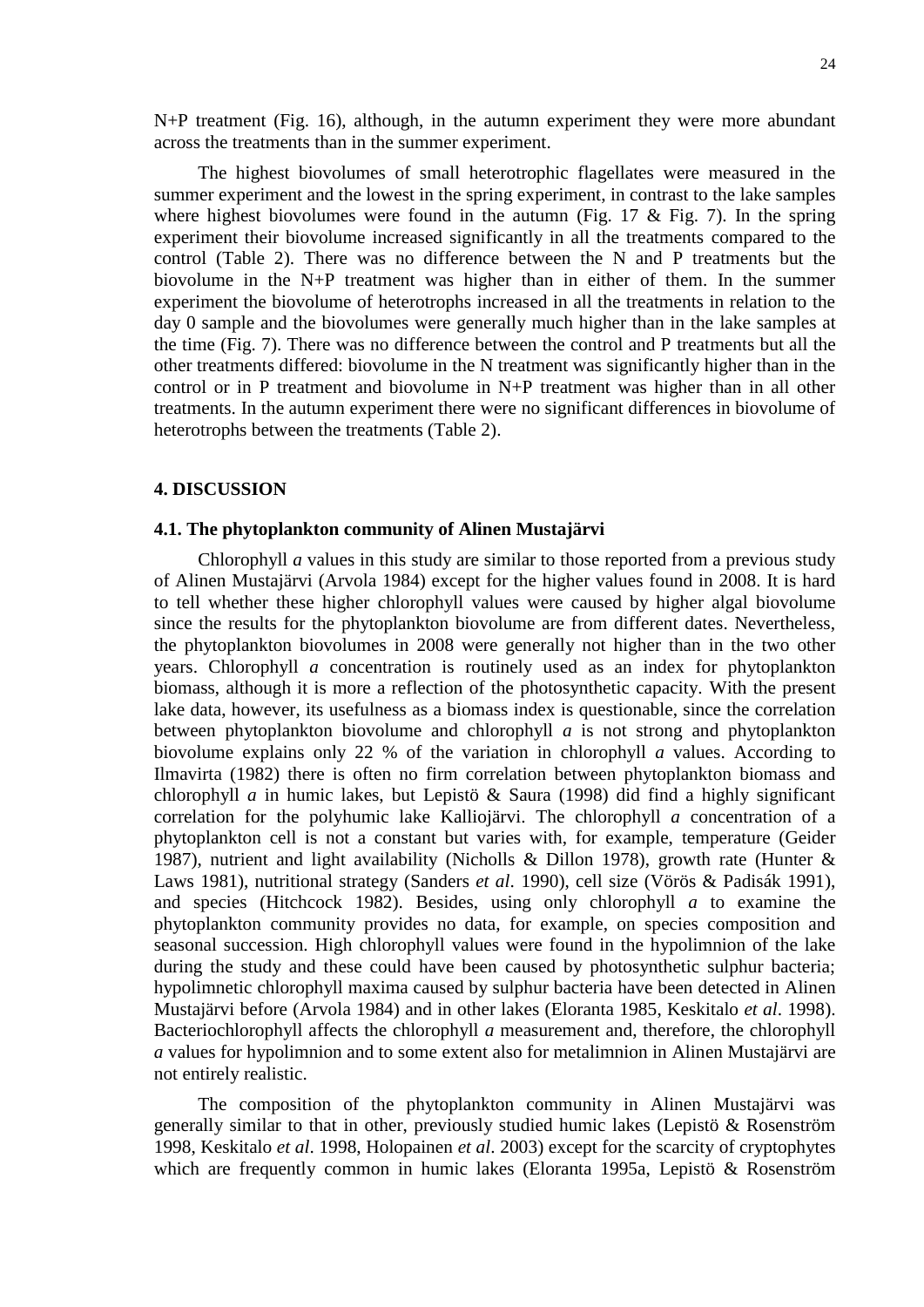1998). Cryptophytes are favourite food items for zooplankton (Knisely & Geller 1986) and grazing can keep their numbers low, which could explain why in this study cryptophytes were more abundant in the bag experiments where large grazers were absent. Some differences arise when comparing the phytoplankton community with a previous study from Alinen Mustajärvi (Arvola 1984). In that study the raphidophyte *G. semen* was absent and cryptophytes formed at times 50 % of the phytoplankton biomass in the upper 2 metres in contrast to results of this study.

The number of phytoplankton taxa found in the samples is in accordance with some previous studies of small humic lakes; for example, Lake Pieni Hietajärvi with 77 taxa found during one year of sampling (Holopainen *et al*. 2003) and brown-water lakes in Finnish national parks (Eloranta 1995a). Most taxa in Lake Pieni Hietajärvi (Holopainen *et al*. 2003) were chrysophytes and chlorophytes as in this study of Alinen Mustajärvi. On the other hand, Peltomaa & Ojala (2010) found over twice the number of taxa (ca. 150) in Valkea-Kotinen, a small humic lake situated near Alinen Mustajärvi in the Evo region of southern Finland. Joniak (2007) found fewer taxa in a meso- (42) and a polyhumic (37) lake in Poland. In addition to the natural variation between lakes in species diversity, the number of taxa found in a study depends on, for example, duration of the study, number of samples analyzed, and the expertise of the analyzer, which makes it difficult to compare the species diversity between different studies.

Chrysophytes are a typical component of the phytoplankton community in small humic lakes (Ilmavirta 1983, Eloranta 1995a, Lepistö & Rosenström 1998) and they were an important part of the phytoplankton community in Alinen Mustajärvi as well. At times, chrysophytes formed the bulk of the phytoplankton biovolume. A chrysophyte biomass maximum has been found to occur during the warm summer months (June-August) in Finnish lakes (Eloranta 1995b) and this was also seen in Alinen Mustajärvi in 2007 and 2008 when a clear chrysophyte maximum was detected. *Pseudopedinella* sp. was one of the most abundant chrysophytes during the study both in lake samples and in nutrient addition experiments. According to Lepistö & Rosenström (1998) it is common in humic lakes, in contrast to previous findings where *Pseudopedinella* sp. has been associated with eutrophic lakes (Tikkanen 1986). *Chrysococcus* sp. has been found to sometimes dominate the phytoplankton biomass during the spring bloom of phytoplankton in small lakes (Arvola 1986), but in Alinen Mustajärvi it was more common during the summer months. Other abundant chrysophytes include *Mallomonas lychenensis,* which was present in the lake samples only in the two manipulation years and was particularly abundant in June 2008, and *Dinobryon divergens,* which was often present in the lake samples and was abundant in the summer experiment. The latter is a colony-forming species that, along with many other *Dinobryon* species, is very common in the summer phytoplankton of different types of lakes in Finland (Eloranta 1989, Lepistö & Rosenström 1998).

Diatoms, on the other hand, were barely detectable in Alinen Mustajärvi. Many diatom cells are large and heavy, and have trouble staying in the upper part of the water column in stratified conditions when there is little turbulence (Reynolds & Wiseman 1982). Therefore, they sink faster than small or flagellate cells and can rapidly sediment out of the shallow photic zone of a small, wind-sheltered lake, like Alinen Mustajärvi. Lepistö & Rosenström (1998) and Ilmavirta (1983) found some diatoms to be common in dystrophic lakes, but their data came partly from larger lakes with presumably more turbulent water than Alinen Mustajärvi.

The biovolume of cyanophytes was low in Alinen Mustajärvi, but the number of taxa was quite high. Cyanophytes are not typically very abundant in these small forest lakes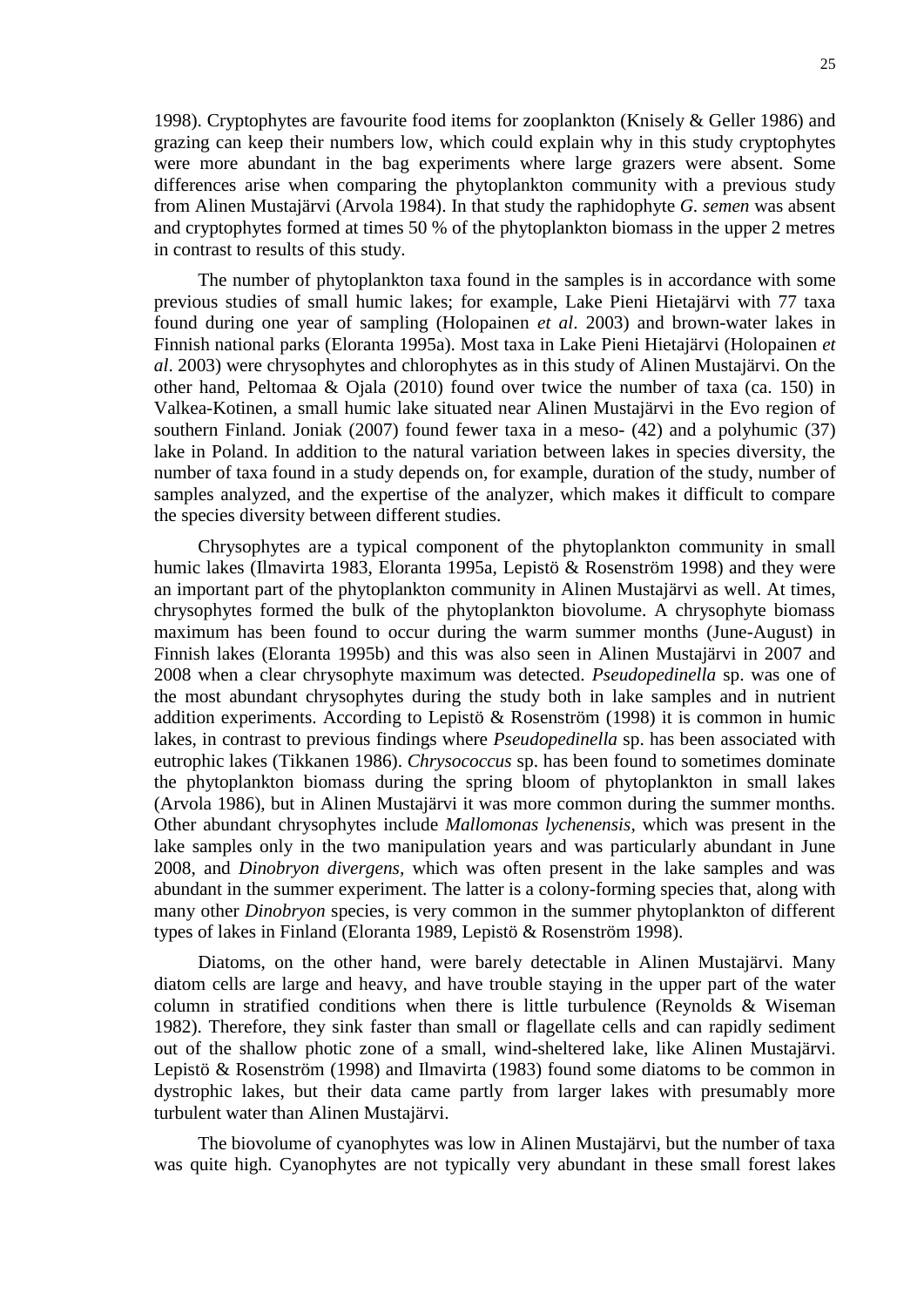(Ilmavirta 1983, Lepistö & Rosenström 1998). According to Brock (1973) low pH can limit the growth of cyanophytes and he found no cyanophytes in natural systems with pH 4.8 or less. The pH of Alinen Mustajärvi in the epilimnion and metalimnion varied between 4.4 and 5.3 in 2007–2009, and the low pH values could have restricted the growth of cyanophytes. Dinophytes were only important in spring samples from Alinen Mustajärvi, and have been found to dominate the spring phytoplankton in some humic lakes (Keskitalo *et al*. 1998).

Chlorophytes had the most phytoplankton taxa in Alinen Mustajärvi and they contributed constantly to the total phytoplankton biovolume in all the years. According to Eloranta (1995a) chlorophytes can contribute significantly to the total number of taxa in humic lakes, even though their biomass often is low. Two of the four most abundant chlorophyte taxa in Alinen Mustajärvi were flagellates. One of the abundant flagellate chlorophytes was *Chlamydomonas* sp. *Chlamydomonas* spp. have been found to dominate the phytoplankton spring bloom of some small humic lakes (Arvola 1986, Similä 1988, Arvola & Kankaala 1989) and it was most abundant in Alinen Mustajärvi in the spring and early summer. Taxonomy and the number of species in this genus are still unclear, and probably multiple species of the genus were present in Alinen Mustajärvi also; at least many different size classes of *Chlamydomonas* were detected. Some species of this genus may utilize organic substrates in addition to photosynthesis and can, therefore, be osmotrophic (Tulonen *et al*. 1992, Laliberté & Noüe 1993). However, because of the ongoing debate on the trophic status of this genus in natural systems, *Chlamydomonas* was not classified as mixotrophic in this study.

The abundance and biovolume of small heterotrophic flagellates in Alinen Mustajärvi was of similar magnitude as in some previous studies (Auer & Arndt 2001, Boenigk & Arndt 2002), but there seem to be differences in the seasonal development of the heterotroph biovolume compared to other lakes. For example, Auer & Arndt (2001) observed a heterotroph abundance maximum in the spring or early summer in lakes of different trophic status, while in Alinen Mustajärvi the highest abundances were found in the autumn. The maximum biomass of ciliates generally occurs in lakes in the spring (Prof. Lauri Arvola, pers. comm.). On the other hand, Lepistö & Saura (1998) found that the importance of heterotrophic flagellates increased in autumn in a boreal brown-water lake. These differences can arise from, for example, the differences between the food webs in humic and clear-water lakes since the lakes that Auer & Arndt (2001) studied were not humic.

#### <span id="page-25-0"></span>**4.2. Whole-lake manipulation experiment**

This study tried to illustrate the fate of the phytoplankton community in a situation of increased DOC loading by using a whole-lake manipulation experiment. Whole-lake manipulations are useful tools for studying whole community responses to certain variables and it is often easier to generalize their results to natural systems than, for example, results from a laboratory experiment. On the other hand, it is impossible to control all conditions in field experiments and to find suitable control or reference sites, which help to distinguish natural variation in the community from manipulation induced responses. Whole-lake manipulation experiments can also be laborious and expensive which can limit the number of possible replicates (Carpenter 1989).

If replicates or control/reference site are not available, the other conditions (meaning other than the intended manipulation) should ideally stay similar before, during and after the manipulation to be able to distinguish the changes in the community caused by the manipulation. However, during the three years of this study there were interannual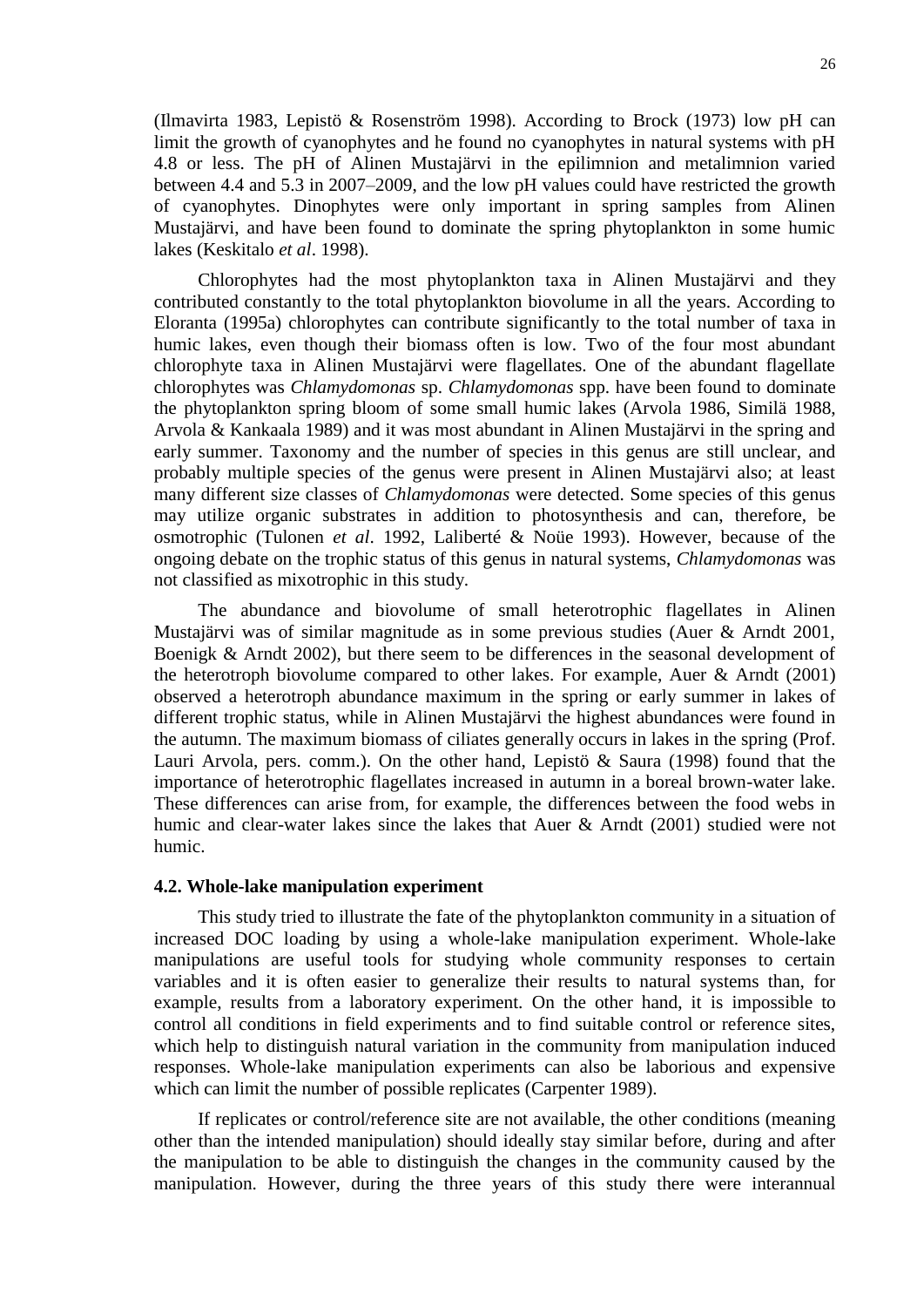differences in the environmental conditions, which can affect the system in addition to the intended manipulation. For example, precipitation was higher in 2008, which might have resulted in higher runoff to the lake, even though the catchment area of the lake is small and most of the inflow to the lake is from groundwater. The higher nutrient concentrations at the beginning of summer 2008 could be caused by increased loading from the catchment as a result of the increased precipitation. Short-term weather events are one of the factors that are difficult to take into account in field experiments. For example, heavy rains can result in major wash-out of phytoplankton from the epilimnion of a lake, but in Alinen Mustajärvi it is not probable since there is very little outflow from the lake via the outlet. The stratification of the lake was similar in all the years, except for the epilimnion being slightly shallower during the summer of 2009. This small difference in stratification was taken into account during sampling and therefore, the samples from different years remained comparable.

The maximum biovolumes of phytoplankton were similar in all the years, even though the timing of the maximum and the community structure during it differed greatly between years. This suggests that the growth of the phytoplankton community was strongly controlled by some factor (e.g. nutrients or grazing) and the maximum phytoplankton biovolume in the lake was restricted to the observed ca. 2 mm<sup>3</sup>  $1^{-1}$ . This is supported further by the higher biovolumes found in some of the bag experiments, where large grazers were absent and more nutrients were available.

Grazing pressure by zooplankton is one factor that can influence the abundance and composition of phytoplankton community. The responses of zooplankton to DOC additions in Alinen Mustajärvi were reported for 2007 and 2008 by Ewane (2010). The zooplankton community of Alinen Mustajärvi contains high numbers of rotifers, but their contribution to biomass is small, while the bulk of biomass is formed by copepods. Cladocerans are not as abundant as copepods. As a response to DOC additions the mean density of rotifers increased, as did the carbon biomass of copepods, while the density and biomass of cladocerans decreased. Stable isotope analyses suggested that the dependence of the zooplankton community on heterotrophic bacteria increased with the increasing DOC loading.

Ewane (2010) measured the zooplankton dynamics, expressed as monthly mean densities and monthly mean carbon biomasses, during the control year and the first manipulation year. The variation in zooplankton mean carbon biomass was small in the control year (2007) while a density maximum appeared in June. This density maximum coincides with a phytoplankton biovolume minimum at the beginning of June. After the maximum the zooplankton density decreased to a low level for the rest of the summer and this was followed by the second peak in phytoplankton biovolume in July-August. Therefore, in the control year the phytoplankton biovolume seems to correlate negatively with the zooplankton mean density but not with the mean carbon biomass. In the first manipulation year (2008) both the mean density and the carbon biomass of zooplankton varied more. Density increased from May to July and then decreased, followed a second density maximum in November. The phytoplankton biovolume also increased in the spring and beginning of the summer, and decreased after that. The zooplankton density maximum in the autumn 2008 (consisting mostly of rotifers) could not have been supported by phytoplankton since phytoplankton biovolume was low at that time. The zooplankton carbon biomass, on the other hand, seems to correlate negatively with phytoplankton biovolume, with a sharp decrease in zooplankton carbon biomass in June when phytoplankton biovolume was still high, following a high biomass maximum in August when biovolume of phytoplankton was low. However, linking the zooplankton and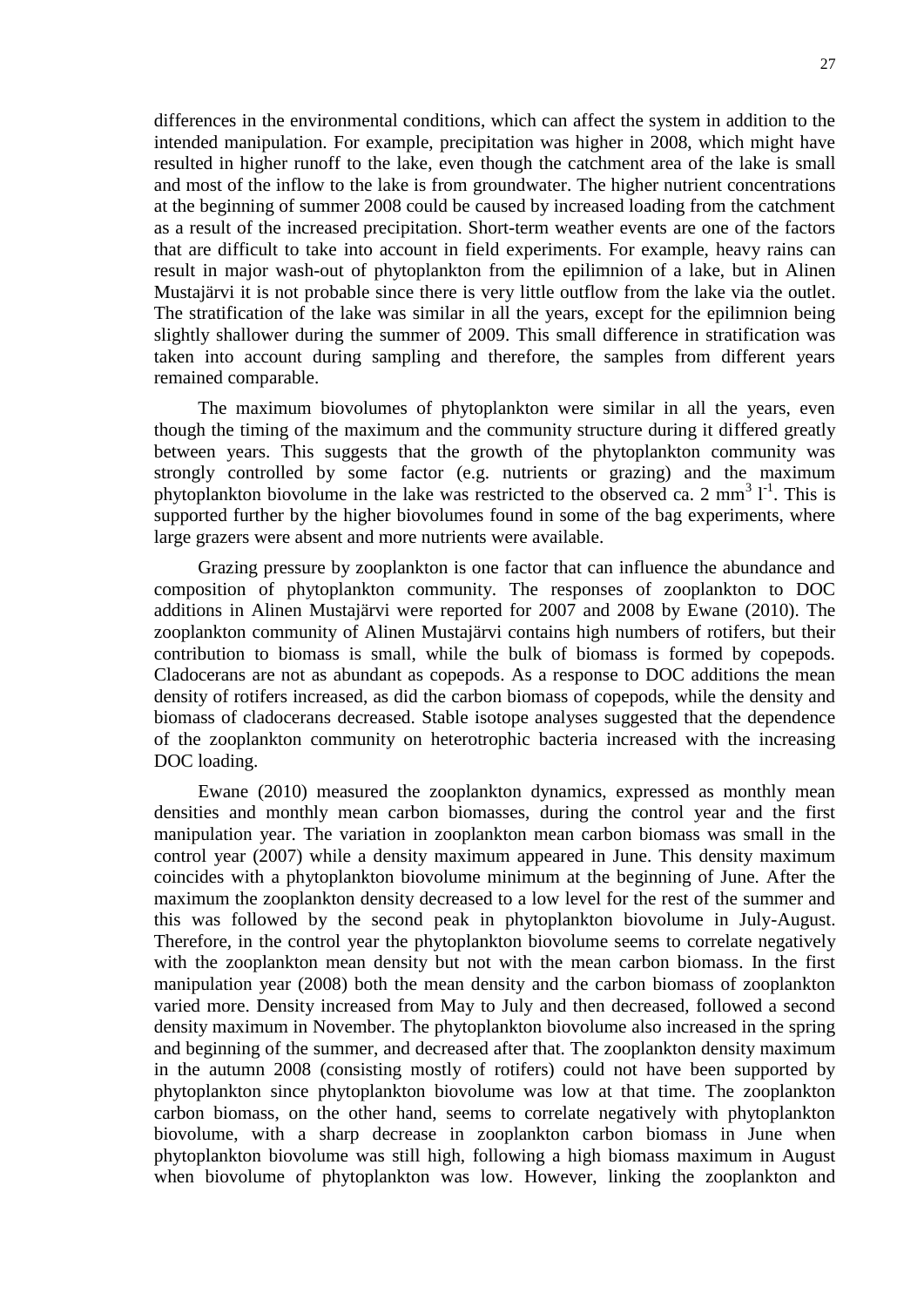phytoplankton community dynamics is difficult, since the zooplankton is also regulated by, for example, predation by fish and macroinvertebrates, water temperature and food supplies other than phytoplankton. The same is true for phytoplankton dynamics; nutrients, light, water temperature, grazing by ciliates and other loss processes play a key role in controlling the phytoplankton community in addition to grazing by zooplankton. There seems to be some cases in Alinen Mustajärvi when high zooplankton density or biomass has led to low phytoplankton biovolume, and also cases, for example in the autumn of the first manipulation year, when high zooplankton abundance and biomass could not have been supported by phytoplankton growth alone. The latter supports the conclusion of Ewane (2010) that the dependence of zooplankton on phytoplankton for nutrition decreased as a result of the manipulation.

The number of phytoplankton taxa found in the samples did not change between the years and, therefore, it seems that the manipulation did not affect the diversity of phytoplankton (data not shown). Some differences, on the other hand, were seen in the community composition. Interestingly, the chrysophyte *Mallomonas lychenensis* and the raphidophyte *G. semen* were present in the lake samples only in the two manipulation years. However, marked interannual changes in phytoplankton community composition also occur naturally, especially in small lakes (e.g. Cottingham *et al*. 1998, Keskitalo *et al*. 1998).

Flagellate algae are common in humic waters and are thought to have an advantage in stratified conditions because their motility enables them to collect nutrients also from the meta- or hypolimnia (Ilmavirta 1983, 1988, Salonen *et al*. 1984). Flagellates can dominate the winter phytoplankton (Phillips & Fawley 2002), and one possible reason for the high share of flagellates in phytoplankton biovolume during spring in Alinen Mustajärvi is that they are abundant in the lake during winter. The share of flagellates in the phytoplankton biovolume was at times almost 100 %, even before the manipulation. The contribution of flagellates did not increase as a result of the addition of DOC. The raphidophyte *G. semen* is a flagellate and its' high abundance in autumn 2009 explains the high relative contribution of flagellates to phytoplankton biovolume compared to autumns 2007 and 2008.

From these data it seems unlikely that the increased DOC loading has had a major impact on the phytoplankton community. The two manipulation years seem very different from each other in regard to the phytoplankton community. There were also confounding factors, for example differences in the environmental conditions between the years (precipitation), which can affect the system in addition to the intended manipulation. The observed difference in the phytoplankton biovolume maxima between the control and manipulation years could be caused by natural variation in the phytoplankton community or even by the smaller number of samples analyzed from the years 2008 and 2009 compared to year 2007. The variation in phytoplankton community between years can also be very pronounced in small forest lakes (Keskitalo *et al*. 1998). There was no consistent increase in the biovolume of mixotrophs nor a decrease in biovolume of autotrophs. However, the division of species to autotrophs and mixotrophs was based on literature alone and not on actual observations of mixotrophic activity in Alinen Mustajärvi. Hence the division may not have been an entirely realistic reflection of the different nutritional strategies being employed by the taxa. The observation of mixotrophic activity in the lake could also have revealed changes in the degree of autotrophy of the community. It is possible that a change in the degree of autotrophy could have affected the chlorophyll *a* concentration, since changes in a cell's nutritional strategy are reflected in the chlorophyll *a* concentration of the cell. Sanders *et al*. (1990) reported that when a mixotrophic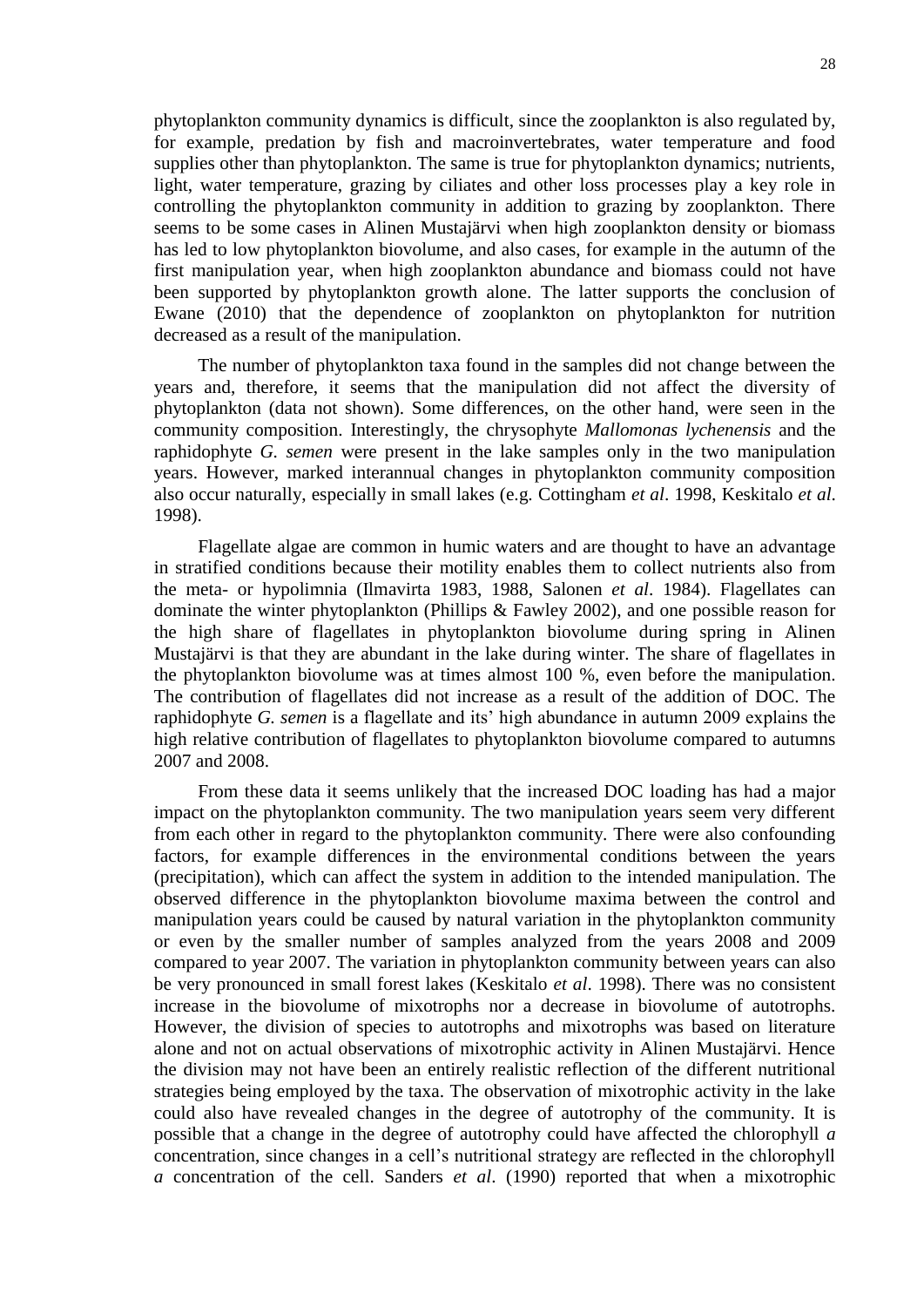chrysophyte *Poterioochromonas malhamensis* switched to a more heterotrophic nutritional strategy, meaning it started to graze on bacteria, its' chlorophyll *a* concentration per cell started to decline. The high chlorophyll *a* concentration in Alinen Mustajärvi in 2008 could have been caused by an increase in the degree of autotrophy of the phytoplankton community.

The largest detectable change was the emergence of the raphidophyte *G. semen*, which became very abundant during late summer and autumn of 2009 after being virtually absent in the samples from the two previous years; indeed the autumn biovolume peak of phytoplankton in 2009 was mostly due to this species. *G. semen* was not detected in a previous study in 1979–1980 by Arvola (1984) but in a later study by Kankaala *et al*. (2010a) it formed 35 % of the phytoplankton biomass in Alinen Mustajärvi in October 2006. *G. semen* has become more common in Finnish and Swedish lakes during the past few decades (Cronberg *et al*. 1988, Lepistö *et al*. 1994). This species is known to build up large biomass, and even to form blooms, in small humic lakes particularly in late summer (Keskitalo *et al*. 1998, Salonen & Rosenberg 2000). Sudden one summer blooms of *G. semen* where it has hardly been detected before have been reported for other lakes as well, for example Kalliojärvi (Lepistö & Saura 1998), whereas in some lakes, for example Valkea Kotinen, it dominates the autumn phytoplankton during most years (Keskitalo *et al*. 1998). Low light intensity has been reported to enhance the bloom formation in *G. semen* and its' biovolume has been found to correlate with total P and DOC concentrations (Eloranta & Räike 1995, Findlay *et al*. 2005). Factors that have been proposed to promote the dominance of *G. semen* include extensive vertical migrations to gain access to nutrients in the hypolimnion (Salonen & Rosenberg 2000), and forming resting cysts that help *G. semen* to survive in unfavourable environmental conditions (Figueroa & Rengefors 2006). The nutrient concentrations in the anoxic hypolimnion of Alinen Mustajärvi are much higher than in the epilimnion and a possibility to exploit these nutrient reserves would certainly be beneficial to the phytoplankton species capable of that. Therefore, even though *G. semen* is osmotrophic, meaning it can use DOC for nutrition (Rengefors *et al*. 2008), it is hard to tell whether its dominance in 2009 in Alinen Mustajärvi has anything to do with the increased DOC loading. It is uncertain if *G. semen* was behaving mixotrophically in this lake and how much mixotrophy generally benefits its growth. As it also contributed significantly to the phytoplankton biomass in 2006, there probably are other things apart from the manipulation behind its dominance in 2009.

As a response to the DOC manipulation the biovolume of the heterotrophic flagellates increased, which could be explained by the increase in bacterial prey (see below). Berninger *et al*. (1991) found that the abundance of bacteria was correlated with the abundance of heterotrophic nanoflagellates in freshwater systems. In a humic lake Pääjärvi small heterotrophic flagellates are the most important bacterial grazers (Kankaala *et al*. 1996). Chrzanowski & Simek (1990) reported heterotrophic flagellates of different sizes to prefer large bacteria as prey and suggested that in some systems, in addition to controlling the bacterial abundance, the heterotrophic flagellates can also affect the sizedistribution of the bacterial community. In Alinen Mustajärvi heterotrophic flagellates are not the only bacteriovores (also ciliates, rotifers, crustacean zooplankton and mixotrophic algae can ingest bacteria) and their ability to affect the bacterial community remains uncertain. For example, the biovolume of phagotrophic mixotrophs was much higher than the biovolume of heterotrophs, and thus they had a potential to be more important bacterial grazers. On the other hand, only selected taxa of heterotrophic flagellates were counted and therefore, the heterotroph biovolume values reported here will be underestimates. It might have been interesting to also study the role of ciliates in the food web of Alinen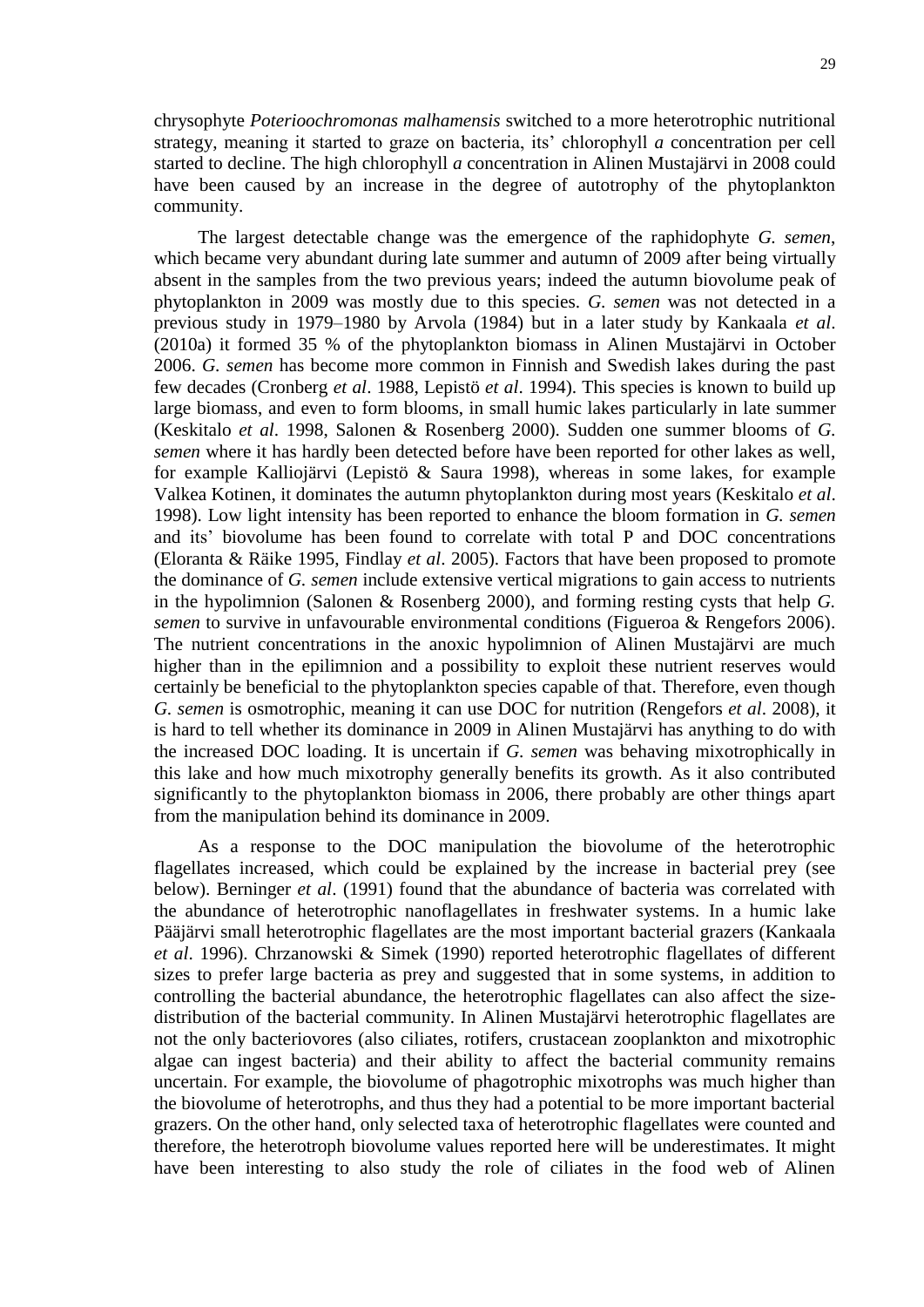Mustajärvi. In Pääjärvi ciliates are important algal grazers (Kankaala *et al.* 1996). Since ciliates were not included in this study nor in the study of zooplankton in Alinen Mustajärvi (Ewane 2010) there is no information of how they might have reacted to the DOC manipulation.

It seems that even though the DOC additions had no effect on the phytoplankton community, there has been an impact on the bacterial community since the abundance of bacteria has increased while the mean cell size has decreased (MSc Sari Peura, University of Jyväskylä, pers. comm.). This is probably the reason for the increase in the biovolume of the small heterotrophic flagellates which are better able to ingest small bacterial cells. The effects of the manipulation have evidently also transferred to higher trophic levels, as according to results from stable isotope analyses part of the crustacean zooplankton community has been found to rely more on heterotrophic bacteria for nutrition (Ewane 2010) while carbon from the cane sugar has transferred to fish via zooplankton and littoral macroinvertebrates (Prof. Roger Jones, University of Jyväskylä, pers. comm.).

One possible reason for the lack of impact on the phytoplankton community is that the phytoplankton community mostly consisted of flagellate species, which are capable of vertical migrations and can obtain nutrients also from deeper in the water column (Salonen *et al*. 1984) and can, therefore, escape nutrient competition with bacteria. The phytoplankton community was not nutrient limited during most of the summer (see below). Jones (1990) found that in these small humic lakes in the Evo region phytoplankton can also successfully compete with bacteria for phosphorus and suggested phagotrophy by mixotrophic algae to be a possible reason for this. It is also possible that the induced increase in DOC concentration was not sufficient to override other processes affecting the phytoplankton community.

It would be interesting to know if the use of different DOC source, for example natural DOC, instead of cane sugar would have led to responses in the phytoplankton community. Järvinen (2002) reported that at times primary production decreased with glucose additions in bioassay experiments with water from humic lake Valkea-Kotinen even with a simultaneous addition of P or N. In contrast to glucose or cane sugar, allochtonous DOC from the catchment area of lakes is usually coloured, and the use of natural DOC could have resulted in more accurate predictions of the effects on phytoplankton community. Kankaala *et al*. (2010b) did not find direct negative impacts of humic water additions on phytoplankton biomass or primary production in earlier enclosure experiments made in Alinen Mustajärvi. The water colour did become darker but the change of light attenuation was reported to be insignificant in the 0.5 m deep enclosures. However, in the enclosure experiments performed in Pääjärvi (Arvola *et al*. 1996) the addition of humic water alone stimulated the primary production during summer, probably because the added natural humic water also contained P. The addition of humic water simultaneously worsened the light climate and, therefore the stimulation of primary production by the added P was not very pronounced. Carpenter *et al*. (1998) found that a 4  $\text{mg l}^{-1}$  rise (twice the 2 mg l<sup>-1</sup> used in this study) in DOC concentration could lead to ca. 20 % decrease in the primary production. Deterioration of the light climate could have benefitted the mixotrophs as they have been shown to supplement photosynthesis with phagotrophy and maintain growth in low light conditions (Isaksson 1998). Originally, cane sugar was chosen in order to study the food web effects of increasing the readily useable substrate to bacteria. The use of natural DOC could have led to more complicated results as it also affects the light climate. Another important reason for choosing cane sugar was that it has a different stable carbon isotope ratio than the natural DOC in the lake, which gave an opportunity to follow its' path through the food web via stable isotope analysis (SIA).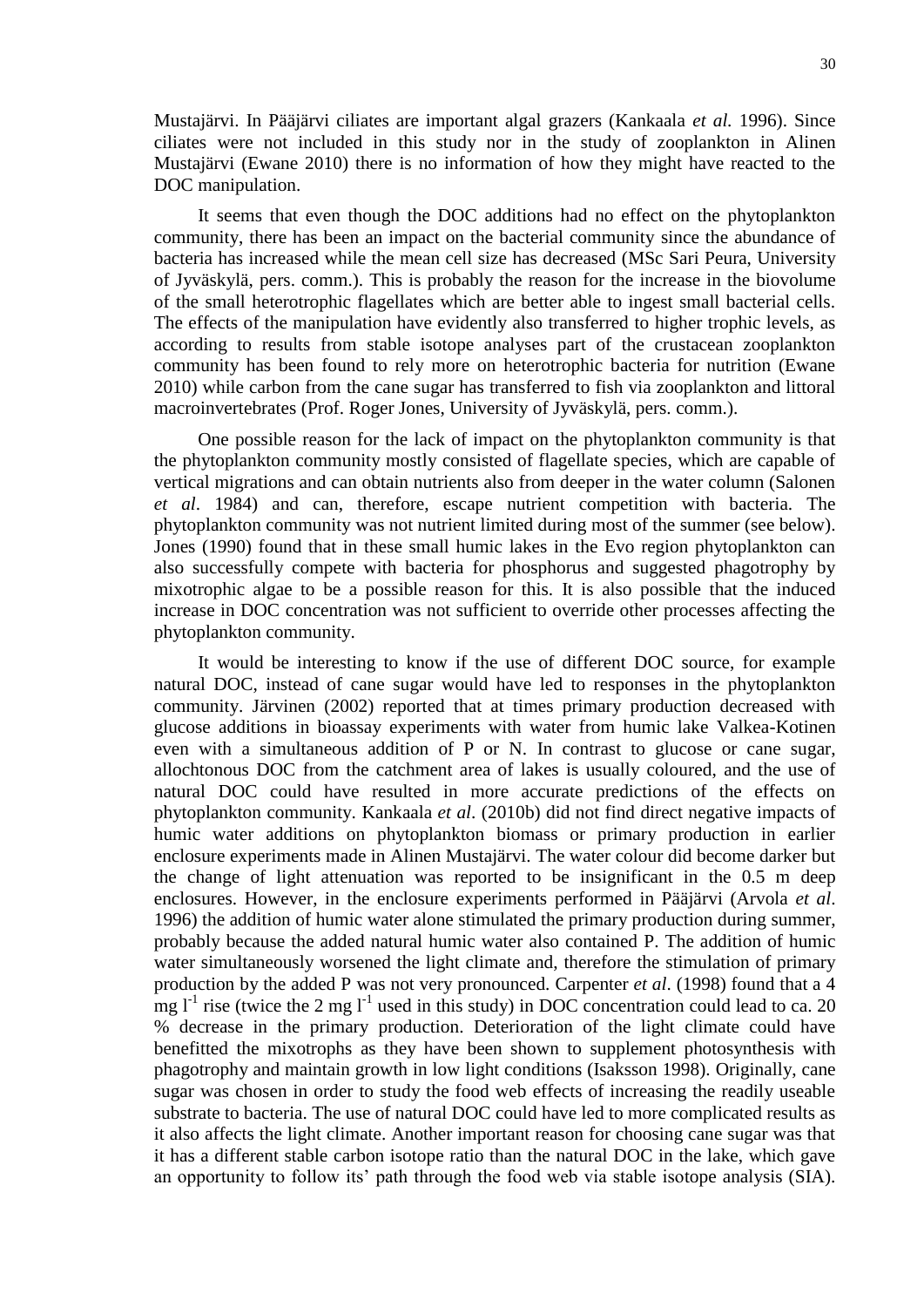SIA could not be used to study the phytoplankton since it is difficult to separate the phytoplankton cells from other particles (mainly detritus) in the water.

#### <span id="page-30-0"></span>**4.3. Nutrient addition experiments**

The growth of the phytoplankton community was found to be nutrient-limited only during summer, and then it was co-limited by N and P. This supports the findings of Jones (1990) from the small lakes (including Alinen Mustajärvi) in the Evo district. He concluded that the supply of nutrients in these lakes seems to be in balance with the need of plankton and the addition of either P or N alone would probably not benefit the plankton community. Other studies have shown that in a nearby large humic lake Pääjärvi the phytoplankton production is limited by the availability of P, but the nitrate concentration of Lake Pääjärvi is much higher than in Alinen Mustajärvi which is why N-limitation of phytoplankton in Pääjärvi is not probable (Arvola *et al*. 1996). Nürnberg & Shaw (1999) found also in their dataset of 500 clear and humic lakes P to be more likely the limiting nutrient in both types of lakes. On the other hand, Pålsson & Granéli (2004) found N limitation to be more common in lakes with high humic content. An increase in the biomass and primary production and a decrease in the diversity of phytoplankton were reported by Cottingham *et al*. (1998) for whole-lake manipulation experiments with increased loading of both P and N. No decrease in the diversity of phytoplankton was found in the present study (data not shown) however, where nutrient additions were made in small enclosures for a much shorter period of time.

There were generally no differences between the nutrient limitation of the autotrophs and mixotrophs (as they were not limited by nutrients at other times than summer), but autotrophs were stimulated also by addition of N alone in the summer experiment whereas the mixotrophs responded only to addition of both P and N. This is in accordance with the findings of Jansson *et al*. (2001) from a study of nutrient limitation in two small humic lakes in northern Sweden in which they found that autotrophic phytoplankton was stimulated by N addition. On the other hand, in Lake Örträsket (Jansson *et al*. 1996) autotrophs were stimulated only by N+P addition and mixotrophic flagellates were found to be N-limited. Jansson *et al*. (1996) suggested that the N-limitation of mixotrophs was caused by grazing on P-rich bacteria. However, no N-limitation of mixotrophs was found in Alinen Mustajärvi during the three experiments. Pålsson & Granéli (2004) also found no tendency for mixotrophs to be more likely N-limited than autotrophs.

One confounding factor in the bag experiments was that the potential vertical migrations of the flagellate phytoplankton were prohibited. If the phytoplankton were collecting nutrients from the hypolimnion, then the results from the bag experiments would not give realistic results of the nutrient limitation of phytoplankton community in the lake. Järvinen (2002) suggested that in brown-water lakes phytoplankton does not often experience nutrient-limitation *in situ*, but nutrient-limitation evolves during long incubation times in enrichment bioassays when vertical migrations are prohibited and nutrient stores run out.

There was a strong correlation between phytoplankton biovolume and chlorophyll *a* concentration in the bag experiments. The range of the values in both the biovolume and chlorophyll *a* concentration was greater than in the lake samples, which can partly explain the better correlation between the two in the nutrient addition experiments. The chlorophyll *a* values had generally less variation than the biovolume values, which may be because larger sample volume was used to measure the chlorophyll *a* concentration than to analyze the phytoplankton samples. The chlorophyll *a* concentrations differed between experiments but the differences between treatments were similar among the experiments. The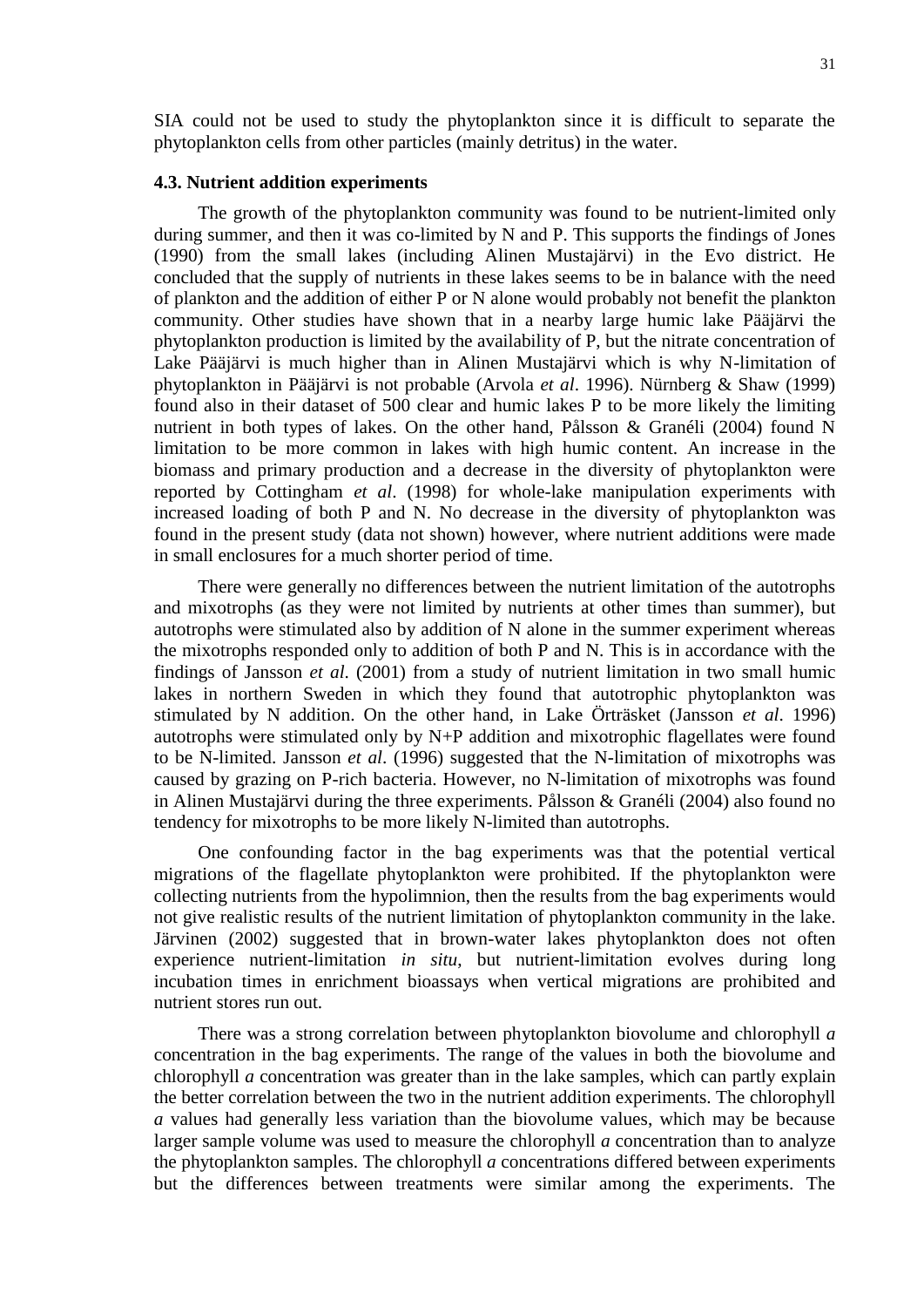concentration increased in the P treatment (very little in the spring experiment though) and even more in the N+P treatment. This is in contrast to the phytoplankton community which generally was not limited by P, and was not nutrient limited in the spring or autumn experiment. This suggests that there were other organisms containing chlorophyll *a*, for example picophytoplankton, that were not included in the phytoplankton counting but affected the chlorophyll *a* measurements. This can also be one reason for the higher measured chlorophyll *a* concentrations in 2008 lake samples. Autotrophic picophytoplankton has been found to dominate at times the winter phytoplankton biomass in Alinen Mustajärvi (Arvola & Kankaala 1989).

The phytoplankton community, apart from cyanophytes, was not limited by nutrients during the spring experiment. The light availability could have limited the growth of phytoplankton in the spring, even though the concentrations of nutrients were higher already in the day 0 sample compared to the summer experiment. This is in accordance with the lake samples: nutrient concentrations were generally higher at the beginning of the sampling in the spring compared to summer. The temperature, on the other hand, did probably not limit the growth of phytoplankton at that time of the year since phytoplankton production and biomass maximum can occur already under ice-cover (Prof. Lauri Arvola, pers. comm.).

The higher biovolumes of autotrophs in the spring experiment in all treatments compared to the day 0 sample could be caused by exclusion of large zooplankton in the bags as most of the autotrophs were small and presumably edible (for example the chlorophytes and other phytoplankton). The mixotrophic part of the phytoplankton community was largely composed of bigger species, such as different *Peridinium* species, which are not so susceptible to grazing and therefore did not potentially benefit so much from the exclusion of the grazers. There was a suppression of cryptophytes in relation to the day 0 sample in the spring experiment, and for some reason they did not grow well in the bags in the spring experiment. Grazing is one possible reason why cryptophytes were never abundant in lake samples (see above). Large grazers were excluded from the bags by filtration but there were still rotifers and ciliates that can graze on cryptophytes. On the other hand, small and edible autotrophs did grow well in the bags. The most common cryptophyte was a *Cryptomonas* sp., which is a medium-sized, mixotrophic species with two flagella and is capable of migrating in the water column (Smolander & Arvola 1988, Salonen *et al*. 1984). Cryptophytes seemed to be co-limited by P and N in the summer and autumn experiments, in line with the findings of Jansson *et al*. (1996).

It seems that in the spring and summer experiments the cyanophytes were limited by P and when P was added, the limitation shifted to co-limitation by P and N. Some cyanophytes can fix nitrogen anaerobically in specialized cells, called heterocysts, and therefore, can more likely be limited by P (Howarth *et al*. 1988). However, no cyanophytes with heterocysts were found in this study.

The growth of the phytoplankton community was generally co-limited by N and P during the summer experiment. It is reasonable that high biovolumes were attained in the N+P treatment since the environmental conditions for phytoplankton growth during the experiment were favourable: the water temperature was high, light availability was good, algae were provided with nutrients and large grazers were absent. If the N+P addition had not had any impact, the phytoplankton community would presumably have been limited by some other factor, for example some other nutrient or trace element.

The biovolume of autotrophs in the summer experiment seemed to be limited by N, but when N was added, the limitation shifted to co-limitation by N and P. The same was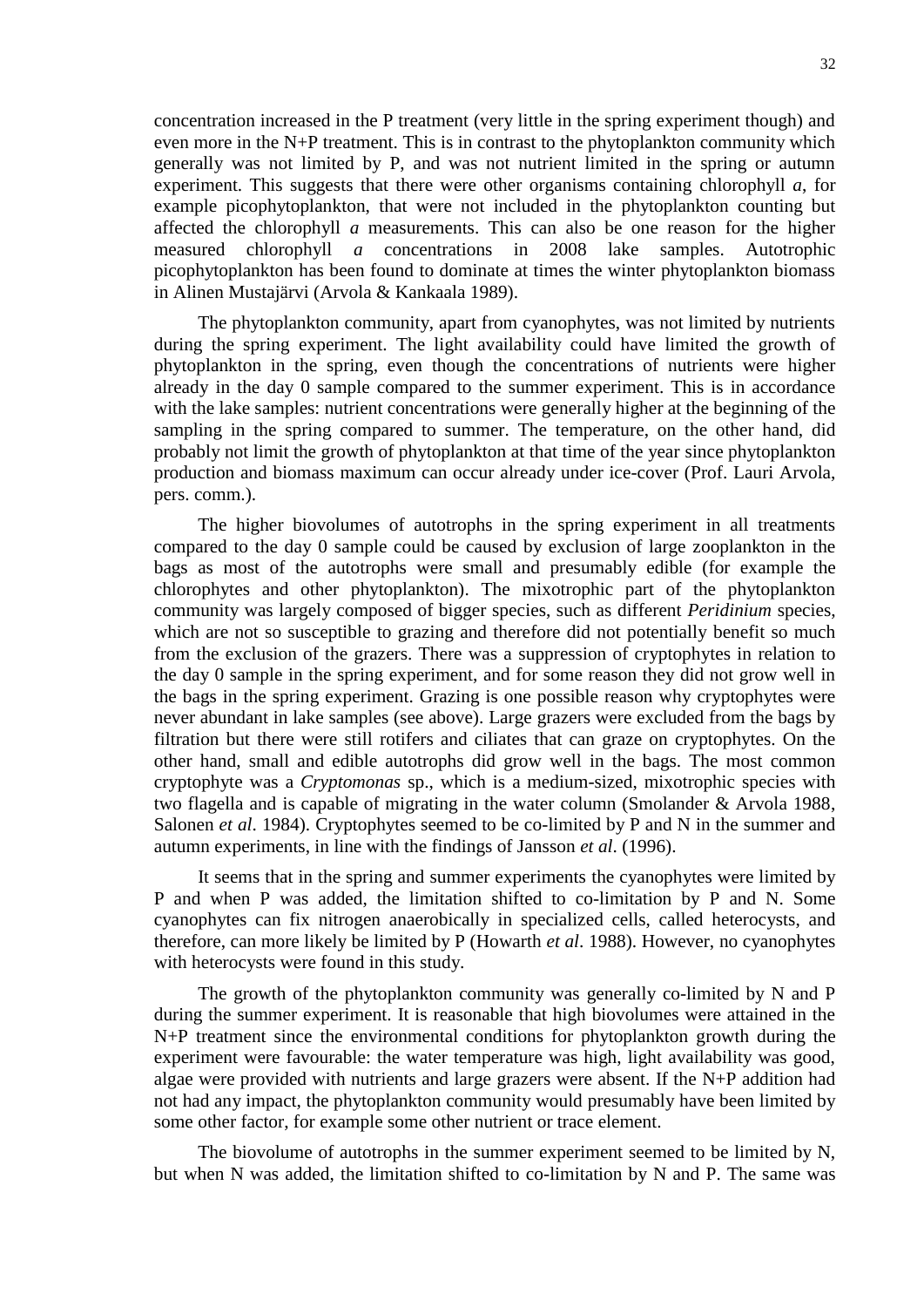found also for chlorophytes and other phytoplankton, which are autotrophic, but the autotrophic cyanophytes showed the same pattern of P-limitation as during the spring experiment. Why the autotrophs were N-limited, even though there were detectable amounts of usable N ( $NH_4^+$ -N and  $NO_2^-$ +NO<sub>3</sub> -N) in the water during and after the experiment, is unclear. Järvinen (2002) suggested that N-limitation could be induced by prohibiting the vertical migrations of flagellate phytoplankton in enrichment bioassay experiments. Some of the autotrophs in the summer experiment were flagellates but most of them were small (for example *Chlamydomonas* sp.) and probably not capable of extensive vertical migrations. The N concentrations were lower in the beginning of the summer experiment than of the spring or autumn experiment. The earlier mesocosm experiments (Kankaala *et al.* 2010b) suggested that the bacterial activity in Alinen Mustajärvi was N-limited, even though N concentrations were at a similar level as in this experiment. Jansson *et al*. (1996) also reported N-limitation of phytoplankton in a humic lake with higher  $NH_4^+$ -N and  $NO_2^-$ +NO<sub>3</sub>-N concentrations than in Alinen Mustajärvi. Mixotrophs, on the other hand, were strongly co-limited by N and P in summer, as was their most abundant species, the raphidophyte *G. semen*. Chlorophyll *a* also increased strongly in the N+P treatment in the summer experiment, reflecting the increase of mixotrophs rather than that of autotrophs. This suggests that mixotrophic cells contained plenty of chlorophyll and their nutritional strategy was perhaps close to autotrophy.

The growth of the phytoplankton community in the autumn experiment was generally not limited by P or N. It is possible that in the autumn experiment phytoplankton biovolume at the beginning of the experiment was already at such a high level that it resulted in self-shading, in addition to the naturally lower levels of irradiance in the autumn compared to summer. *G. semen* has a number of chloroplasts in a layer just beneath the cell surface, and this has been suggested to be a useful trait in low light conditions (Coleman & Heywood 1981). Larger algae have also been found to be less affected by self-shading than small algae (Agustí 1991), which can be one reason for the dominance of the large-celled *G. semen*.

The biovolume of the mixotrophs was lower in the N treatment than in all other treatments in the autumn experiment, but it seems that only *G. semen* showed this tendency of suppression in the N treatment. The addition of N may have enhanced some other organism's competitive ability at the expense of *G. semen*. For example, the growth of chrysophytes, most of which were mixotrophs, was stimulated by the addition of N. Though, with addition of both N and P *G. semen* managed to grow at least as well as in the control and the P treatment. *G. semen* comprised approximately 65–85 % of the phytoplankton biovolume (and even more of the mixotroph biovolume) in the autumn experiment.

The community composition of phytoplankton in the experiments was generally similar to the lake samples at those times. In the spring experiment the day 0 sample included high abundance of cryptophytes but these were scarce in the lake sample from May 2009. This lake sample was actually taken two weeks after the initiation of the experiment, by when the abundance of cryptophytes in the lake had probably decreased as a result of seasonal succession. *G. semen* was also more abundant in the summer and autumn experiments than in the lake samples at those times. These lake samples were taken on different dates as in the spring, but in this case, the biovolume of *G. semen* was increasing towards autumn. Therefore, it might be expected to be more common in the lake sample from July that was taken later than the day 0 sample of the summer experiment. On the other hand, the water for all the experiments was taken from the epilimnion but the phytoplankton biovolumes in lake were weighted averages for epilimnion and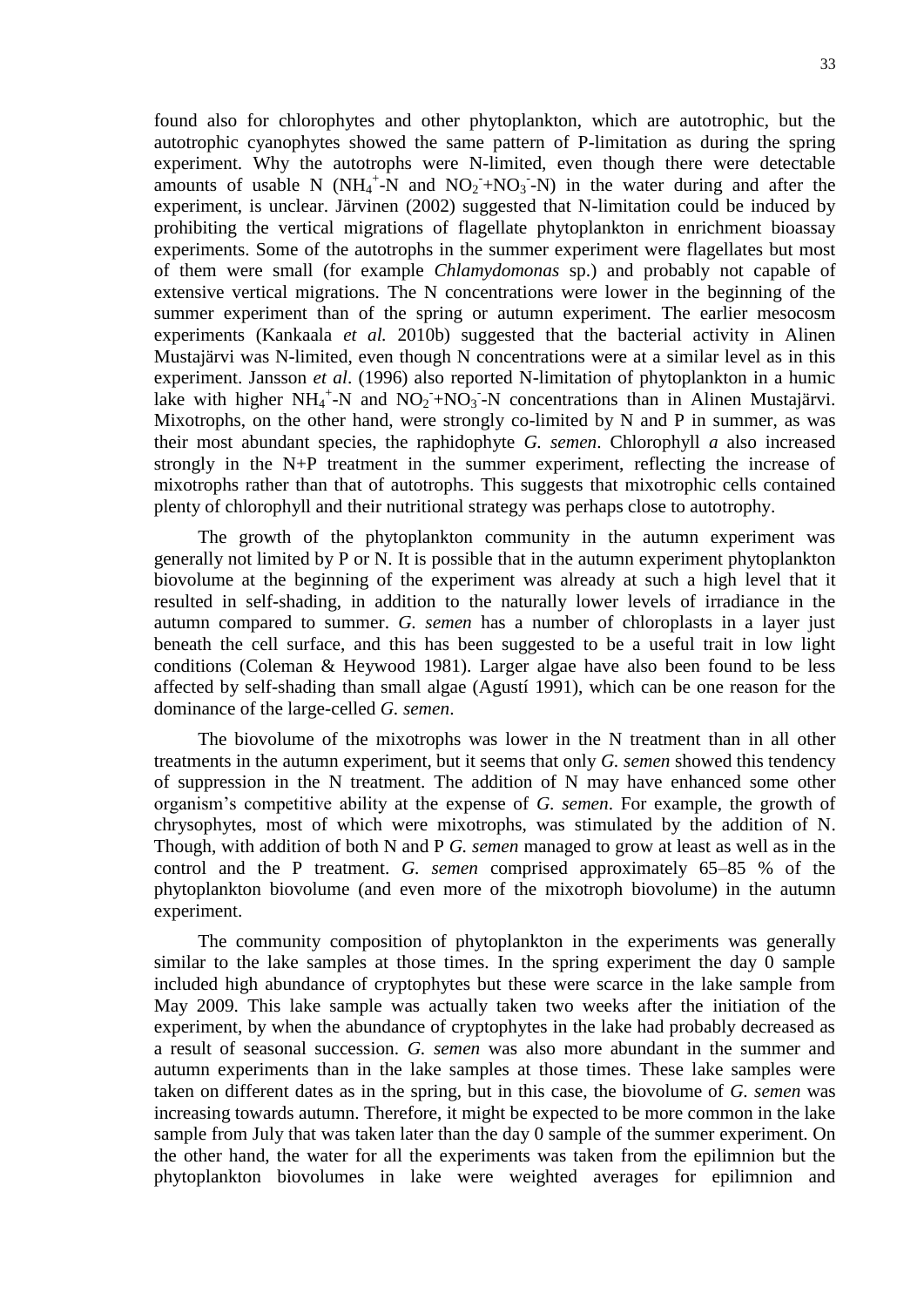metalimnion, and they are thus not directly comparable. It might have been useful to also study the vertical distribution of the phytoplankton since Arvola (1984) found a phytoplankton biomass maximum in Alinen Mustajärvi at the depth of 3–4 m. If *G. semen* stays in the surface layer of the lake during the day (and therefore during the sampling and initiation of the experiment) it would explain why it was more common in the day 0 samples than in the lake. Findlay *et al.* (2005) found that blooms of *G. semen* developed when light intensity decreased below 100 µmol m<sup>-2</sup> s<sup>-1</sup> and Eloranta & Räike (1995) found light intensity to regulate the vertical migrations of *G. semen*; the population of *G. semen* migrated upwards during morning but stopped when light intensity reached ca. 75–95  $\mu$ mol m<sup>-2</sup> s<sup>-1</sup>. This light intensity is attained at a depth of little below 1 m in Alinen Mustajärvi and if *G. semen* showed the same pattern of vertical migration as in the experiment of Eloranta & Räike (1995) a larger share of the population would have been found in the epilimnion compared to metalimnion during the day. On the other hand, the sampling in Alinen Mustajärvi was generally done in the forenoon when the vertical migration of *G. semen* might not have yet reached its' highest point. For example, in a similar near-by humic lake Valkea-Kotinen the biomass maximum of *G. semen* in the forenoon is often at a depth of 3–4 m (Prof. Lauri Arvola, pers. comm.).

The light intensity in the water is, of course, affected by the weather, and in cloudy days the light intensity is lower which would, according to Eloranta & Räike (1995), result in *G. semen* migrating nearer to the surface. This leads to difficulties in sampling phytoplankton in a representative and standardized way in lakes where they show vertical migrations since the vertical distribution of the algae can change in relation to season, weather, and time of the sampling.

Possible factors regulating the biovolume of small heterotrophic flagellates in the experiments, as well as in the lake, were water temperature, prey availability and predation. Biovolume was high during the summer experiment, when water was warm (about 20  $^{\circ}$ C) and low during the spring experiment when the water temperature was low (10  $^{\circ}$ C). In autumn both the biovolume and water temperature (15  $^{\circ}$ C) were at an intermediate level. High biovolume of heterotrophs in the N+P treatment in the spring experiment could be caused by high abundance of bacterial prey. The abundance of bacteria was lowest during the autumn experiment and highest during the spring experiment, and very high abundances were measured in the N+P treatment of the spring experiment (MSc Sari Peura, University of Jyväskylä pers. comm.). In the summer experiment the growth of the heterotrophs was stimulated in all treatments compared to day 0 and especially in the N and N+P treatments. Exclusion of grazers might have benefitted the heterotrophs and also prey availability (algae + bacteria) was enhanced in N+P treatment. In the autumn there were no significant differences between the treatments in biovolume of heterotrophs, as in the abundance of bacteria or biovolume of phytoplankton. The level and seasonal development of heterotroph biovolume was different in the bag experiments compared to the lake samples. The biovolumes were generally higher in the experiments than in the lake. The biovolumes in the nutrient addition experiments were highest in the summer but high biovolumes in lake samples were found in the autumn. These differences could be caused by the differences in sampling the lake compared to the experiments and the vertical distribution of the heterotrophs (see discussion of *G. semen* above), though light availability would hardly affect the vertical distribution of heterotrophs.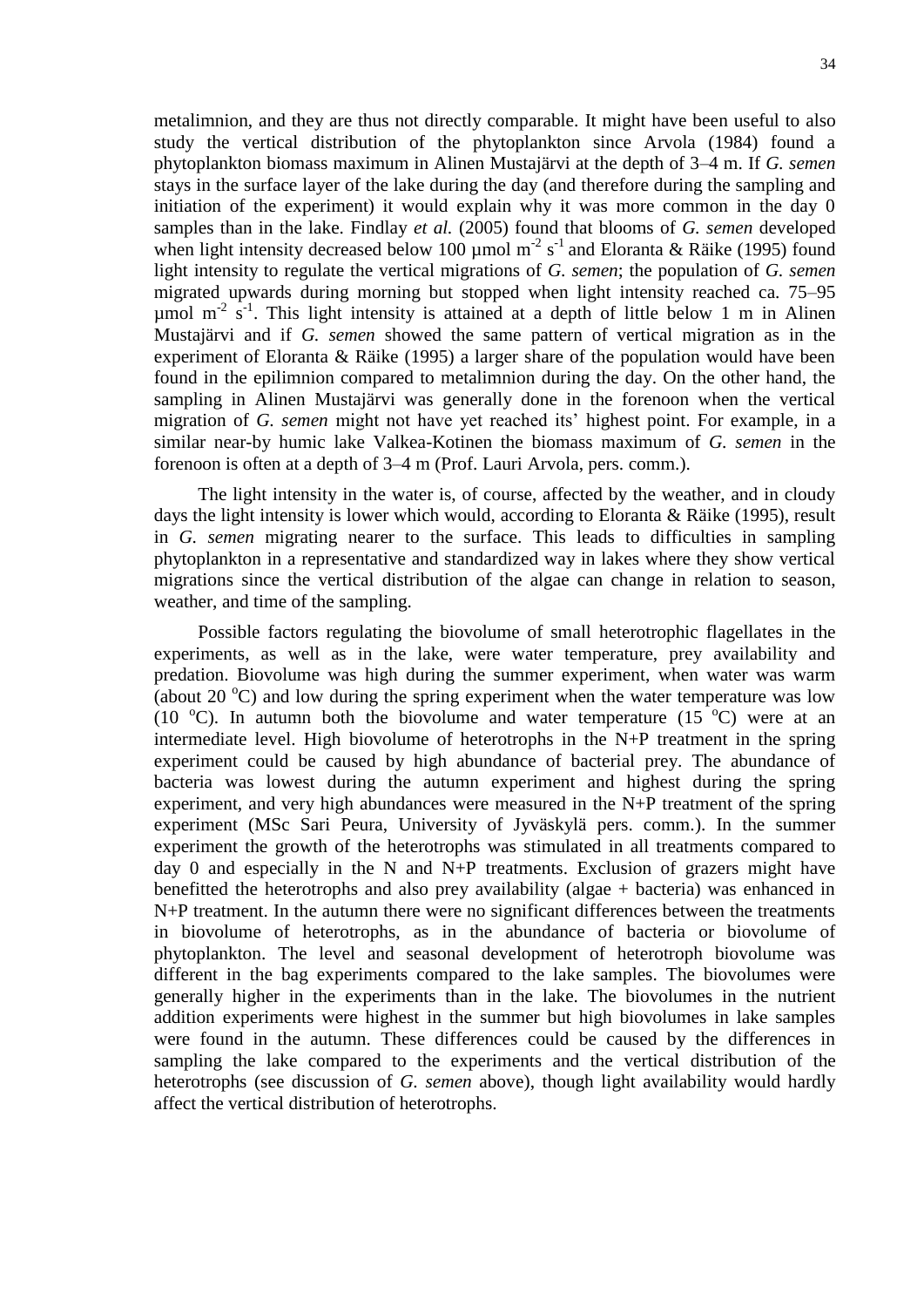#### <span id="page-34-0"></span>**4.4. Conclusions**

The phytoplankton community of Alinen Mustajärvi is typical for a small boreal humic lake, and therefore, the results obtained here can, to a certain extent, be used to assess the possible responses of similar small humic lakes to a future increase in carbon and nutrient loading. However, whether cane sugar was a good substitute for natural humic matter in assessing the responses of phytoplankton is unclear and the results reported here should be used with some caution.

The phytoplankton community in Alinen Mustajärvi did not show clear or consistent responses to the increased DOC loading. The two manipulation years seemed very different with respect to phytoplankton community, which makes it harder to interpret the results. Natural changes in phytoplankton communities occur both seasonally and interannually especially in small lakes (Cottingham *et al.* 1998, Keskitalo *et al.* 1998). The most pronounced change in the community was the dominance of the mixotrophic raphidophyte *Gonyostomum semen* during the second manipulation year, but this was probably not due to the manipulation. There were no differences in the responses of autotrophs and mixotrophs, and the share of flagellates did not change during the manipulation.

During most of the open water season the phytoplankton community was not nutrient limited. According to my results, if the predicted future increase in DOC loading will be accompanied by increased nutrient loading, it will affect the phytoplankton community mostly during summer, and then only the increased loading of both P and N will produce an effect. Whether the increase in phytoplankton biovolume during summer was caused by the combined effect of DOC and inorganic nutrients or just by nutrients is unclear. Small heterotrophic flagellates, on the other hand, clearly benefitted from the increased DOC loading and the highest biovolumes were attained in summer with P and N addition.

It seems that any future increase in DOC loading will affect more clearwater than humic lakes if we consider the phytoplankton community. Blomqvist *et al*. (2001) reported drastic changes in the phytoplankton community of a clearwater lake under DOC manipulation. In this study, however, only minor changes in community composition were observed in the humic lake Alinen Mustajärvi, and a major increase in biovolume was only observed in summer with combined loading of DOC, P and N. Similar results were reported for the enclosure experiments in a humic lake Pääjärvi where phytoplankton biomass and production responded to additions of humic matter mostly during summer and with simultaneous addition of P (Arvola *et al*. 1996). The stoichiometry of the runoff to lakes will be an important factor determining the responses of phytoplankton communities to climate change and phytoplankton in humic lakes can potentially be more affected by the increased nutrient than carbon loading.

## <span id="page-34-1"></span>**ACKNOWLEDGEMENTS**

My study was a part of a larger study (A whole-lake experimental test of the impacts of increased dissolved organic carbon loading on lake metabolism and food webs) funded by an Academy of Finland grant to Prof. Roger Jones, and I also received a personal stipend from Lammi Biological Station (University of Helsinki). I'm grateful for all the financial support that made this study possible.

I would also like to thank my supervisor Roger Jones for all the support and pieces of advice I got during this process, as well as for improving my written English. Special thanks go to my other supervisor Lauri Arvola and to Elina Peltomaa, who both helped me greatly with the identification of phytoplankton. I'm grateful to everyone at Lammi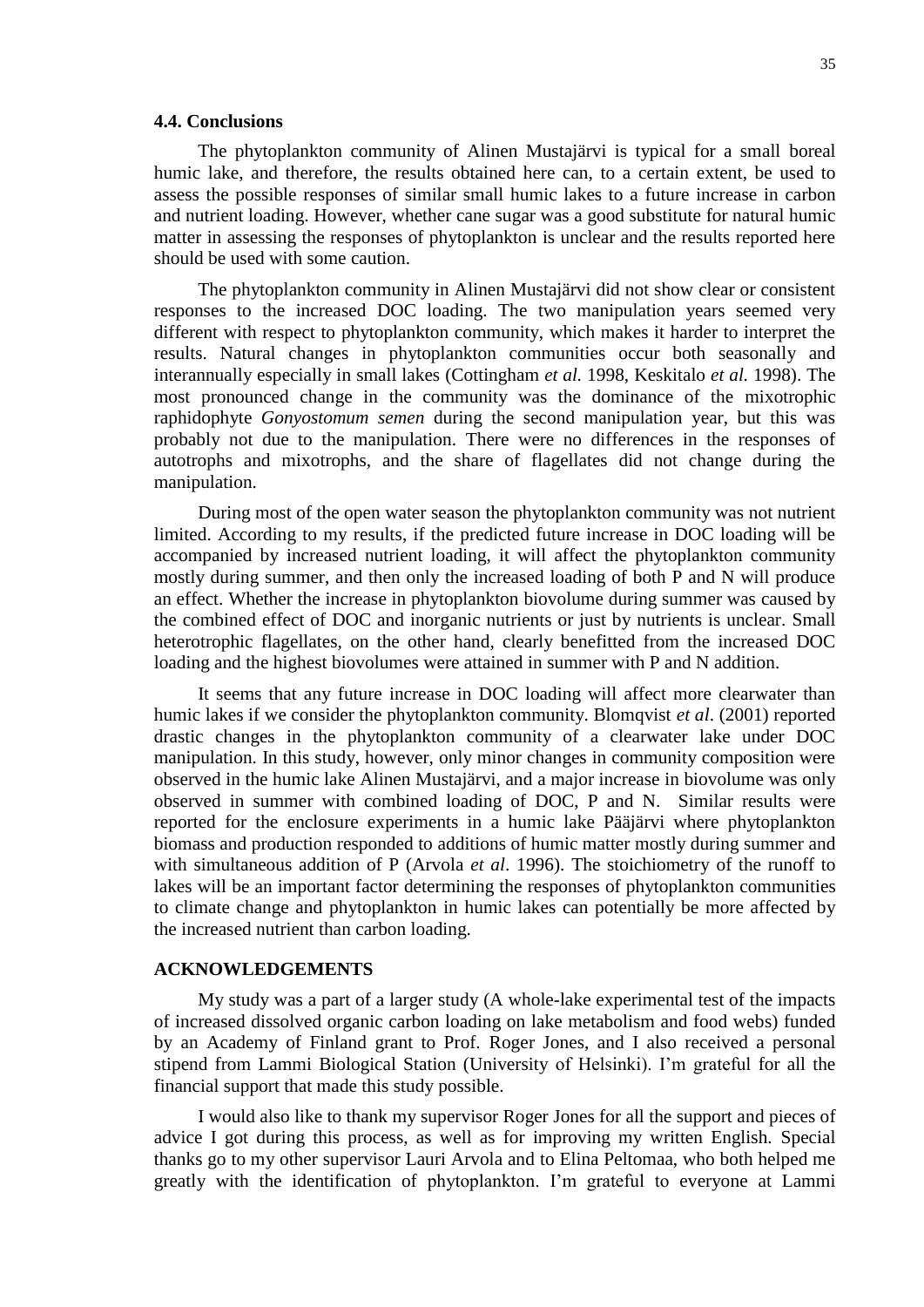Biological Station for helping me with everything I needed and for making my summer there so wonderful. Last, but certainly not least, I want to thank Hannu Nykänen and Sari Peura for all their support and patience with my endless questions.

#### <span id="page-35-0"></span>**REFERENCES**

- Agustí S. 1991. Light environment within dense algal populations: cell size influences on selfshading. *J. Plankton Res*. 13: 863–871.
- Arvola L. 1984. Vertical distribution of primary production and phytoplankton in two small lakes with different humus concentration in southern Finland. *Holarct. Ecol.* 7: 390–398.
- Arvola L. 1986. Spring phytoplankton of 54 small lakes in southern Finland. *Hydrobiologia* 137: 125–134.
- Arvola L. & Kankaala P. 1989. Winter and spring variability in phyto- and bacterioplankton in lakes with different water colour. *Aqua Fennica* 19: 29–39.
- Arvola L., Kankaala P., Tulonen T. & Ojala A. 1996. Effects of phosphorus and allochthonous humic matter enrichment on the metabolic processes and community structure of plankton in a boreal lake (Lake Pääjärvi). *Can. J. Fish. Aquat. Sci*. 53: 1646–1662.
- Auer B. & Arndt H. 2001. Taxonomic composition and biomass of heterotrophic flagellates in relation to lake trophy and season. *Freshw. Biology* 46: 959–972.
- Berninger U.-K., Finlay B.J. & Kuuppo-Leinikki P. 1991. Protozoan Control of Bacterial Abundances in Freshwater. *Limnol. Oceanogr*. 36: 139–147.
- Bird D.F. and Kalff J. 1987. Algal phagotrophy: Regulating factors and importance relative to photosynthesis in Dinobryon (Chrysophyceae). *Limnol. Oceanogr*. 32: 277–284.
- Blomqvist P., Jansson M., Drakare S., Bergström A.-K. & Brydsten L. 2001. Effects of Additions of DOC on Pelagic Biota in a Clearwater System: Results from a Whole Lake Experiment in Northern Sweden. *Microb. Ecol.* 42: 383–394.
- Boenigk J. & Arndt H. 2002. Bacteriovory by heterotrophic flagellates: community structure and feeding strategies. *Antonie van Leeuwenhoek* 81: 465–480.
- Brock T.D. 1973. Lower pH Limit for the Existence of Blue-green Algae: Evolutionary and Ecological Implications. *Science* 179: 480–483.
- Brofeldt P. 1920. *Evon kalastuskoeasema (Suomen Kalatalous, Nide 6)*. Kalastushallitus, Helsinki, 141 p.
- Carpenter S.R. 1989. Replication and treatment strength in whole-lake experiments. *Ecology* 70: 453–463.
- Carpenter S.R., Cole J.J., Kitchell J.F & Pace M.L. 1998. Impact of Dissolved Organic Carbon, Phosphorus, and Grazing on Phytoplankton Biomass and Production in Experimental Lakes. *Limnol. Oceanogr*. 43: 73–80.
- Chrzanowski T.H. & Simek K. 1990. Prey-Size Selection by freshwater Flagellated Protozoa. *Limnol. Oceanogr*. 35: 1429–1436.
- Coleman A.W. & Heywood P. 1981. Structure of the chloroplast and its DNA in chloromonadophycean algae*. J. Cell Sci*. 49: 401–409.
- Cottingham K.L., Carpenter S.R. & Amand L.St. 1998. Responses of epilimnetic phytoplankton to experimental nutrient enrichment in three small seepage lakes. *J. Plankton Res*. 20: 1889– 1914.
- Cronberg. G., Lindmark G. & Björk S. 1988. Mass development of the flagellate Gonyostomum semen (Raphidophyta) in Swedish forest lakes – and effect of acidification?. *Hydrobiologia* 161: 217–236.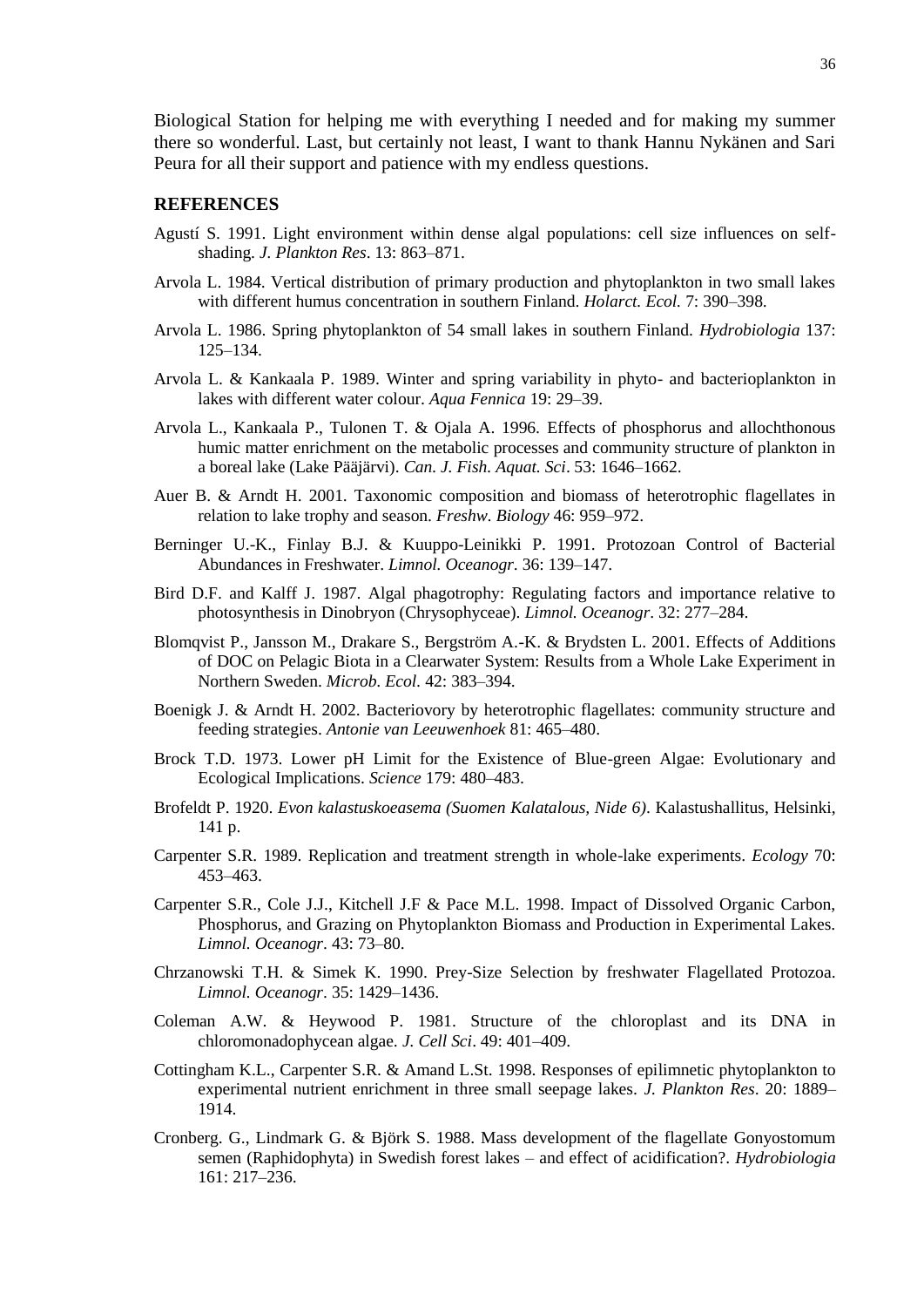- Currie D.J. & Kalff J. 1984. A comparison of the abilities of freshwater algae and bacteria to acquire and retain phosphorus. *Limnol. Oceanogr.* 29: 298–310.
- Del Giorgio P.A., Cole J.J. & Cimbleris A. 1997. Respiration rates in bacteria exceed phytoplankton production in unproductive aquatic ecosystems. *Nature* 385:148–151.
- Drakare S., Blomqvist P., Bergström A.-K. & Jansson M. 2002. Primary production and phytoplankton composition in relation to DOC input and bacterioplankton production in humic Lake Östräsket. *Freshw. Biology*. 47: 41–52.
- Eloranta P. 1985. Hypolimnetic chlorophyll maximum by algae and sulphur bacteria in one eutrophic pond. *Arch. Hydrobio. Suppl*. 71: 459–469.
- Eloranta P. 1989. On the ecology of the genus Dinobryon in Finnish lakes. *Beiheft zur Nova Hedwigia* 95: 99–109.
- Eloranta P. 1995a. Phytoplankton of the national park lakes in central and southern Finland. *Ann. Bot. Fennici* 32: 193–209.
- Eloranta P. 1995b. Biogeography of chrysophytes in Finnish lakes. In Sandgren C.D., Smol J.P. & Kristiansen J. (eds.). *Chrysophyte algae: ecology, phylogeny, and development*. Cambridge University Press, Great Britain, pp. 214–231.
- Eloranta P. & Räike A. 1995. Light as a factor affecting the vertical distribution of *Gonyostomum semen* (Her.) Diesing (Rhapidophyceae) in lakes. *Aqua Fennica* 25: 15–22.
- Elser J.J., Lubnow F.S., Marzolf E.R., Brett M.T., Dion G. & Goldman C.R. 1995. Factors associated with interannual and intraannual variation in nutrient limitation of phytoplankton growth in Castle Lake, California. *Can. J. Fish. Aquat. Sci*. 52: 93–104.
- Ewane E.B. 2010. Responses of zooplankton to cane sugar additions to a small humic lake, Alinen Mustajärvi. Master's thesis, University of Jyväskylä, Finland, 32p.
- Figueroa R.I. & Rengefors K. 2006. Life cycle and sexuality of the freshwater raphidophyte *Gonyostomum semen* (Raphidophyceae). *J. Phycol*. 42: 859–871.
- Findlay D.L., Paterson M.J., Hendzel L.L. & Kling H.J. 2005. Factors influencing Gonyostomum semen blooms in a small boreal reservoir lake. *Hydrobiologia* 533: 243–252.
- Forsberg C. 1992. Will an increased greenhouse impact in Fennoscandia give rise to more humic and coloured lakes?. *Hydrobiologia* 229: 51–58.
- Geider R.T. 1987. Light and Temperature Dependence of the Carbon to Chlorophyll *a* Ratio in Microalgae and Cyanobacteria: Implications for Physiology and Growth of Phytoplankton. *New Phytol*. 106: 1–34.
- Hecky R.E. & Kilham P. 1988. Nutrient limitation of phytoplankton in freshwater and marine environments: A review of recent evidence of the effects of enrichment*. Limnol. Oceanogr*. 33: 796–822.
- Henriksen A., Skjelvåle B.L., Mannio J., Wilander A., Harriman R., Curtis C., Jensen J.P. Fjeld E. & Moiseenko T. 1998. Northern European Lake Survey, 1995. *Ambio* 27: 80–91.
- Hessen D.O. 1992. Dissolved organic carbon in a humic lake: effects on bacterial production and respiration. *Hydrobiologia* 229: 115–123.
- Hitchcock G.L. 1982. A comparative study of the size-dependent organic composition of marine diatoms and dinoflagellates. *J. Plankton Res*. 4: 363–377.
- Holopainen A.-L., Niinioja R. & Rämö R. 2003. Seasonal succession, vertical distribution and long term variation of phytoplankton communities in two shallow forest lakes in eastern Finland. *Hydrobiologia* 506–509: 237–245.
- Howarth R.W., Marino R., Lane J. & Cole J.T. Nitrogen Fixation in Freshwater, Estuarine, and Marine Ecosystems. 1. Rates and Importance. *Limnol. Oceanogr*. 33: 669–687.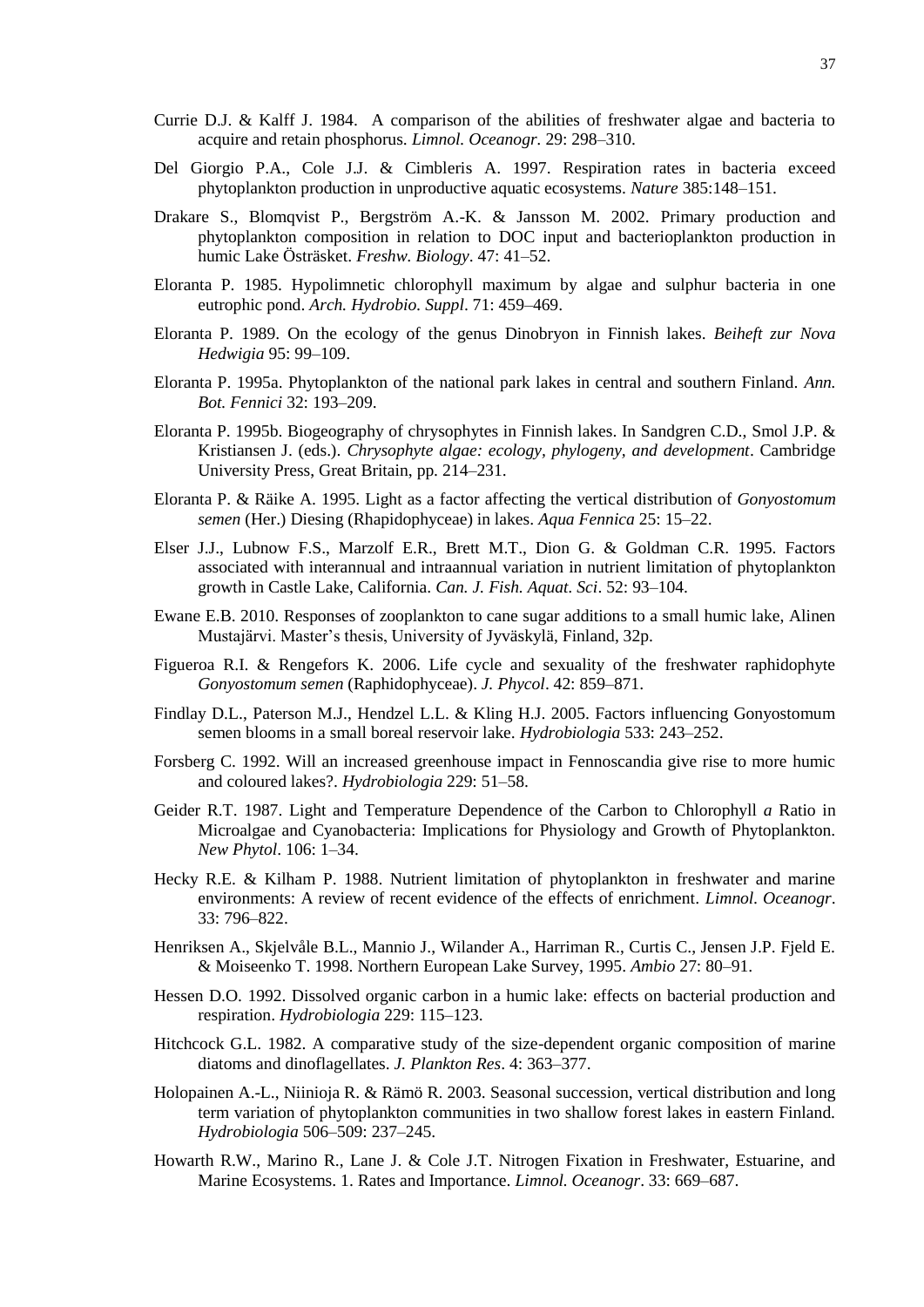- Hunter B.L. & Laws E.A. 1981. ATP and Chlorophyll *a* as estimators of phytoplankton carbon biomass. *Limnol. Oceanogr*. 26: 944–956.
- Ilmavirta V. 1982. Dynamics of phytoplankton in Finnish lakes. *Hydrobiologia* 86: 11–20.
- Ilmavirta V. 1983. The role of flagellated phytoplankton in chains of small brown-water lakes in southern Finland. *Ann. Bot. Fennici*. 20: 187–195.
- Ilmavirta V. 1988. Phytoflagellates and their ecology in Finnish brown-water lakes. *Hydrobiologia* 161: 255–270.
- Isaksson A. 1998. Phagotrophic phytoflagellates in lakes a literature review. *Arch. Hydrobiol. Spec. Issues Advanc. Limnol.* 51: 63-90.
- Isaksson A., Bergström A.-K., Blomqvist P. & Jansson M. 1999. Bacterial grazing by phagotrophic phytoflagellates in a deep humic lake in northern Sweden. *J. Plankton Res*. 21: 247–268.
- Jansson M., Blomqvist P. & Jonsson A. & Bergström A.-K. 1996. Nutrient Limitation of Bacterioplankton, Autotrophic and Mixotrophic Phytoplankton, and Heterotrophic Nanoflagellates in Lake Ortrasket. *Limnol. Oceanogr*. 41: 1552–1559.
- Jansson M., Bergström A.-K., Drakare S. & Blomqvist P. 2001. Nutrient limitation of bacterioplankton and phytoplankton in humic lakes in northern Sweden. *Freshw. Biology* 46: 653–666.
- Joint I., Henriksen P., Fonnes G.A., Bourne D., Thingstad T. F. & Riemann B. 2002. Competition for inorganic nutrients between phytoplankton and bacterioplankton in nutrient manipulated mesocosms. *Aquat. Microb. Ecol*. 29: 145–159.
- Jones R.I. 1990. Phosphorus transformations in the epilimnion of humic lakes: biological uptake of phosphate. *Freshw. Biology* 23: 323–337.
- Jones R.I. 1992a. The influence of humic substances on lacustrine planktic food chains. *Hydrobiologia* 229: 73–91.
- Jones R.I. 1992b. Phorphorus transformations in the epilimnia of small humic forest lake. *Hydrobiologia*. 243/244: 105–111.
- Jones R.I. & Salonen K. 1985. The importance of bacterial utilization of released phytoplankton photosynthate in two humic forest lakes in southern Finland*. Holarctic Ecol.* 8: 133–140.
- Jones R.I., Salonen K. & De Haan H. 1988. Phosphorus transformations in the epilimnion of humic lakes: interactions between dissolved humic materials and phosphate. *Freshw. Biology* 19: 357–369.
- Joniak T. 2007. Seasonal variations of dominant phytoplankton in humic forest lakes. *Int. J. Oceanol. Limnol.* 36: 49–59.
- Järvinen M. 2002. Control of plankton and nutrient limitation in small boreal brown-water lakes: evidence from small- and large-scale manipulation experiments. PhD Dissertation, University of Helsinki, Finland, 45 p.
- Järvinen M. & Salonen K. 1998. Influence of changing food web structure on nutrient limitation of phytoplankton in a highly humic lake. *Can. J. Fish. Aquat. Sci.* 55: 2562–2571.
- Kankaala P., Taipale S. & Li L. 2010a. Diets of crustaceaen zooplankton, inferred from stable carbon and nitrogen isotope anlyses, in lakes with varying allochthonous dissolved organic carbon content. *Aquat. Ecol*. 44: 781–795.
- Kankaala P., Arvola L., Tulonen T. & Ojala A. 1996. Carbon budget for the pelagic food web of the euphotic zone in a boreal humic lake (Lake Pääjärvi). *Can. J. Fish. Aquat. Sci*. 53: 1663– 1674.
- Kankaala P., Peura S., Nykänen H., Sonninen E., Taipale S., Tiirola M. & Jones R.I. 2010b. Impacts of added dissolved organic carbon on boreal freshwater pelagic metabolism and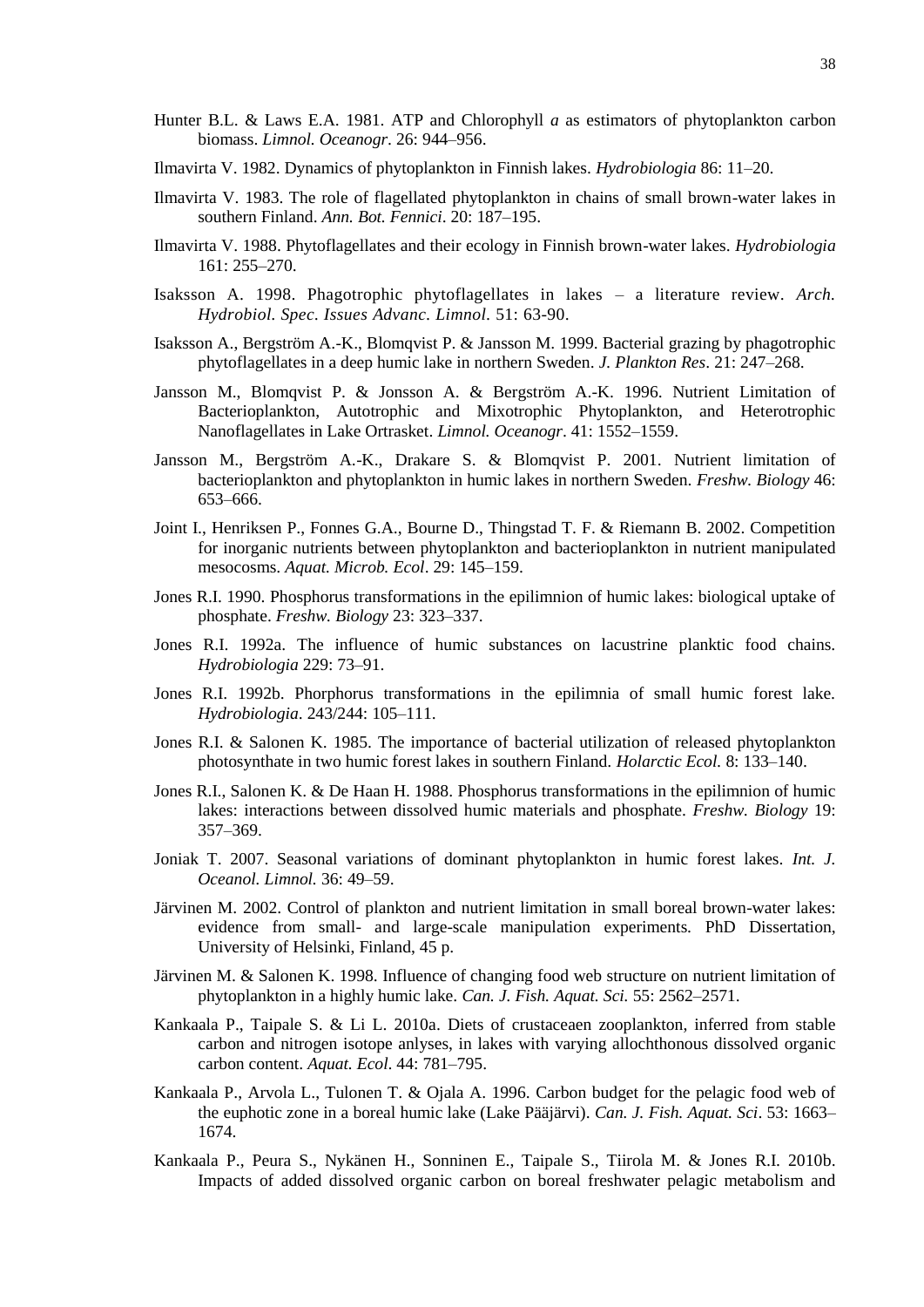food webs in mesocosm experiments. *Fundam. Appl. Limnol., Arch. Hydrobiol*. 177(3): 161– 176.

- Keskitalo J., Salonen K. & Holopainen A.-L. 1998. Long-term fluctuations in environmental conditions, plankton, and macrophytes in a humic lake, Valkea-Kotinen. *Bor. Environ. Res*. 3: 251–262.
- Knisely K. & Geller W. 1986. Selective feeding of four zooplankton species on natural lake phytoplankton. *Oceologia* 69: 86–94.
- Kortelainen P., Mattson T., Finér L., Ahtiainen M., Saukkonen S. & Sallantaus T. 2006. Controls on the export of C, N, P and Fe from undisturbed boreal catchments, Finland. *Aquat. Sci*. 68: 453–468.
- Laliberté G. & de la Noüe J. 1993. Auto-, hetero-, and mixotrophic growth of *Chlamydomonas humicola* (chlorophyceae) on acetate. *J. Phycol*. 29: 612–620.
- Lepistö L. & Rosenström U. 1998. The most typical phytoplankton taxa in four types of boreal lakes. *Hydrobiologia* 369/370: 89–97.
- Lepistö L. & Saura M. 1998. Effects of forest nutrient addition on phytoplankton in a boreal brown-water lake. *Boreal Env. Res*. 3: 33–43.
- Lepistö L., Antikainen S. & Kivinen J.1994. The occurence of *Gonyostomum semen* (Ehr.) Diesing in Finnish lakes. *Hydrobiologia* 273: 1–8.
- Lepistö L., Vuorio K., Holopainen A.-L. Huttunen M., Jokipii R. & Niemelä M. 2006. Kasviplanktonin tutkimusmenetelmät. *Vesitalous* 2006(1): 16–21.
- Meili M. 1992. Sources, concentrations and characteristics of organic matter in softwater lakes and streams of the Swedish forest region. *Hydrobiologia* 229: 23–41.
- Nicholls K.H. & Dillon P.J. 1978. An Evaluation of Phosphorus-Chlorophyll-Phytoplankton Relationships for Lakes. *Int. Rev. Gesamten Hydrobiol*. 63: 141–154.
- Nürnberg G.K. & Shaw M. 1999. Productivity of clear and humic lakes: nutrients, phytoplankton, bacteria. *Hydrobiologia* 382: 97–112.
- Peltomaa E. & Ojala A. 2010. Size-related photosynthesis of algae in a strongly stratified humic lake. *J. Plakton Res*. 35: 341–355.
- Phillips K. A. & Fawley M.W. 2002. Winter phytoplankton community structure in three shallow temperate lakes during ice cover. *Hydrobiologia* 470: 97–113.
- Porter K.G. 1988. Phagotrophic phytoflagellates in microbial food webs. *Hydrobiologia* 159: 89– 97.
- Pålsson C. & Granéli W. 2004. Nutrient limitation of autotrophic and mixotrophic phytoplankton in a temperate and tropical humic lake gradient. *J. Plankton Res*. 26: 1005–1014.
- Rengefors K., Pålsson C., Hansson L.-A. & Heiberg L. 2008. Cell lysis of competitors and osmotrophy enhance growth of the bloom-forming alga *Gonyostomum semen*. *Aquat. Microb. Ecol*. 51: 87–96.
- Reynolds C. 2006. *Ecology of phytoplankton*. Cambridge University Press, Cambridge, 535 p.
- Reynolds C.S. & Wiseman S.W. 1982. Sinking losses of phytoplankton in closed limnetic systems. *J. Plankton Res*. 4: 489–522.
- Salonen K. & Rosenberg M. 2000. Advantages from diel vertical migration can explain the dominance of *Gonyostomum semen* in a small, steeply-stratified humic lake. *J. Plankton Res*. 22: 1841–1853.
- Salonen K., Kononen K. & Arvola L. 1983. Respiration of plankton in two small, polyhumic lakes. *Hydrobiologia* 101: 65–70.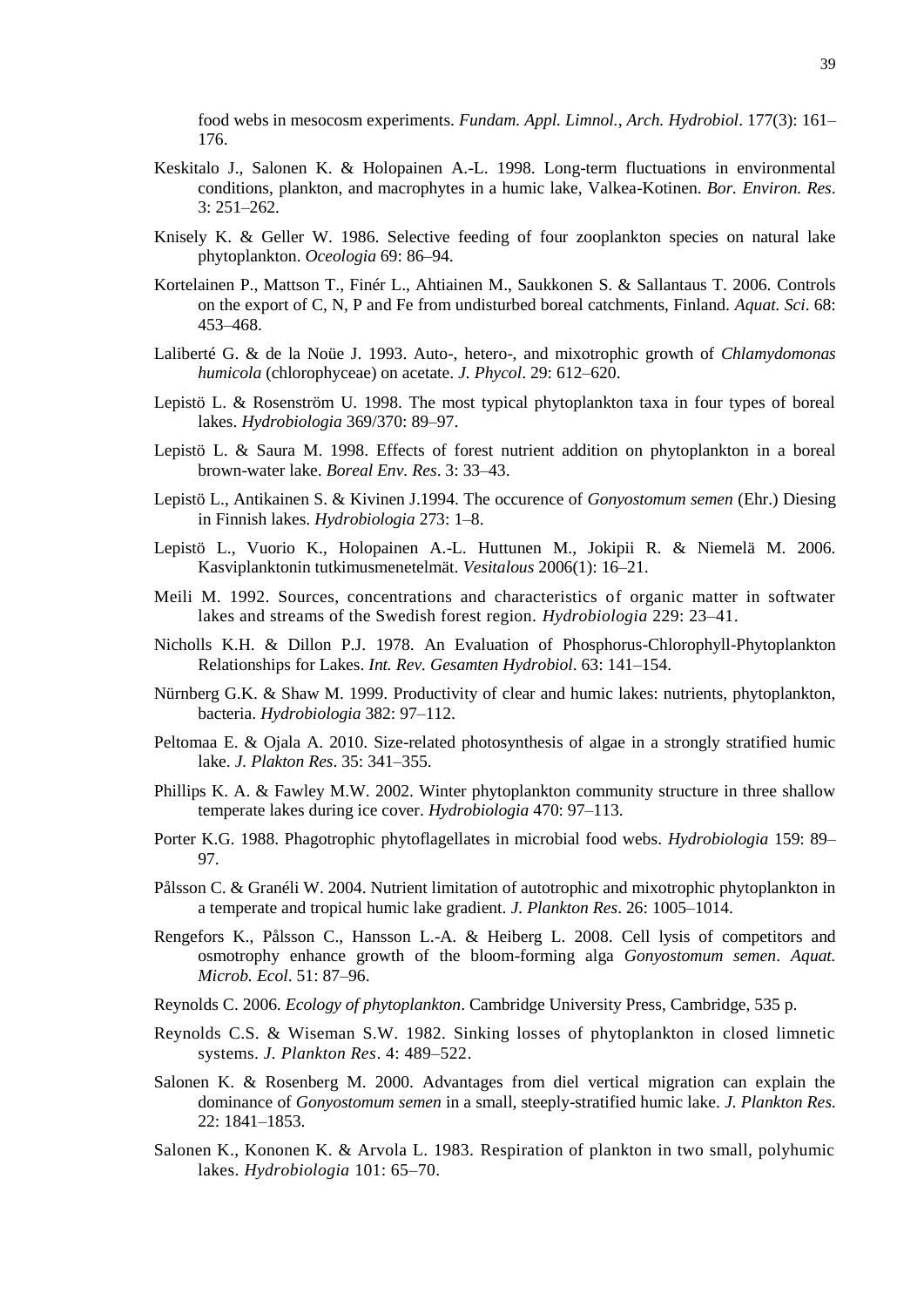- Salonen K., Jones R.I. & Arvola L. 1984. Hypolimnetic phosphorus retrieval by diel vertical migrations of lake phytoplakton. *Freshw. Biology* 14: 431–438.
- Sanders R.W., Porter K.G. & Caron D.A. 1990. Relationship Between Phototrophy and Phagotrophy in the Mixotrophic Chrysophyte Poterioochromonas malhamensis. *Microb. Ecol*. 19: 97–109.
- Similä A. 1988. Spring development of a *Chlamydomonas* population in lake Nimetön, a small humic forest lake in southern Finland. *Hydrobiologia* 161: 149–157.
- Smolander U. & Arvola L. 1988. Seasonal variation in the diel vertical distribution of the migratory alga *Cryptomonas marssonii* (Cryptophyceae) in a small, highly humic lake. *Hydrobiologia* 161: 98–98.
- Tikkanen T. 1986. *Kasviplanktonopas*. Forssan kirjapaino Oy, Forssa, 278 p.
- Tranvik L.J. 1988. Availability of Dissolved Organic Carbon for Planktonic Bacteria in Oligotrophic Lakes of Differing Humic Content. *Microb. Ecol*. 16: 31 –322.
- Tranvik L.J. & Jansson M. 2002. Climate change (Communication arising): Terrestrial export of organic carbon. *Nature* 415: 861–862.
- Tulonen T., Salonen K. & Arvola L. 1992. Effects of different molecular weight fractions of dissolved organic matter on the growth of bacteria, algae and protozoa from a highly humic lake. *Hydrobiologia* 229: 239–252.
- Vörös L. & Padosák J. 1991. Phytoplankton biomass and Clorophyll *a* in some shallow lakes in central Europe. *Hydrobiologia* 215: 111–119.
- Watson R.T. & the Core Writing Team (eds.). 2001. *Climate Change 2001: Synthesis Report. A Contribution of Working Groups I, II, and III to the Third Assessment Report of the Intergovernmental Panel on Climate Change*. Cambridge University Press, Cambridge, United Kingdom, and New York, NY, USA, 398 p.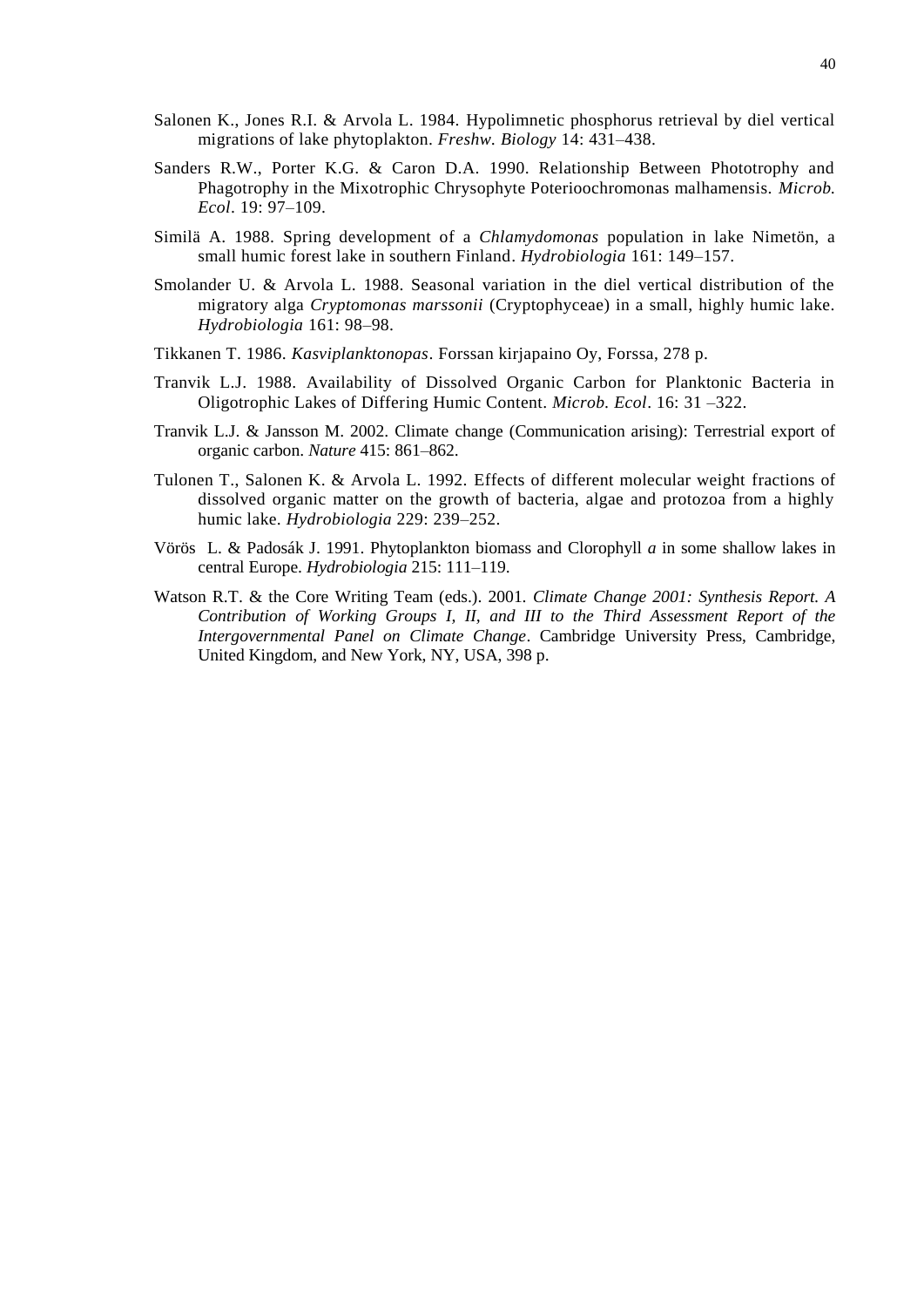# <span id="page-40-0"></span>**APPENDIX 1**

|            |              |                  | Nutrient concentration            |                       |                       |  |  |  |
|------------|--------------|------------------|-----------------------------------|-----------------------|-----------------------|--|--|--|
| Experiment | Treatment    | Day              | $PO_4$ -P $\mu$ g l <sup>-1</sup> | $NO2+NO3-N \mu g I-1$ | $NH_4-N \mu g l^{-1}$ |  |  |  |
|            | Ctrl         | $\boldsymbol{0}$ | $\mathbf{1}$                      | 26                    | 74                    |  |  |  |
|            | $\mathbf P$  | $\boldsymbol{0}$ | 45                                | 26                    | 75                    |  |  |  |
|            | ${\bf N}$    | $\boldsymbol{0}$ | $\mathbf{1}$                      | 194                   | 260                   |  |  |  |
|            | $N+P$        | $\boldsymbol{0}$ | 44                                | 189                   | 253                   |  |  |  |
| Spring     | Ctrl         | 7                | $1 \pm 0$                         | $40 \pm 16$           | $8 \pm 4$             |  |  |  |
|            | $\mathbf{P}$ | $\tau$           | $15 \pm 3$                        | $50 \pm 38$           | $5 \pm 1$             |  |  |  |
|            | ${\bf N}$    | $\tau$           | $1 \pm 0$                         | $226 \pm 65$          | $202 \pm 5$           |  |  |  |
|            | $N+P$        | $\tau$           | $3 \pm 2$                         | $52 \pm 28$           | $6 \pm 1$             |  |  |  |
|            |              |                  |                                   |                       |                       |  |  |  |
|            | Ctrl         | $\boldsymbol{0}$ | $\mathbf{1}$                      | 15                    | $\overline{4}$        |  |  |  |
| Summer     | $\mathbf{P}$ | $\boldsymbol{0}$ | 45                                | 14                    | $\overline{4}$        |  |  |  |
|            | ${\bf N}$    | $\boldsymbol{0}$ | 5                                 | 187                   | 182                   |  |  |  |
|            | $N+P$        | $\boldsymbol{0}$ | 44                                | 185                   | 181                   |  |  |  |
|            | Ctrl         | $\tau$           | $2\pm1$                           | $60 \pm 10$           | $6 \pm 2$             |  |  |  |
|            | $\mathbf{P}$ | 7                | $33 \pm 2$                        | $70 \pm 29$           | $6 \pm 2$             |  |  |  |
|            | ${\bf N}$    | 7                | $2 \pm 1$                         | $230 \pm 32$          | $110 \pm 3$           |  |  |  |
|            | $N+P$        | $\tau$           | $6 \pm 1$                         | $65 \pm 37$           | $8 \pm 3$             |  |  |  |
|            |              |                  |                                   |                       |                       |  |  |  |
|            | Ctrl         | $\boldsymbol{0}$ | $\mathbf{1}$                      | 33                    | 13                    |  |  |  |
|            | $\mathbf{P}$ | $\boldsymbol{0}$ | 34                                | 13                    | 5                     |  |  |  |
|            | ${\bf N}$    | $\boldsymbol{0}$ | $\mathbf{1}$                      | 185                   | 160                   |  |  |  |
|            | $N+P$        | $\boldsymbol{0}$ | 30                                | 194                   | 165                   |  |  |  |
| Autumn     | Ctrl         | 7                | $1\pm 0$                          | $13 \pm 3$            | $12 \pm 13$           |  |  |  |
|            | ${\bf P}$    | 7                | $1 \pm 0$                         | $10 \pm 0$            | $5 \pm 1$             |  |  |  |
|            | ${\bf N}$    | $\tau$           | $1 \pm 0$                         | $146 \pm 10$          | $30 \pm 6$            |  |  |  |
|            | $N+P$        | 7                | $1 \pm 0$                         | $16 \pm 0$            | $30 \pm 40$           |  |  |  |

Table A1. The concentration of nutrients at the beginning and on day seven of the nutrient addition experiments. The day seven values are means of three replicates  $\pm$  standard deviation.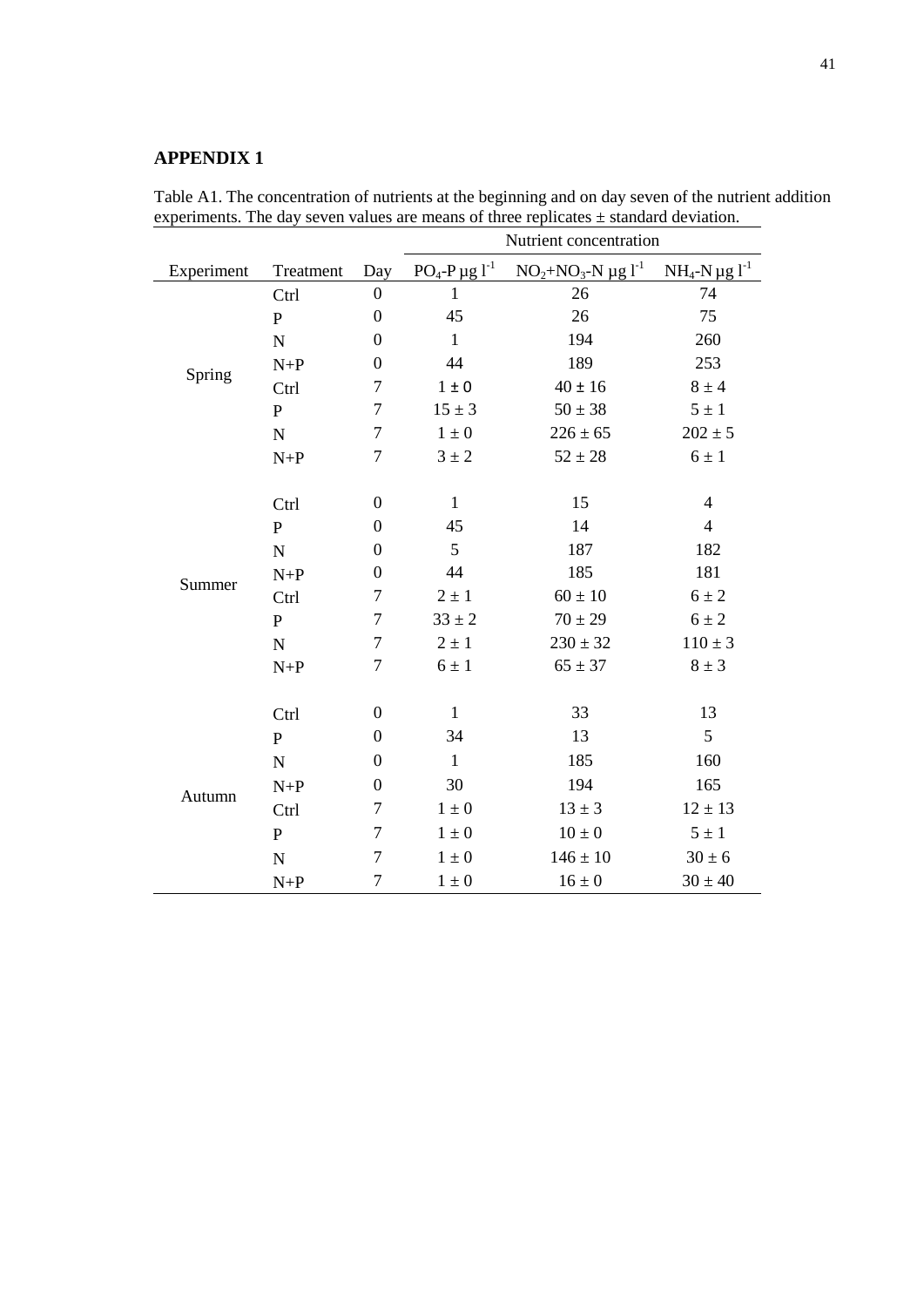# **APPENDIX 2**

<span id="page-41-0"></span>

|               |          | Test-        | Pair-wise comparisons |            |                  |          |               |               |
|---------------|----------|--------------|-----------------------|------------|------------------|----------|---------------|---------------|
| Experiment    | Variable | results      | Ctrl vs. P            | Ctrl vs. N | $Ctrl$ vs. $N+P$ | P vs. N  | $P$ vs. $N+P$ | $N$ vs. $N+P$ |
| <b>SPRING</b> | Chl-a    | $\, {\bf P}$ | $0.046*$              | 0.121      | $0.046*$         | $0.050*$ | $0.050*$      | $0.050*$      |
|               |          | Z            | $-1.55$               | $-1.993$   | $-1.993$         | $-1.964$ | $-1.964$      | $-1.964$      |
|               |          | $\mathbf N$  | 6                     | 6          | 6                | 6        | 6             | $6\,$         |
|               | Hetero   | ${\bf P}$    | $0.05*$               | $0.05*$    | $0.05*$          | 0.275    | $0.05*$       | $0.05*$       |
|               |          | Z            | $-1.964$              | $-1.964$   | $-1.964$         | $-1.091$ | $-1.964$      | $-1.964$      |
|               |          | $\mathbf N$  | 6                     | 6          | 6                | 6        | 6             | $6\,$         |
|               | Cyano    | ${\bf P}$    | $0.050*$              | 0.827      | $0.050*$         | $0.050*$ | $0.050*$      | $0.050*$      |
|               |          | Z            | $-1.964$              | $-0.218$   | $-1.964$         | $-1.964$ | $-1.964$      | $-1.964$      |
|               |          | $\mathbf N$  | 6                     | 6          | 6                | 6        | 6             | 6             |
| <b>SUMMER</b> | Chl-a    | $\mathbf P$  | 0.827                 | $0.05*$    | $0.05*$          | $0.05*$  | $0.05*$       | $0.05*$       |
|               |          | Z            | $-0.218$              | $-1.964$   | $-1.964$         | $-1.964$ | $-1.964$      | $-1.964$      |
|               |          | $\mathbf N$  | 6                     | 6          | 6                | 6        | 6             | 6             |
|               | Phyto    | ${\bf P}$    | 0.127                 | 0.275      | $0.05*$          | 0.127    | $0.05*$       | $0.05*$       |
|               |          | Z            | $-1.528$              | $-1.091$   | 1.964            | $-1.528$ | 1.964         | 1.964         |
|               |          | $\mathbf N$  | 6                     | 6          | 6                | 6        | 6             | 6             |
|               | Auto     | ${\bf P}$    | 0.827                 | $0.05*$    | $0.05*$          | $0.05*$  | $0.05*$       | $0.05*$       |
|               |          | Z            | $-0.218$              | $-1.964$   | $-1.964$         | $-1.964$ | $-1.964$      | $-1.964$      |
|               |          | $\mathbf N$  | 6                     | 6          | 6                | 6        | 6             | 6             |
|               | Mixo     | ${\bf P}$    | 0.127                 | 0.275      | $0.05*$          | 0.127    | $0.05*$       | $0.05*$       |
|               |          | Z            | $-1.528$              | $-1.091$   | $-1.964$         | $-1.528$ | $-1.964$      | $-1.964$      |
|               |          | $\mathbf N$  | 6                     | 6          | 6                | 6        | 6             | 6             |

Table A2. The pair-wise comparisons (Mann-Whitney U-test) for the significant test results of the Kruskal-Wallis tests in the nutrient addition experiments.